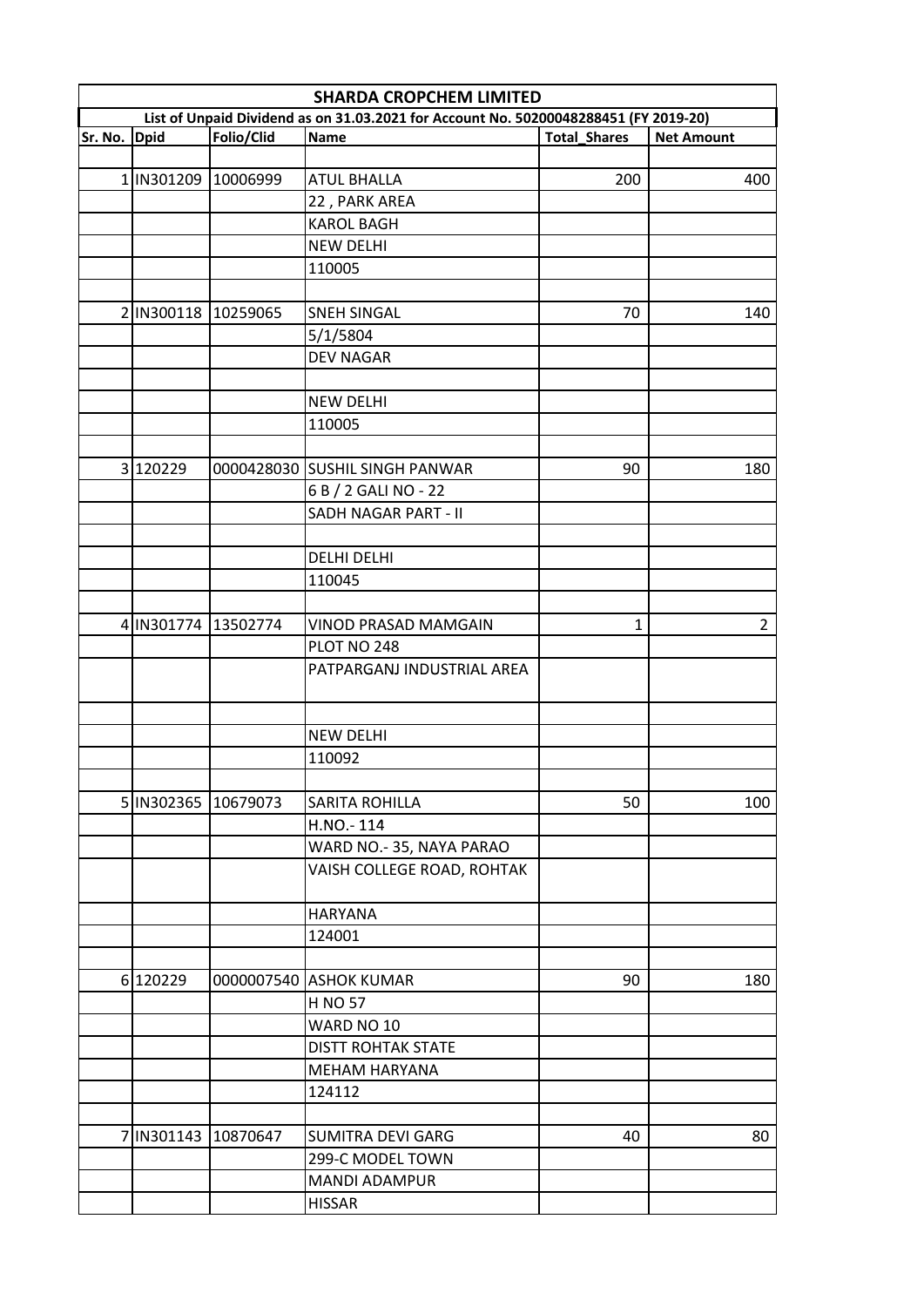|                      | <b>HARYANA</b>                |     |     |
|----------------------|-------------------------------|-----|-----|
|                      | 125052                        |     |     |
|                      |                               |     |     |
| 8 IN300966 10521312  | <b>DOLLY JAIN</b>             | 6   | 12  |
|                      | HOUSE NO-18                   |     |     |
|                      | <b>NEAR SESSIONS HOUSE</b>    |     |     |
|                      | CIVIL LINES AMBALA CITY       |     |     |
|                      | <b>HARYANA</b>                |     |     |
|                      | 134003                        |     |     |
|                      |                               |     |     |
| 9 IN301557 20550697  | RANI CHAUHAN                  | 100 | 200 |
|                      | H NO-364, SHIVALIK VIHAR PH-2 |     |     |
|                      |                               |     |     |
|                      | AKS-2 TUBEWELL ROAD           |     |     |
|                      | PATIALA ROAD                  |     |     |
|                      | ZIRAKPUR                      |     |     |
|                      | 140603                        |     |     |
|                      |                               |     |     |
| 10 IN302365 10864566 | <b>SUSHIL KUMAR MITTAL</b>    | 90  | 180 |
|                      |                               |     |     |
|                      | H.NO.-760, WARD NO.-12,       |     |     |
|                      | STREET NO.-4,                 |     |     |
|                      | VEDANT NAGAR, MOGA,           |     |     |
|                      | <b>PUNJAB</b>                 |     |     |
|                      | 142001                        |     |     |
|                      |                               |     |     |
| 11 IN301774 10896195 | <b>MEENAKSHI GUPTA</b>        | 13  | 26  |
|                      | 191-C                         |     |     |
|                      | <b>NEAR MINI SECTRIATE</b>    |     |     |
|                      | PHULKIAN ENCLAVE              |     |     |
|                      | <b>PATIALA</b>                |     |     |
|                      | 147001                        |     |     |
|                      |                               |     |     |
| 12 120398            | 0000041639 SHAHNAZ PARVEEN    | 40  | 80  |
|                      | 195/49, JAGAT NARAIN ROAD,    |     |     |
|                      |                               |     |     |
|                      | <b>NEAR NOOR HOSPITAL</b>     |     |     |
|                      | <b>GOLAGANJ</b>               |     |     |
|                      | <b>LUCKNOW Uttar Pradesh</b>  |     |     |
|                      | 226018                        |     |     |
|                      |                               |     |     |
| 13 120304            | 0000039421 ASHISH KUMAR GUPTA | 10  | 20  |
|                      | H.NO.182 CHAK AHMAD PUR       |     |     |
|                      | <b>WARD NO. 19,</b>           |     |     |
|                      |                               |     |     |
|                      | RAEBARELI UTTAR PRADESH       |     |     |
|                      | 229001                        |     |     |
|                      |                               |     |     |
| 14 IN300450 13771760 | HARSH VARDHAN SOMANI          | 8   | 16  |
|                      | C-10 ADM COLONY               |     |     |
|                      | HINDALCO INDUSTRIES LTD       |     |     |
|                      | RENUKOOT SONBHADRA            |     |     |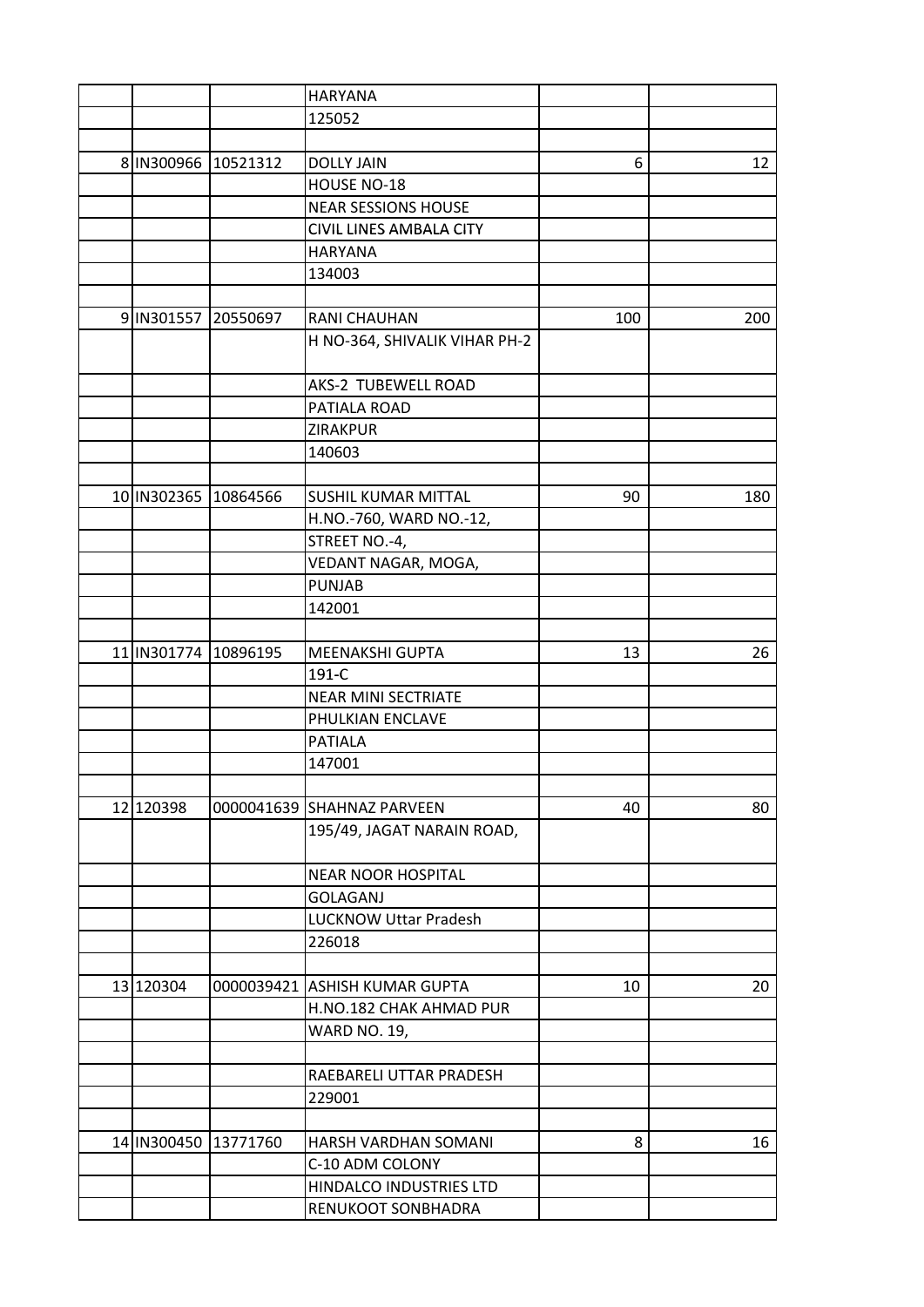|                       | RENUKOOT UTTAR PRADESH        |              |                |
|-----------------------|-------------------------------|--------------|----------------|
|                       | 231217                        |              |                |
|                       |                               |              |                |
| 15 120472             | 0009984583 PANKAJ SINGH       | 60           | 120            |
|                       | 215 UTSAV                     |              |                |
|                       | <b>MAHANAGAR PART 2</b>       |              |                |
|                       | PILIBHIT BYE PASS             |              |                |
|                       | <b>BAREILLY UTTAR PRADESH</b> |              |                |
|                       | 243001                        |              |                |
|                       |                               |              |                |
| 16 IN300214 12705140  | YOGESH PRAKASH                | 500          | 1,000          |
|                       | Y P MEDICINE                  |              |                |
|                       | RETI MOHALLA DINDAPURA        |              |                |
|                       |                               |              |                |
|                       |                               |              |                |
|                       | MORADABAD                     |              |                |
|                       | 244001                        |              |                |
|                       |                               |              |                |
| 17 IN301983 10669208  | <b>KAMAL JAIN</b>             | 100          | 200            |
|                       | STATION ROAD,                 |              |                |
|                       |                               |              |                |
|                       |                               |              |                |
|                       | DHAMPUR (U.P.)                |              |                |
|                       | 246761                        |              |                |
|                       |                               |              |                |
| 18 IN 302269 12671871 | RISHU KASHYAP                 | $\mathbf{1}$ | $\overline{2}$ |
|                       | 75 CHRISTIAN LANE             |              |                |
|                       | <b>BEGUM BAGH MEERUT</b>      |              |                |
|                       | <b>UTTAR PRADESH</b>          |              |                |
|                       | <b>INDIA</b>                  |              |                |
|                       | 250001                        |              |                |
|                       |                               |              |                |
| 19 120300             | 0000267651 ANJU GUPTA         | 20           | 40             |
|                       | 40 SWAMI GHAT,                |              |                |
|                       | (63 CHURIWALI GALI),          |              |                |
|                       |                               |              |                |
|                       | MATHURA UTTAR PRADESH         |              |                |
|                       | 281001                        |              |                |
|                       |                               |              |                |
| 20 IN302201 10399104  | <b>RAJAT GARG</b>             | 100          | 200            |
|                       | 62, VIVEK VIHAR               |              |                |
|                       | SCHEME NO 10                  |              |                |
|                       |                               |              |                |
|                       | <b>ALWAR</b>                  |              |                |
|                       |                               |              |                |
|                       | 301001                        |              |                |
|                       |                               |              |                |
| 21 120177             | 0100785928 SHAILESH GODIKA    | 90           | 180            |
|                       | HOUSE NO 526                  |              |                |
|                       | <b>SHANTI NAGAR OPP</b>       |              |                |
|                       | <b>DURGAPURA</b>              |              |                |
|                       | <b>RAILWAY STATION</b>        |              |                |
|                       | JAIPUR RAJASTHAN              |              |                |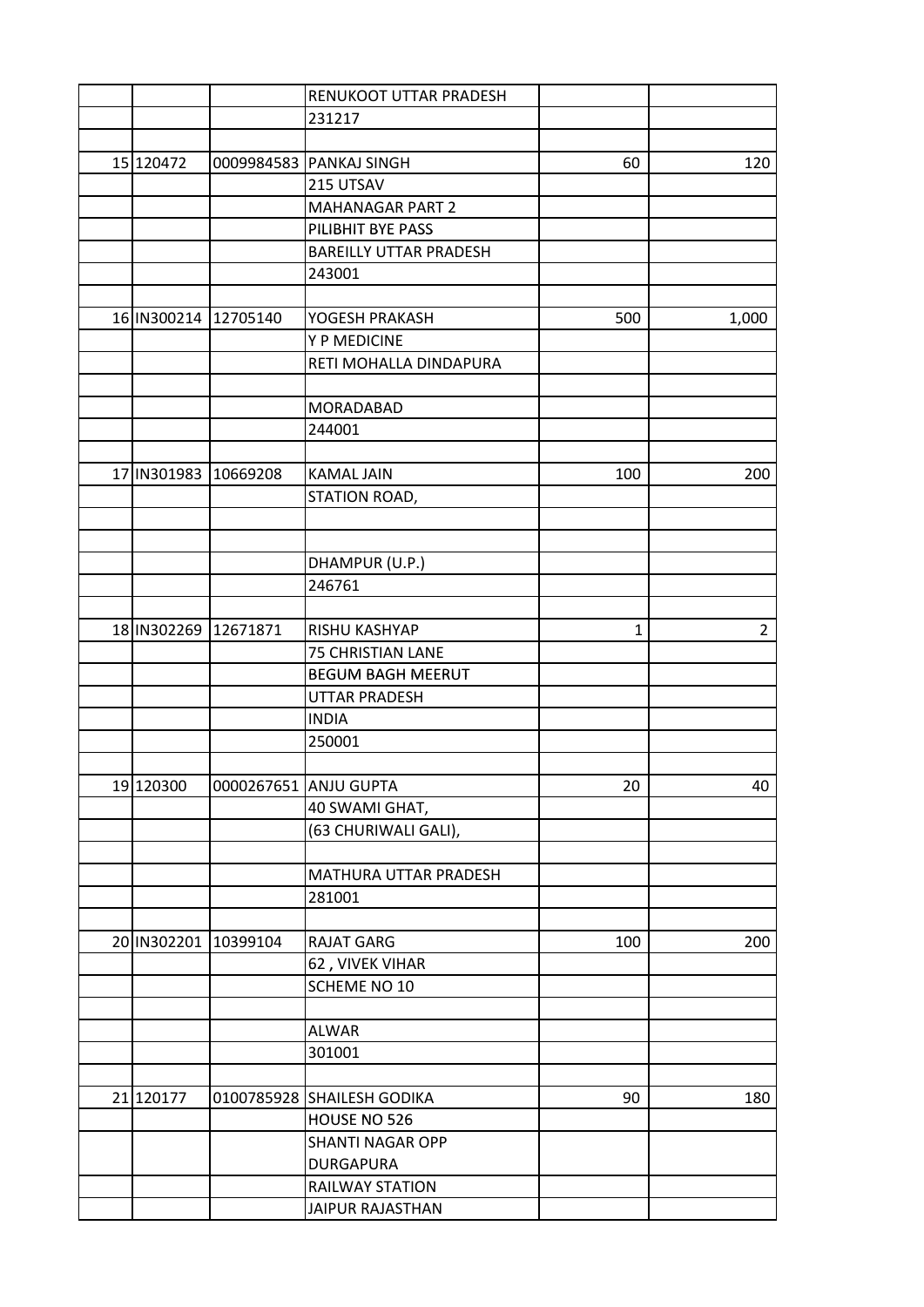|                      |            | 302018                         |    |     |
|----------------------|------------|--------------------------------|----|-----|
|                      |            |                                |    |     |
| 22 120191            | 0100695845 | <b>MANISH JAIN</b>             | 10 | 20  |
|                      |            | 535                            |    |     |
|                      |            | <b>GAON THANAGAZZ</b>          |    |     |
|                      |            | <b>TEH THANAGAZZ</b>           |    |     |
|                      |            | ALWAR RAJASTHAN                |    |     |
|                      |            | 301001                         |    |     |
|                      |            |                                |    |     |
| 23 IN301127          | 16891794   | <b>DINESH KUMAR</b>            | 90 | 180 |
|                      |            | 35,                            |    |     |
|                      |            | SANJAY NAGAR,                  |    |     |
|                      |            | OPP. RAILWAY STATION,          |    |     |
|                      |            | <b>ALWAR</b>                   |    |     |
|                      |            | 301001                         |    |     |
|                      |            |                                |    |     |
| 24 120177            |            | 0100062395 KOSHLYA VASDANI     | 90 | 180 |
|                      |            | C/O LAXMAN DAS                 |    |     |
|                      |            | SECTOR 11, PLOT NO 1284,       |    |     |
|                      |            | MALVIYA NAGAR,                 |    |     |
|                      |            | <b>JAIPUR RAJASTHAN</b>        |    |     |
|                      |            | 302017                         |    |     |
|                      |            |                                |    |     |
| 25 130176            |            | 0000104424 ABHISHEK MAHESHWARI | 90 | 180 |
|                      |            | $D-41,$                        |    |     |
|                      |            | <b>BASANT VIHAR,</b>           |    |     |
|                      |            |                                |    |     |
|                      |            | BHILWARA RAJASTHAN             |    |     |
|                      |            | 311001                         |    |     |
|                      |            |                                |    |     |
| 26 IN303833 10197559 |            | <b>CHANDRA PRAKASH SOMANI</b>  | 50 | 100 |
|                      |            | SOMANIYO KA MOHALLA            |    |     |
|                      |            | WARD NO 17 GANGAPUR            |    |     |
|                      |            | <b>BHILWARA RAJASTHAN</b>      |    |     |
|                      |            | <b>GANGAPUR</b>                |    |     |
|                      |            | 311801                         |    |     |
|                      |            |                                |    |     |
| 27 130176            | 0000540152 | <b>GAJENDRA KUMAR CHIPAD</b>   | 42 | 84  |
|                      |            | SALAMPURA ROAD                 |    |     |
|                      |            |                                |    |     |
|                      |            |                                |    |     |
|                      |            | PARTAPGARH RAJASTHAN           |    |     |
|                      |            | 312605                         |    |     |
|                      |            |                                |    |     |
| 28 IN301127 15446587 |            | <b>SUMIT DAGA</b>              | 90 | 180 |
|                      |            | DAGA AND COMPANY               |    |     |
|                      |            | <b>CHARTERED ACCOUNTANTS</b>   |    |     |
|                      |            | <b>GANGASHAHAR ROAD</b>        |    |     |
|                      |            | BIKANER - RAJASTHAN            |    |     |
|                      |            | 334001                         |    |     |
|                      |            |                                |    |     |
|                      |            |                                |    |     |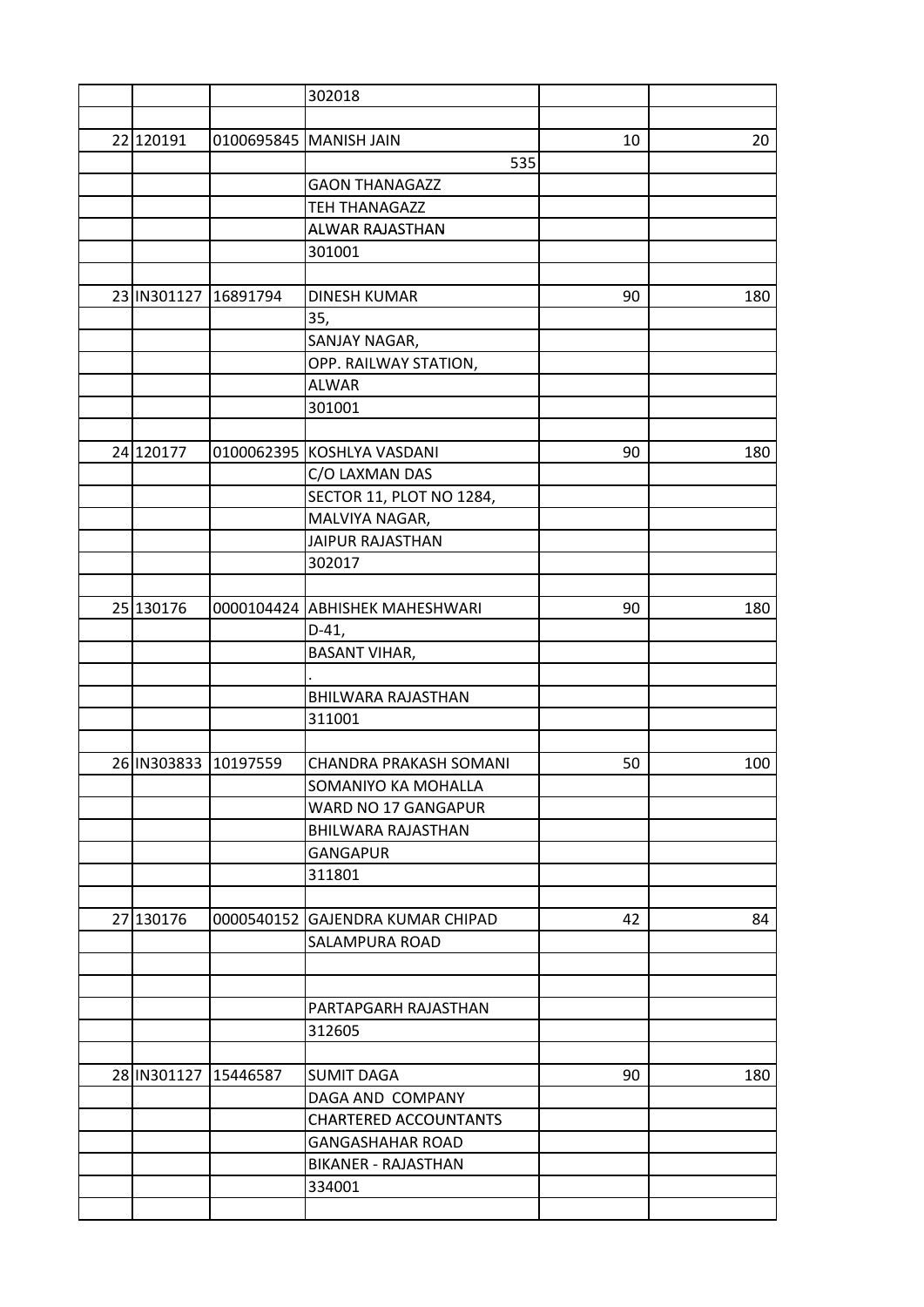| 3 KA-26<br><b>PAWAN PURI</b><br><b>BIKANER RAJ</b><br>334003<br>30 130176<br>0000261974 VIMAL KISHORE RATHI HUF<br>90<br>180<br>D-165 A<br><b>SHASTRI NAGAR</b><br>JODHPUR RAJASTHAN<br>342003<br>31 120121<br>0100296858 RIYA<br>90<br>180<br>H.N. 11<br>JAIN COLONY, BANK COLONY<br>RAI KA BAGH<br>JODHPUR RAJASTHAN<br>342006<br>32 120109<br>0000158567 MANJU KHATRI<br>90<br>180<br>11/831<br>CHOPASANI HOUSING BOARD<br>JODHPUR RAJASTHAN<br>342008<br>33 IN300974 10157067<br><b>FRANCIS D'SOUZA</b><br>45<br>90<br>GANGA APARTMENT,<br>2/5, COLLEGE WADI,<br>NR. KATHAWAR GYMKHANA,<br>RAJKOT.<br>360001<br>34 110000<br>1000013266 SKSE SECURITIES LTD<br>20<br>10<br>Saket Plaza, 2nd Floor,<br>Dr.Rajendra Prasad Road,<br>Panchnath Plot,<br>Street No. 11, Near Panchnath<br>Mandir,<br>RAJKOT GUJARAT<br>360001<br>35 120198<br>0000002358<br><b>GOPIBEN SHYAMLAL MEGHANI</b><br>90<br>180<br>PITRU KRUPA PARSANA<br>NAGAR ST NO 7 NR JAMNAGAR<br><b>RD</b><br>PULL B/H REFYUJI COLONY | 29 120121 | 0100222506 MAHESH BALANI | 90 | 180 |
|------------------------------------------------------------------------------------------------------------------------------------------------------------------------------------------------------------------------------------------------------------------------------------------------------------------------------------------------------------------------------------------------------------------------------------------------------------------------------------------------------------------------------------------------------------------------------------------------------------------------------------------------------------------------------------------------------------------------------------------------------------------------------------------------------------------------------------------------------------------------------------------------------------------------------------------------------------------------------------------------------|-----------|--------------------------|----|-----|
|                                                                                                                                                                                                                                                                                                                                                                                                                                                                                                                                                                                                                                                                                                                                                                                                                                                                                                                                                                                                      |           |                          |    |     |
|                                                                                                                                                                                                                                                                                                                                                                                                                                                                                                                                                                                                                                                                                                                                                                                                                                                                                                                                                                                                      |           |                          |    |     |
|                                                                                                                                                                                                                                                                                                                                                                                                                                                                                                                                                                                                                                                                                                                                                                                                                                                                                                                                                                                                      |           |                          |    |     |
|                                                                                                                                                                                                                                                                                                                                                                                                                                                                                                                                                                                                                                                                                                                                                                                                                                                                                                                                                                                                      |           |                          |    |     |
|                                                                                                                                                                                                                                                                                                                                                                                                                                                                                                                                                                                                                                                                                                                                                                                                                                                                                                                                                                                                      |           |                          |    |     |
|                                                                                                                                                                                                                                                                                                                                                                                                                                                                                                                                                                                                                                                                                                                                                                                                                                                                                                                                                                                                      |           |                          |    |     |
|                                                                                                                                                                                                                                                                                                                                                                                                                                                                                                                                                                                                                                                                                                                                                                                                                                                                                                                                                                                                      |           |                          |    |     |
|                                                                                                                                                                                                                                                                                                                                                                                                                                                                                                                                                                                                                                                                                                                                                                                                                                                                                                                                                                                                      |           |                          |    |     |
|                                                                                                                                                                                                                                                                                                                                                                                                                                                                                                                                                                                                                                                                                                                                                                                                                                                                                                                                                                                                      |           |                          |    |     |
|                                                                                                                                                                                                                                                                                                                                                                                                                                                                                                                                                                                                                                                                                                                                                                                                                                                                                                                                                                                                      |           |                          |    |     |
|                                                                                                                                                                                                                                                                                                                                                                                                                                                                                                                                                                                                                                                                                                                                                                                                                                                                                                                                                                                                      |           |                          |    |     |
|                                                                                                                                                                                                                                                                                                                                                                                                                                                                                                                                                                                                                                                                                                                                                                                                                                                                                                                                                                                                      |           |                          |    |     |
|                                                                                                                                                                                                                                                                                                                                                                                                                                                                                                                                                                                                                                                                                                                                                                                                                                                                                                                                                                                                      |           |                          |    |     |
|                                                                                                                                                                                                                                                                                                                                                                                                                                                                                                                                                                                                                                                                                                                                                                                                                                                                                                                                                                                                      |           |                          |    |     |
|                                                                                                                                                                                                                                                                                                                                                                                                                                                                                                                                                                                                                                                                                                                                                                                                                                                                                                                                                                                                      |           |                          |    |     |
|                                                                                                                                                                                                                                                                                                                                                                                                                                                                                                                                                                                                                                                                                                                                                                                                                                                                                                                                                                                                      |           |                          |    |     |
|                                                                                                                                                                                                                                                                                                                                                                                                                                                                                                                                                                                                                                                                                                                                                                                                                                                                                                                                                                                                      |           |                          |    |     |
|                                                                                                                                                                                                                                                                                                                                                                                                                                                                                                                                                                                                                                                                                                                                                                                                                                                                                                                                                                                                      |           |                          |    |     |
|                                                                                                                                                                                                                                                                                                                                                                                                                                                                                                                                                                                                                                                                                                                                                                                                                                                                                                                                                                                                      |           |                          |    |     |
|                                                                                                                                                                                                                                                                                                                                                                                                                                                                                                                                                                                                                                                                                                                                                                                                                                                                                                                                                                                                      |           |                          |    |     |
|                                                                                                                                                                                                                                                                                                                                                                                                                                                                                                                                                                                                                                                                                                                                                                                                                                                                                                                                                                                                      |           |                          |    |     |
|                                                                                                                                                                                                                                                                                                                                                                                                                                                                                                                                                                                                                                                                                                                                                                                                                                                                                                                                                                                                      |           |                          |    |     |
|                                                                                                                                                                                                                                                                                                                                                                                                                                                                                                                                                                                                                                                                                                                                                                                                                                                                                                                                                                                                      |           |                          |    |     |
|                                                                                                                                                                                                                                                                                                                                                                                                                                                                                                                                                                                                                                                                                                                                                                                                                                                                                                                                                                                                      |           |                          |    |     |
|                                                                                                                                                                                                                                                                                                                                                                                                                                                                                                                                                                                                                                                                                                                                                                                                                                                                                                                                                                                                      |           |                          |    |     |
|                                                                                                                                                                                                                                                                                                                                                                                                                                                                                                                                                                                                                                                                                                                                                                                                                                                                                                                                                                                                      |           |                          |    |     |
|                                                                                                                                                                                                                                                                                                                                                                                                                                                                                                                                                                                                                                                                                                                                                                                                                                                                                                                                                                                                      |           |                          |    |     |
|                                                                                                                                                                                                                                                                                                                                                                                                                                                                                                                                                                                                                                                                                                                                                                                                                                                                                                                                                                                                      |           |                          |    |     |
|                                                                                                                                                                                                                                                                                                                                                                                                                                                                                                                                                                                                                                                                                                                                                                                                                                                                                                                                                                                                      |           |                          |    |     |
|                                                                                                                                                                                                                                                                                                                                                                                                                                                                                                                                                                                                                                                                                                                                                                                                                                                                                                                                                                                                      |           |                          |    |     |
|                                                                                                                                                                                                                                                                                                                                                                                                                                                                                                                                                                                                                                                                                                                                                                                                                                                                                                                                                                                                      |           |                          |    |     |
|                                                                                                                                                                                                                                                                                                                                                                                                                                                                                                                                                                                                                                                                                                                                                                                                                                                                                                                                                                                                      |           |                          |    |     |
|                                                                                                                                                                                                                                                                                                                                                                                                                                                                                                                                                                                                                                                                                                                                                                                                                                                                                                                                                                                                      |           |                          |    |     |
|                                                                                                                                                                                                                                                                                                                                                                                                                                                                                                                                                                                                                                                                                                                                                                                                                                                                                                                                                                                                      |           |                          |    |     |
|                                                                                                                                                                                                                                                                                                                                                                                                                                                                                                                                                                                                                                                                                                                                                                                                                                                                                                                                                                                                      |           |                          |    |     |
|                                                                                                                                                                                                                                                                                                                                                                                                                                                                                                                                                                                                                                                                                                                                                                                                                                                                                                                                                                                                      |           |                          |    |     |
|                                                                                                                                                                                                                                                                                                                                                                                                                                                                                                                                                                                                                                                                                                                                                                                                                                                                                                                                                                                                      |           |                          |    |     |
|                                                                                                                                                                                                                                                                                                                                                                                                                                                                                                                                                                                                                                                                                                                                                                                                                                                                                                                                                                                                      |           |                          |    |     |
|                                                                                                                                                                                                                                                                                                                                                                                                                                                                                                                                                                                                                                                                                                                                                                                                                                                                                                                                                                                                      |           |                          |    |     |
|                                                                                                                                                                                                                                                                                                                                                                                                                                                                                                                                                                                                                                                                                                                                                                                                                                                                                                                                                                                                      |           |                          |    |     |
|                                                                                                                                                                                                                                                                                                                                                                                                                                                                                                                                                                                                                                                                                                                                                                                                                                                                                                                                                                                                      |           |                          |    |     |
|                                                                                                                                                                                                                                                                                                                                                                                                                                                                                                                                                                                                                                                                                                                                                                                                                                                                                                                                                                                                      |           |                          |    |     |
|                                                                                                                                                                                                                                                                                                                                                                                                                                                                                                                                                                                                                                                                                                                                                                                                                                                                                                                                                                                                      |           |                          |    |     |
|                                                                                                                                                                                                                                                                                                                                                                                                                                                                                                                                                                                                                                                                                                                                                                                                                                                                                                                                                                                                      |           |                          |    |     |
|                                                                                                                                                                                                                                                                                                                                                                                                                                                                                                                                                                                                                                                                                                                                                                                                                                                                                                                                                                                                      |           |                          |    |     |
|                                                                                                                                                                                                                                                                                                                                                                                                                                                                                                                                                                                                                                                                                                                                                                                                                                                                                                                                                                                                      |           |                          |    |     |
|                                                                                                                                                                                                                                                                                                                                                                                                                                                                                                                                                                                                                                                                                                                                                                                                                                                                                                                                                                                                      |           |                          |    |     |
|                                                                                                                                                                                                                                                                                                                                                                                                                                                                                                                                                                                                                                                                                                                                                                                                                                                                                                                                                                                                      |           |                          |    |     |
|                                                                                                                                                                                                                                                                                                                                                                                                                                                                                                                                                                                                                                                                                                                                                                                                                                                                                                                                                                                                      |           |                          |    |     |
|                                                                                                                                                                                                                                                                                                                                                                                                                                                                                                                                                                                                                                                                                                                                                                                                                                                                                                                                                                                                      |           |                          |    |     |
|                                                                                                                                                                                                                                                                                                                                                                                                                                                                                                                                                                                                                                                                                                                                                                                                                                                                                                                                                                                                      |           |                          |    |     |
|                                                                                                                                                                                                                                                                                                                                                                                                                                                                                                                                                                                                                                                                                                                                                                                                                                                                                                                                                                                                      |           |                          |    |     |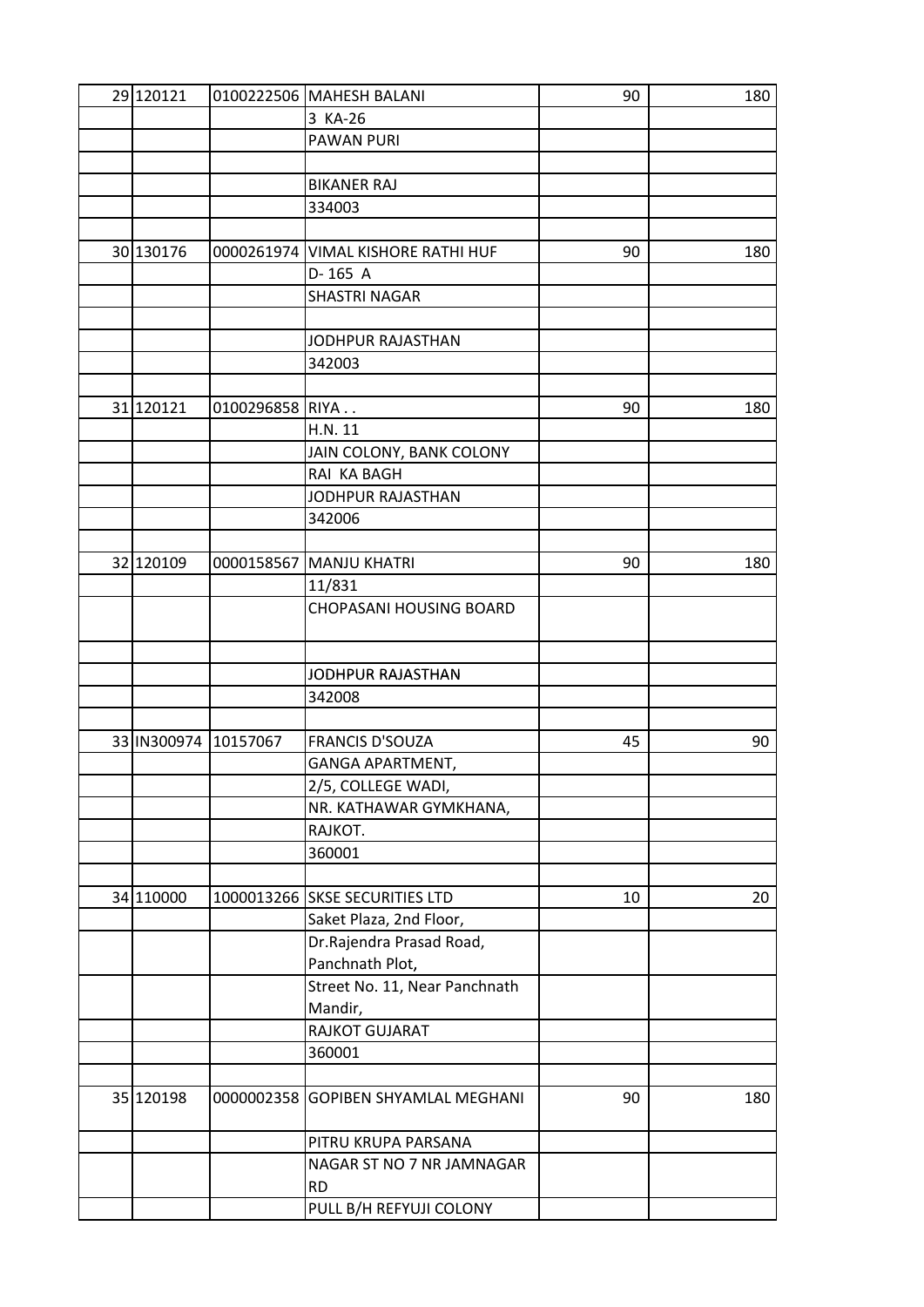|                      |          | RAJKOT GUJARAT                |    |     |
|----------------------|----------|-------------------------------|----|-----|
|                      |          | 360001                        |    |     |
|                      |          |                               |    |     |
| 36 IN301774 17909999 |          | RACHHADIYA DILIPKUMAR         | 90 | 180 |
|                      |          | VALLABHBHAI                   |    |     |
|                      |          | BHAVYA HARIDWAR PLOT NO 02    |    |     |
|                      |          |                               |    |     |
|                      |          | OPP SAGAR HALL                |    |     |
|                      |          | <b>BLOCK NO.70 A</b>          |    |     |
|                      |          | <b>RAJKOT</b>                 |    |     |
|                      |          | 360001                        |    |     |
|                      |          |                               |    |     |
| 37 IN301039          | 24095401 | VINODRAI SHIVLAL LOTIA        | 90 | 180 |
|                      |          | <b>HAPPY STORE</b>            |    |     |
|                      |          | <b>DHARMENDRA ROAD</b>        |    |     |
|                      |          |                               |    |     |
|                      |          | RAJKOT,                       |    |     |
|                      |          | 360001                        |    |     |
|                      |          |                               |    |     |
| 38 IN301039 24185587 |          | MUKUND LAXMICHANDBHAI         | 90 | 180 |
|                      |          | DELAWALA                      |    |     |
|                      |          | PREMILA ROAD                  |    |     |
|                      |          | OPP PAREKH WATCH CO           |    |     |
|                      |          | REVAKUNJ                      |    |     |
|                      |          | RAJKOT                        |    |     |
|                      |          | 360001                        |    |     |
|                      |          |                               |    |     |
| 39 IN300394 14509600 |          | HIRANI TILAKBHAI VRAJLALBHAI  | 90 | 180 |
|                      |          |                               |    |     |
|                      |          | AMBA NIKETAN                  |    |     |
|                      |          | 9 NAVAL NAGAR                 |    |     |
|                      |          | <b>MAVDI ROAD</b>             |    |     |
|                      |          | <b>RAJKOT</b>                 |    |     |
|                      |          | 360004                        |    |     |
|                      |          |                               |    |     |
| 40 IN300974 10447543 |          | ATUL MAKANLAL SHAH            | 90 | 180 |
|                      |          | MAHALAXMI CHOWK,              |    |     |
|                      |          | NR. LADI'S SCHOOL,            |    |     |
|                      |          | NAGAR DELI,                   |    |     |
|                      |          | JAMNAGAR.                     |    |     |
|                      |          | 361001                        |    |     |
|                      |          |                               |    |     |
| 41 IN300974 10456212 |          | TULSIDAS NARANDAS RAMAIYA     | 30 | 60  |
|                      |          |                               |    |     |
|                      |          | ANIL HANDLOOM STORES,         |    |     |
|                      |          | CENTRAL BANK ROAD,            |    |     |
|                      |          |                               |    |     |
|                      |          | JAMNAGAR.                     |    |     |
|                      |          | 361001                        |    |     |
|                      |          |                               |    |     |
| 42 120106            |          | 0001649426 TARLA ARVIND MEHTA | 45 | 90  |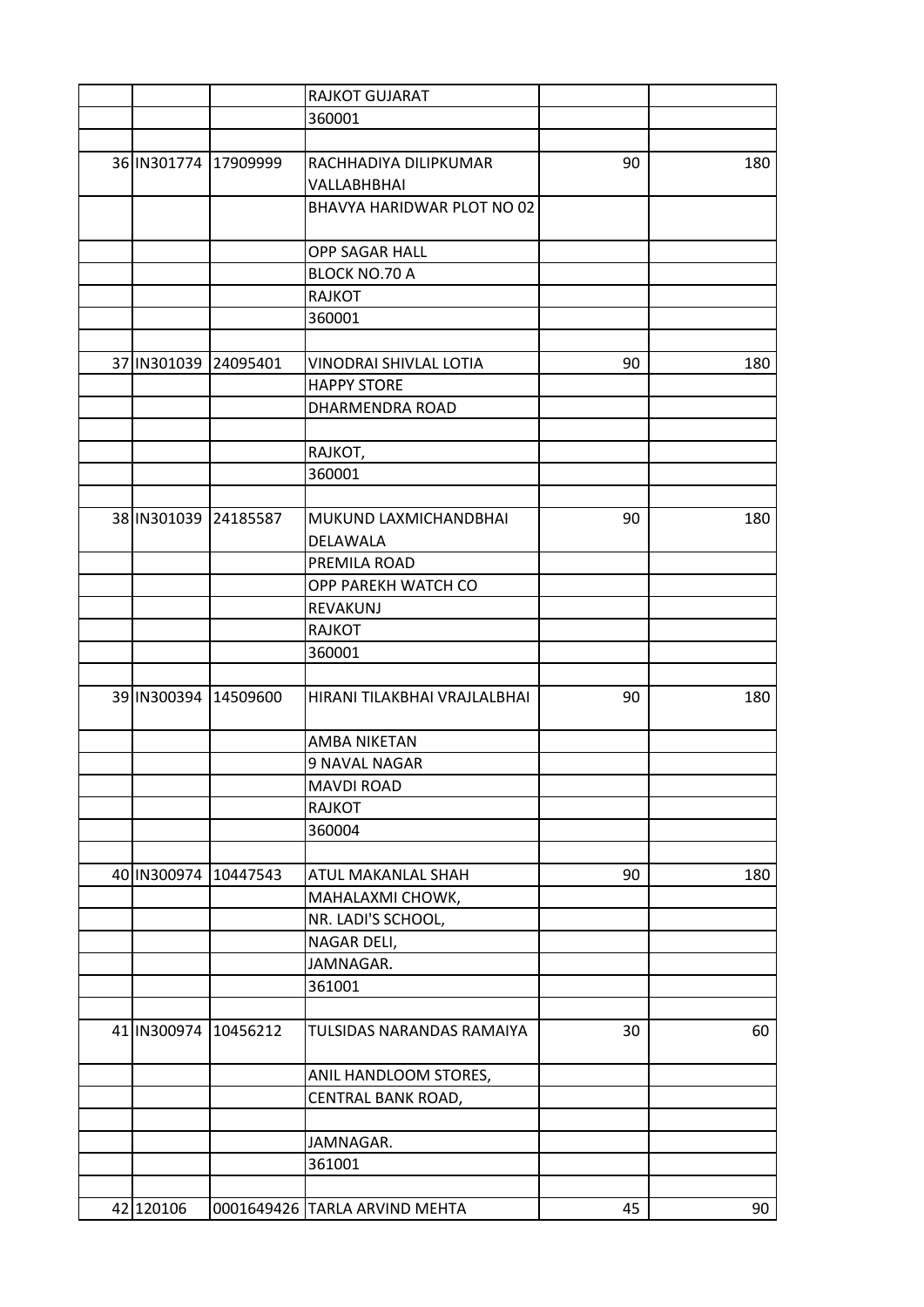|                      | $A-11/128$                          |     |     |
|----------------------|-------------------------------------|-----|-----|
|                      | RANJITNAGAR COLONY                  |     |     |
|                      | <b>B/H HATHI COLONY</b>             |     |     |
|                      | <b>JAMNAGAR GUJARAT</b>             |     |     |
|                      | 361005                              |     |     |
|                      |                                     |     |     |
| 43 IN300974 10187540 | SUDHABEN YOGESHBHAI                 | 90  | 180 |
|                      | <b>MEHTA</b>                        |     |     |
|                      | A 401 PARSHWANATH                   |     |     |
|                      | APPARTMENT                          |     |     |
|                      | PALACE ROAD                         |     |     |
|                      |                                     |     |     |
|                      | <b>JAMNAGAR</b>                     |     |     |
|                      | 361008                              |     |     |
|                      |                                     |     |     |
| 44 IN300974 10477096 | MRS. JYOTSANA K. PANDYA             | 100 | 200 |
|                      | 4, PATEL COLONY,                    |     |     |
|                      | ROAD NO. 3/4,                       |     |     |
|                      | NEAR SHRIJI APARTMENT, OPP.         |     |     |
|                      | DEEP,                               |     |     |
|                      | JAMNAGAR.                           |     |     |
|                      | 361008                              |     |     |
|                      |                                     |     |     |
| 45 IN301039 24014793 | DHIRESH DWARKADAS PATALIA           | 90  | 180 |
|                      | MADHUBAN                            |     |     |
|                      | 2/3 PATEL COLONY                    |     |     |
|                      | <b>JAMANGAR</b>                     |     |     |
|                      | <b>JAMNAGAR</b>                     |     |     |
|                      | 361008                              |     |     |
|                      |                                     |     |     |
| 46 120230            | 0000383206 USHABEN SHANTILAL PUJARA | 90  | 180 |
|                      | 5, PROF SOCIETY,                    |     |     |
|                      | NEAR ARTS COLLEGE,                  |     |     |
|                      | SURENDRANAGAR                       |     |     |
|                      | SURENDRANAGAR GUJARAT               |     |     |
|                      | 363002                              |     |     |
|                      |                                     |     |     |
| 47 120133            | 0000153631   PRADIPKUMAR A CHHATBAR | 90  | 180 |
|                      | 61 GANDHI NAGAR                     |     |     |
|                      | <b>BEHIND VITTHALVADI</b>           |     |     |
|                      |                                     |     |     |
|                      | <b>BHAVNAGAR GUJARAT</b>            |     |     |
|                      | 364001                              |     |     |
|                      |                                     |     |     |
| 48 IN300974 11573831 | SHIRIN ASGARALI KAPASI              | 90  | 180 |
|                      | NEW BAZAR,                          |     |     |
|                      |                                     |     |     |
|                      |                                     |     |     |
|                      | TALAJA                              |     |     |
|                      |                                     |     |     |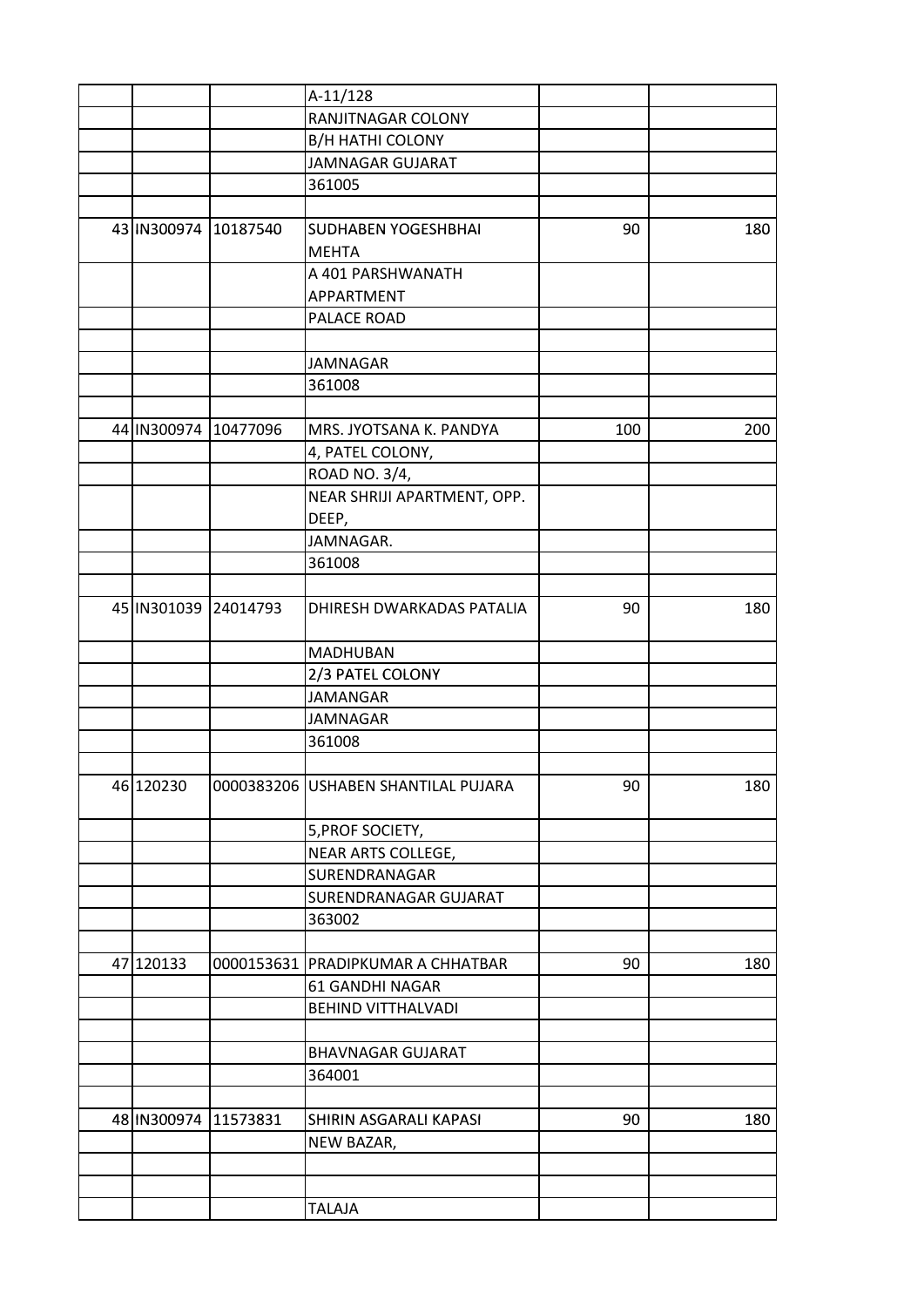|                      | 364140                           |    |     |
|----------------------|----------------------------------|----|-----|
|                      |                                  |    |     |
| 49 IN301991 10459079 | HINABEN HIRENBHAI AHIR           | 90 | 180 |
|                      | PO. RANGHOLA                     |    |     |
|                      | TAL. UMRALA                      |    |     |
|                      |                                  |    |     |
|                      | DIST. BHAVNAGAR                  |    |     |
|                      | 364230                           |    |     |
|                      |                                  |    |     |
| 50 120384            | 0000596741 DINESHKUMAR PRATAPRAI | 90 | 180 |
|                      | <b>MEHTA</b>                     |    |     |
|                      | <b>SHREEJI PAN CENTRE</b>        |    |     |
|                      | <b>GANDHI CHOWK</b>              |    |     |
|                      |                                  |    |     |
|                      | <b>SIHOR GUJRAT</b>              |    |     |
|                      | 364240                           |    |     |
|                      |                                  |    |     |
| 51 IN300757 11753618 | MADHVANI ODHWAJIBHAI             | 90 | 180 |
|                      | <b>GOVINDJIBHAI</b>              |    |     |
|                      | <b>ASHUTOSH NILKANTH SOCIETY</b> |    |     |
|                      |                                  |    |     |
|                      | OPP HOME GUARD OFFICE            |    |     |
|                      | MAHUVA ROAD                      |    |     |
|                      | SAVARKUNDLA                      |    |     |
|                      | 364515                           |    |     |
|                      |                                  |    |     |
| 52 120332            | 0001116009 MANISH H PATTANI      | 69 | 138 |
|                      | <b>VAD FALIYA</b>                |    |     |
|                      | <b>SONI BAZAR</b>                |    |     |
|                      |                                  |    |     |
|                      | <b>MANDVI KUTCH GUJARAT</b>      |    |     |
|                      | 370465                           |    |     |
|                      |                                  |    |     |
| 53 IN300343 10127749 | MAHESHKUMAR MALABHAI             | 40 | 80  |
|                      | PARMAR                           |    |     |
|                      | 82/1-KOTHI NO WAS                |    |     |
|                      | OPP MADHURAM CINEMA              |    |     |
|                      | <b>GHEEKANTH ROAD SHAHPUR</b>    |    |     |
|                      | AHMEDABAD                        |    |     |
|                      | 380001                           |    |     |
|                      |                                  |    |     |
| 54 IN301233 10135566 | PATEL AMBALAL HIRDAS             | 90 | 180 |
|                      | 6, SOMNATH NAGAR SOCIETY         |    |     |
|                      |                                  |    |     |
|                      | <b>CAMP ROAD</b>                 |    |     |
|                      | SHAHIBAUG, ASARWA                |    |     |
|                      | AHMEDABAD                        |    |     |
|                      | 380004                           |    |     |
|                      |                                  |    |     |
| 55 IN301276 30219637 | MAULIK URMILKUMAR JHAVERI        | 90 | 180 |
|                      |                                  |    |     |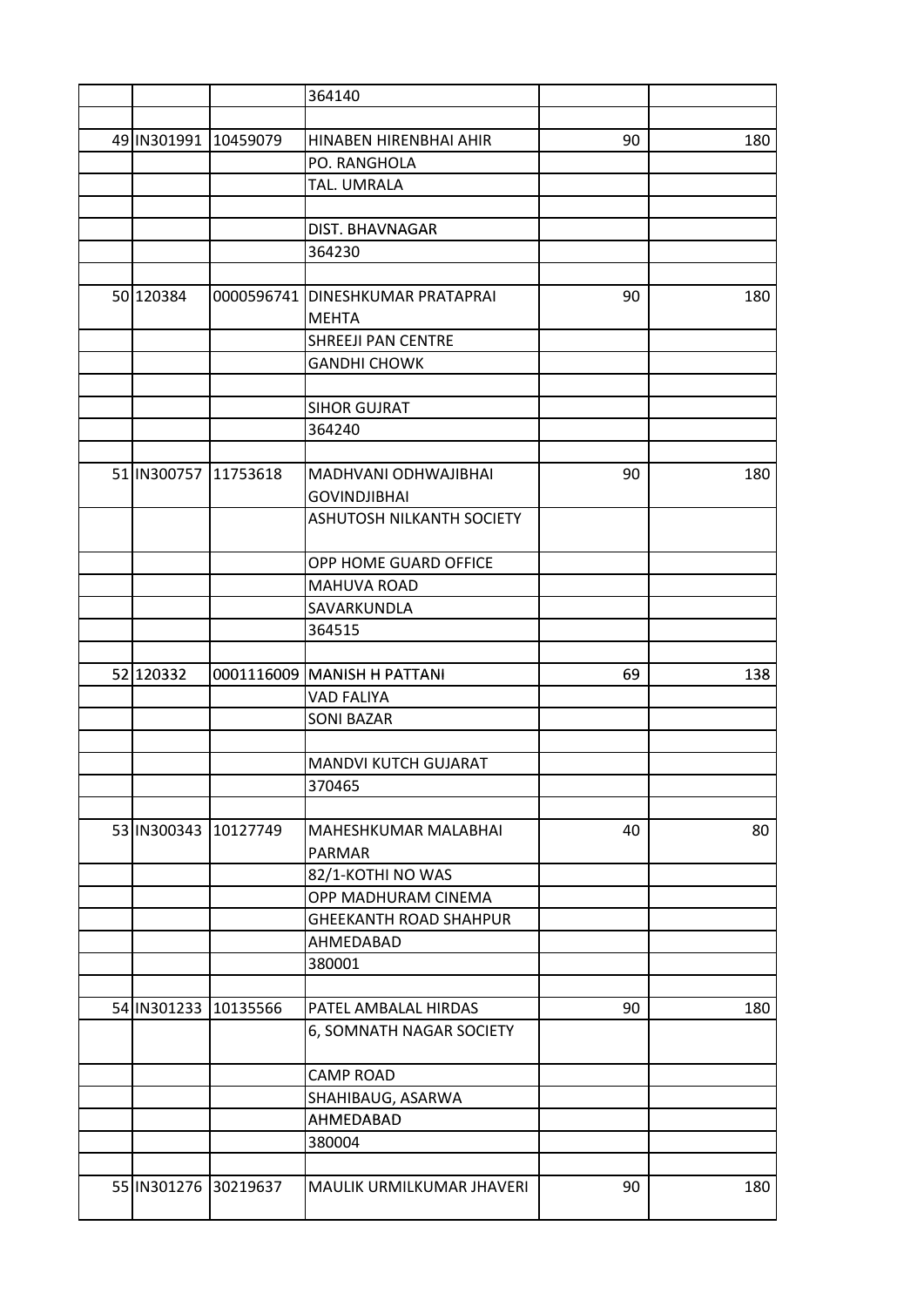|                      |            | 230 MANEKBAUG SOC                 |     |     |
|----------------------|------------|-----------------------------------|-----|-----|
|                      |            | AMBAWADI                          |     |     |
|                      |            |                                   |     |     |
|                      |            | AHMEDABAD                         |     |     |
|                      |            | 380015                            |     |     |
|                      |            |                                   |     |     |
| 56 120332            |            | 0000022525 RAJESHKUMAR BHIKHABHAI | 471 | 942 |
|                      |            | <b>PATEL</b>                      |     |     |
|                      |            | <b>11 SAHAJANAND PARK</b>         |     |     |
|                      |            | <b>GHODASAR</b>                   |     |     |
|                      |            |                                   |     |     |
|                      |            | AHMEDABAD GUJARAT                 |     |     |
|                      |            | 380050                            |     |     |
|                      |            |                                   |     |     |
| 57 120132            |            | 0001291375 CHANDRIKA B RATHOD     | 90  | 180 |
|                      |            | F/2 UDAY SOC OPP RLY STN          |     |     |
|                      |            |                                   |     |     |
|                      |            | VEJALPUR                          |     |     |
|                      |            |                                   |     |     |
|                      |            | AHMEDABAD GUJARAT                 |     |     |
|                      |            | 380051                            |     |     |
|                      |            |                                   |     |     |
| 58 IN301485 10125596 |            | PATEL RAKESHBHAI                  | 90  | 180 |
|                      |            | <b>CHATURBHAI</b>                 |     |     |
|                      |            | 1, ISHAN PARK                     |     |     |
|                      |            | NR PRABHU PARK OPP A M            |     |     |
|                      |            | <b>GARDEN</b>                     |     |     |
|                      |            | <b>NARODA</b>                     |     |     |
|                      |            | AHMEDABAD                         |     |     |
|                      |            | 382330                            |     |     |
|                      |            |                                   |     |     |
| 59 IN301233 10015119 |            | PATEL VIKRAMKUMAR                 | 90  | 180 |
|                      |            | DHAYABHAI                         |     |     |
|                      |            | KAMDHENU SOCIETY,                 |     |     |
|                      |            | NR. JYOTI SCHOOL,                 |     |     |
|                      |            | KALYANPURA,                       |     |     |
|                      |            | KALOL (N.G.)                      |     |     |
|                      |            | 382721                            |     |     |
|                      |            |                                   |     |     |
| 60 120332            | 0000971985 | MINA PAPPU DOLATRAM               | 90  | 180 |
|                      |            | <b>31 SHREENATH SOCIETY</b>       |     |     |
|                      |            | NR RADHESHYAM NAGAR               |     |     |
|                      |            |                                   |     |     |
|                      |            | <b>DIST GANDHINAGAR</b>           |     |     |
|                      |            | KALOL N GUJ GUJARAT               |     |     |
|                      |            | 382721                            |     |     |
|                      |            |                                   |     |     |
| 61 IN300214 11437983 |            | SHAH MAULIKKUMAR J                | 15  | 30  |
|                      |            | PILAJI GUNJ                       |     |     |
|                      |            | <b>BUDHDHI NIVAS</b>              |     |     |
|                      |            |                                   |     |     |
|                      |            | <b>MEHSANA</b>                    |     |     |
|                      |            | 384001                            |     |     |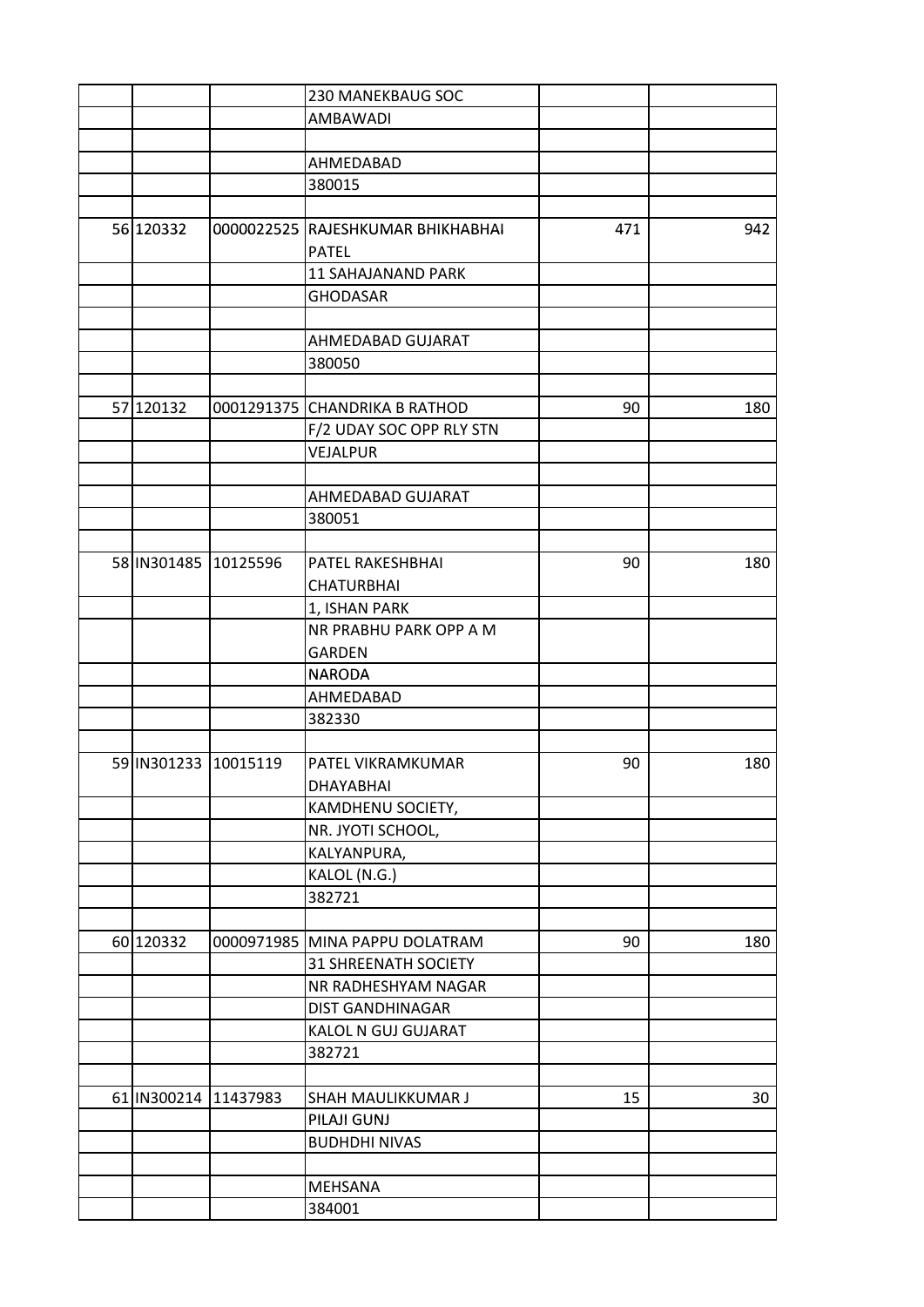| 62 IN300513 15469746 | ASHUTOSH R MOHANIYA                  | 1  | $\overline{2}$ |
|----------------------|--------------------------------------|----|----------------|
|                      | LALCHAND NI KHADAKI                  |    |                |
|                      | <b>STATION ROAD</b>                  |    |                |
|                      | <b>MEHSANA</b>                       |    |                |
|                      | <b>GUAJRAT</b>                       |    |                |
|                      | 384001                               |    |                |
|                      |                                      |    |                |
| 63 120109            | 0004310925 DHAVAL H PRAJAPATI        | 90 | 180            |
|                      | 39 A JAY ASHIRVAD SOCIETY            |    |                |
|                      | NR BAJAJ SHOW ROOM                   |    |                |
|                      | HIGHWAY NR NAGALPUR                  |    |                |
|                      | MEHSANA GUJRAT                       |    |                |
|                      | 384002                               |    |                |
|                      |                                      |    |                |
| 64 IN301276 30379659 | ASHOKKUMAR POPATLAL SHAH             | 20 | 40             |
|                      | <b>182 KAPIL PARK SOCIETY</b>        |    |                |
|                      | <b>NR RITURAJ FLAT</b>               |    |                |
|                      | T B ROAD                             |    |                |
|                      | <b>MEHSANA</b>                       |    |                |
|                      | 384002                               |    |                |
|                      |                                      |    |                |
| 65 IN301233 10215259 | PATEL ROSHNIBEN                      | 25 | 50             |
|                      | <b>BRIJESHKUMAR</b>                  |    |                |
|                      |                                      |    |                |
|                      | 5, RAMKRISHNA SOCIETY                |    |                |
|                      | NR. EYE HOSPITAL ROAD                |    |                |
|                      |                                      |    |                |
|                      | UNJHA (N.G.)                         |    |                |
|                      | 384170                               |    |                |
| 66 120360            | 0000624975 PATEL BHUMIBEN NITINKUMAR | 50 | 100            |
|                      | 13 RAMKRISHNA SOCIETY                |    |                |
|                      | <b>DIST MEHSANA</b>                  |    |                |
|                      | NR GOLDEN CHOKDI                     |    |                |
|                      | <b>UNJHA GUJARAT</b>                 |    |                |
|                      | 384170                               |    |                |
|                      |                                      |    |                |
| 67 120420            | 0000063875 HARISH DURGADAS NAGRANI   | 50 | 100            |
|                      | 5, GEETANAGAR SOC,                   |    |                |
|                      | V.K.V.ROAD,                          |    |                |
|                      |                                      |    |                |
|                      | NADIAD GUJARAT                       |    |                |
|                      | 387001                               |    |                |
|                      |                                      |    |                |
| 68 IN300636 10040518 | PATEL ALPANABEN                      | 50 | 100            |
|                      | RAJENDRABHAI                         |    |                |
|                      | AT. - TAWARWALI KHADKI,              |    |                |
|                      | PO.- KHAMBHOLAJ,                     |    |                |
|                      |                                      |    |                |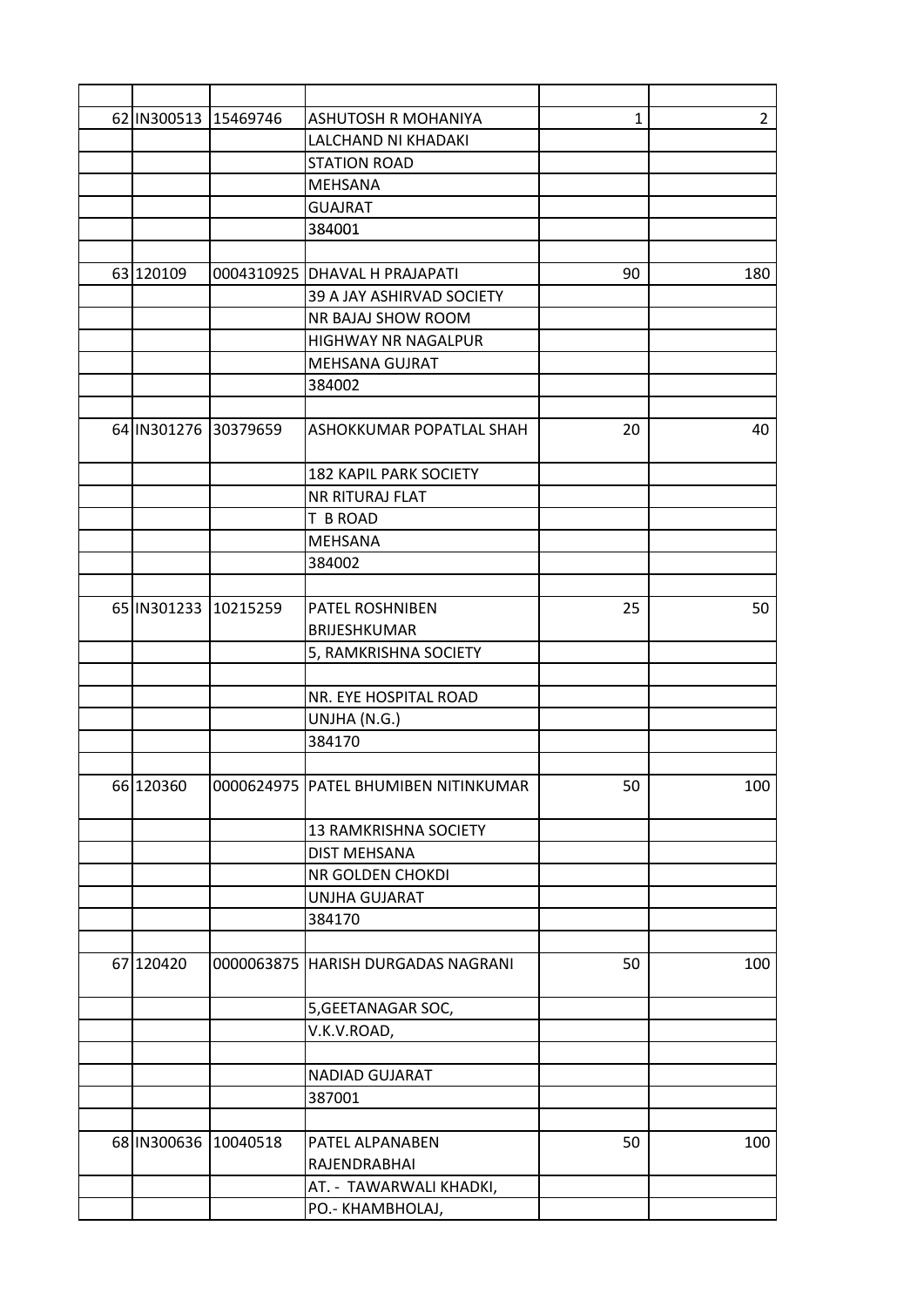|                      | TA. & DI. - ANAND                     |    |     |
|----------------------|---------------------------------------|----|-----|
|                      | <b>GUJARAT</b>                        |    |     |
|                      | 388330                                |    |     |
|                      |                                       |    |     |
| 69 120277            | 0000445711 RAVIKUMAR HARIPRASAD PATEL | 10 | 20  |
|                      | <b>54 FATEBAG PALACE</b>              |    |     |
|                      |                                       |    |     |
|                      |                                       |    |     |
|                      | LUNAWADA GUJARAT                      |    |     |
|                      | 389230                                |    |     |
|                      |                                       |    |     |
| 70 IN300757 10496340 | NIMISHKUMAR VINODCHANDRA              |    | 180 |
|                      |                                       | 90 |     |
|                      | <b>SHAH</b>                           |    |     |
|                      | <b>1 GANGOTRI SOCIETY</b>             |    |     |
|                      | PRATIKSHA OLD PADRA NR                |    |     |
|                      | <b>TAGORE NAGAR</b>                   |    |     |
|                      |                                       |    |     |
|                      | <b>BARODA</b>                         |    |     |
|                      | 390015                                |    |     |
|                      |                                       |    |     |
| 71 120332            | 0002759557 USHABEN GIRISHBHAI         | 28 | 56  |
|                      | PRAJAPATI                             |    |     |
|                      | <b>44 GOVIND PARK</b>                 |    |     |
|                      | <b>KOSAD KOSAD</b>                    |    |     |
|                      | <b>TA- CHORYASI</b>                   |    |     |
|                      | <b>SURAT GUJARAT</b>                  |    |     |
|                      | 394107                                |    |     |
|                      |                                       |    |     |
|                      |                                       |    | 180 |
| 72 IN301330 17001227 | <b>USHA VIJAY RATHOD</b>              | 90 |     |
|                      | 113/115 BAZARGATE STREET              |    |     |
|                      | 4TH FLOOR                             |    |     |
|                      | ROOM NO 18                            |    |     |
|                      | <b>FORT MUMBAI</b>                    |    |     |
|                      | 400001                                |    |     |
|                      |                                       |    |     |
| 73 120417            | 0000014558 ARDSHIR ROHINTON           | 50 | 100 |
|                      | DAVIERVALA                            |    |     |
|                      | BHATIA SOCIETY BLDG,                  |    |     |
|                      | A BLOCK, 1 ST FLOOR,                  |    |     |
|                      | 286, PRINCESS STREET,                 |    |     |
|                      | MUMBAI MAHARASHTRA                    |    |     |
|                      | 400002                                |    |     |
|                      |                                       |    |     |
| 74 IN300214 12375064 | VENKATRAMAN                           | 10 | 20  |
|                      | RAMASUBRAMANIAM                       |    |     |
|                      | JEYARAMAN                             |    |     |
|                      | FLAT 8 1ST FLOOR GORASWADI            |    |     |
|                      | <b>ASHA DEEP</b>                      |    |     |
|                      |                                       |    |     |
|                      | LALA LAJPATRAI ROAD MALAD             |    |     |
|                      | W                                     |    |     |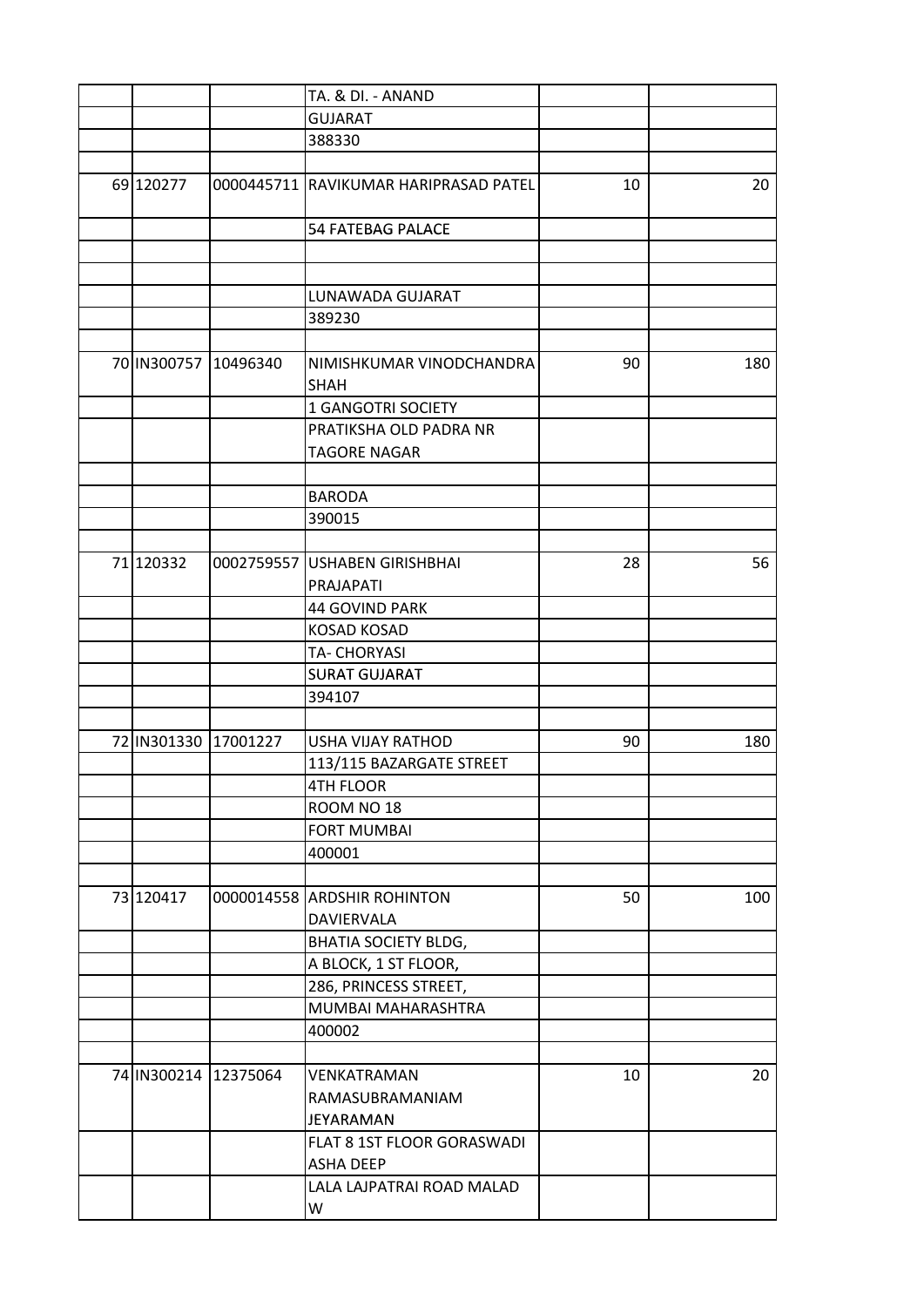|                      |                       | MUMBAI MAHARASHTRA                  |    |     |
|----------------------|-----------------------|-------------------------------------|----|-----|
|                      |                       | 400064                              |    |     |
|                      |                       |                                     |    |     |
| 75 120447            | 0002396994 RITU MALIK |                                     | 45 | 90  |
|                      |                       | F 604 R N A REGENCY PARK            |    |     |
|                      |                       | M G ROAD                            |    |     |
|                      |                       | <b>KANDIVALI WEST</b>               |    |     |
|                      |                       | MUMBAI MAHARASHTRA                  |    |     |
|                      |                       | 400067                              |    |     |
|                      |                       |                                     |    |     |
| 76 120360            |                       | 0000676422 PARIKSHIT SUBHASH PHATAK | 45 | 90  |
|                      |                       | <b>137 SHUKRAWAR PETH</b>           |    |     |
|                      |                       | <b>SHINDE ALI</b>                   |    |     |
|                      |                       | NR KELKAR MUSIAM                    |    |     |
|                      |                       | PUNE MAHARASHTRA                    |    |     |
|                      |                       | 411002                              |    |     |
|                      |                       |                                     |    |     |
| 77 IN301774          | 16603963              | <b>RAJESH R CHAUDHARI</b>           | 9  | 18  |
|                      |                       | A3/306 RAKSHAK NAGAR GOLD           |    |     |
|                      |                       | <b>KHARADI</b>                      |    |     |
|                      |                       |                                     |    |     |
|                      |                       | <b>PUNE</b>                         |    |     |
|                      |                       | 411014                              |    |     |
|                      |                       |                                     |    |     |
| 78 IN300214 14233025 |                       | PARESH SHARMA                       | 88 | 176 |
|                      |                       | POLARIS F 301/302 SATELLITE         |    |     |
|                      |                       | <b>TOWERS</b>                       |    |     |
|                      |                       | <b>KOREGAON PARK MUNDHWA</b>        |    |     |
|                      |                       | RD MUNDHWA                          |    |     |
|                      |                       |                                     |    |     |
|                      |                       | PUNE MAHARASHTRA                    |    |     |
|                      |                       | 411036                              |    |     |
|                      |                       |                                     |    |     |
| 79 IN300214 22037938 |                       | JAGRUTI ASHWIN WAGHELA              | 85 | 170 |
|                      |                       | 101 SHIV SHAKTI BLDG 13/9           |    |     |
|                      |                       | <b>MORYA PARK</b>                   |    |     |
|                      |                       | LANE NO -1 PIMPLE GAON              |    |     |
|                      |                       | PUNE MAHARASHTRA                    |    |     |
|                      |                       | 411061                              |    |     |
|                      |                       |                                     |    |     |
| 80 130119            | 0300017079            | <b>KALYANI GIRISH KULKARNI</b>      | 20 | 40  |
|                      |                       | LAXMI, ASHOKNAGAR                   |    |     |
|                      |                       | <b>BARAMATI</b>                     |    |     |
|                      |                       | <b>DIST-PUNE</b>                    |    |     |
|                      |                       | BARAMATI MAHAARSHTRA                |    |     |
|                      |                       | 413102                              |    |     |
|                      |                       |                                     |    |     |
| 81 120360            |                       | 0001290348 SHINGADE SUSHANT POPAT.  | 44 | 88  |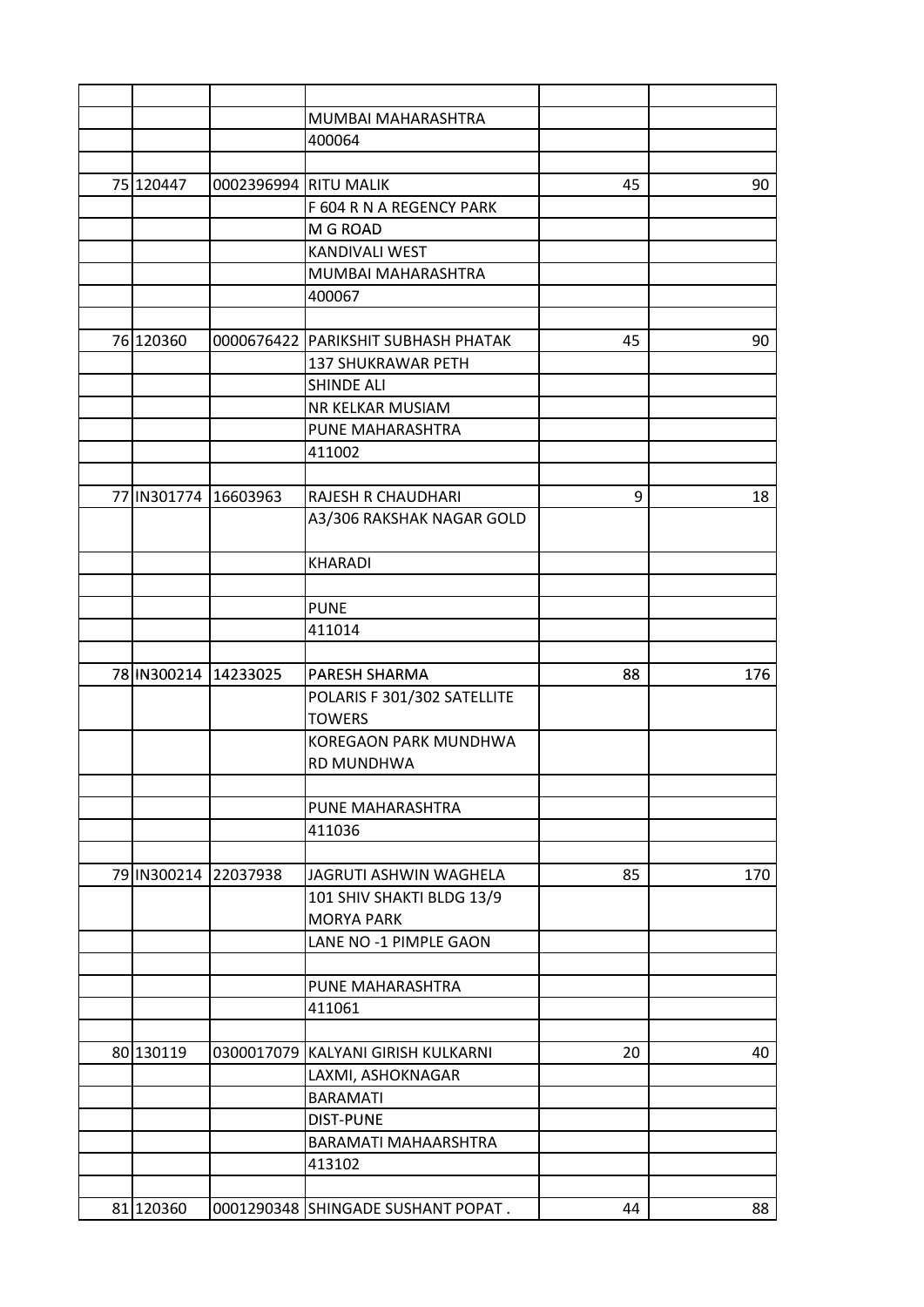|                      |                      | A/P 82                            |              |                |
|----------------------|----------------------|-----------------------------------|--------------|----------------|
|                      |                      | YALAMARAVADIGAONTHAN              |              |                |
|                      |                      | YALAMARAVADI GAONTHAN             |              |                |
|                      |                      | SHINGADEVASTIGRAM                 |              |                |
|                      |                      | YALAMARAVADI                      |              |                |
|                      |                      | SATARA MAHARASHTRA                |              |                |
|                      |                      | 415507                            |              |                |
|                      |                      |                                   |              |                |
| 82 IN300214 12491210 |                      | RAJKUMAR NAMDEV WAGH              | 1            | $\overline{2}$ |
|                      |                      | 17 WARESHANAGAR B                 |              |                |
|                      |                      |                                   |              |                |
|                      |                      |                                   |              |                |
|                      |                      | KOLHAPUR MAHARASHTRA              |              |                |
|                      |                      | 416012                            |              |                |
|                      |                      |                                   |              |                |
| 83 120578            |                      | 0000003478 SUSHILKUMAR NETAICHAND | 11           | 22             |
|                      |                      | <b>CHOUDHARY HU F</b>             |              |                |
|                      |                      | 10/1040, RAJ RAJESHVARI           |              |                |
|                      |                      | <b>NAGAR</b>                      |              |                |
|                      |                      |                                   |              |                |
|                      |                      |                                   |              |                |
|                      |                      | ICHALKARANJI MAHARASHTRA          |              |                |
|                      |                      |                                   |              |                |
|                      |                      | 416115                            |              |                |
|                      |                      |                                   |              |                |
| 84 120132            |                      | 0001512227 VINOD PANDIT SALVE     | $\mathbf{1}$ | $\overline{2}$ |
|                      |                      | FLAT NO 301 HARI NIWAS            |              |                |
|                      |                      | 50/B WING THIRD FLOOR             |              |                |
|                      |                      | B/H MUKITDHAM NASIK ROAD          |              |                |
|                      |                      |                                   |              |                |
|                      |                      | NASHIK MAHARASHTRA                |              |                |
|                      |                      | 422101                            |              |                |
|                      |                      |                                   |              |                |
|                      | 85 IN303735 10008252 | SANJAY RATILAL GANDHI             | 151          | 302            |
|                      |                      | <b>BAZAR PETH</b>                 |              |                |
|                      |                      | SANAGAMNER                        |              |                |
|                      |                      |                                   |              |                |
|                      |                      | SANGAMNER MAHARASHTRA             |              |                |
|                      |                      |                                   |              |                |
|                      |                      | 422605                            |              |                |
|                      |                      |                                   |              |                |
| 86 IN303735 10012345 |                      | <b>VIRAG PRADIP SHAH</b>          | 250          | 500            |
|                      |                      | SIDDHIRATNA BUNGLOW               |              |                |
|                      |                      | <b>KUNTHUNATH</b>                 |              |                |
|                      |                      | HSG SOC YASHODEO NAGAR            |              |                |
|                      |                      |                                   |              |                |
|                      |                      | SANGAMNER<br>DIST-AHMEDNAGAR      |              |                |
|                      |                      |                                   |              |                |
|                      |                      | SNAGAMNER MAHARASHTRA             |              |                |
|                      |                      |                                   |              |                |
|                      |                      | 422605                            |              |                |
|                      |                      |                                   |              |                |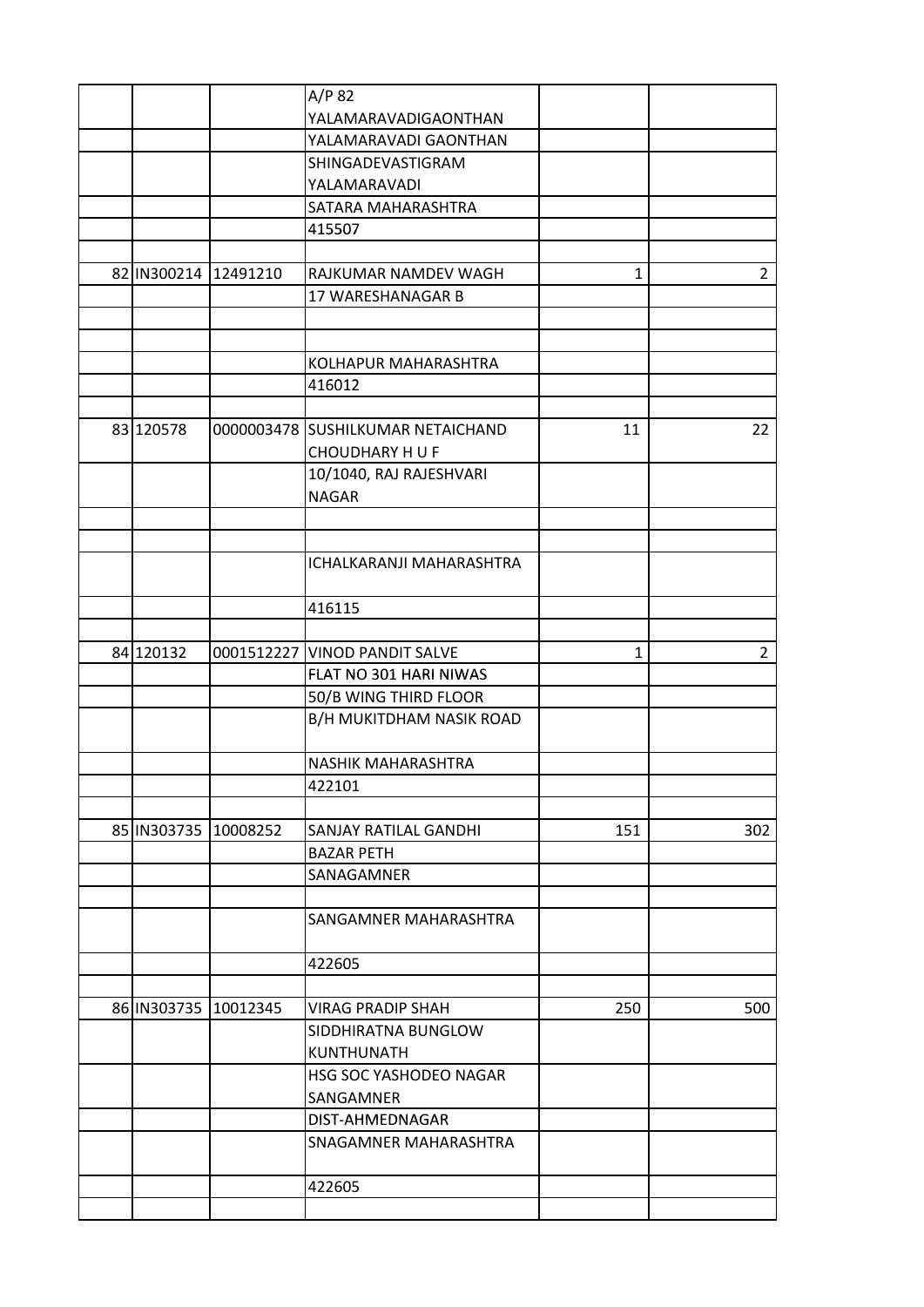| 87 IN300239 11552746  | SHANKARRAO BAJIRAO                                | 15  | 30  |
|-----------------------|---------------------------------------------------|-----|-----|
|                       | <b>BHALERAO</b>                                   |     |     |
|                       | AT POST VADNER (BHAIRAV)                          |     |     |
|                       | TAL. CHANDWAD                                     |     |     |
|                       | DIST. NASIK                                       |     |     |
|                       |                                                   |     |     |
|                       | 423111                                            |     |     |
|                       |                                                   |     |     |
| 88 IN 303833 10235496 | BHARAT HARMANBHAI PATEL                           | 50  | 100 |
|                       | PLOT NO1383NEAR GREEN                             |     |     |
|                       | AGE SCHOOLDESHPANDE                               |     |     |
|                       | LAYOUT                                            |     |     |
|                       | BHANDEWADIBAGADGANJ                               |     |     |
|                       | <b>NAGPUR</b>                                     |     |     |
|                       | 440008                                            |     |     |
|                       |                                                   |     |     |
| 89 120437             | 0000221321 NEHARULAL KHATAKCHAND<br><b>RAJPAL</b> | 25  | 50  |
|                       | At Post Paoni                                     |     |     |
|                       | <b>Tah Ramtek</b>                                 |     |     |
|                       | Dist Nagpur                                       |     |     |
|                       | Nagpur MAHARASHTRA                                |     |     |
|                       | 441106                                            |     |     |
|                       |                                                   |     |     |
| 90 IN301774 13455522  | LATA NANDAKISHOR BHUTADA                          | 100 | 200 |
|                       |                                                   |     |     |
|                       | HOUSE NO 80                                       |     |     |
|                       | WARD NO 25                                        |     |     |
|                       | N P WARDHA                                        |     |     |
|                       | <b>WARDHA</b>                                     |     |     |
|                       |                                                   |     |     |
|                       | 442001                                            |     |     |
|                       |                                                   | 9   |     |
| 91 IN301774 15330052  | TUSHAR SHASHIKANT MEHTA                           |     | 18  |
|                       | HAWALDARPURA                                      |     |     |
|                       | WARD NO 34                                        |     |     |
|                       |                                                   |     |     |
|                       | <b>WARDHA</b>                                     |     |     |
|                       | 442001                                            |     |     |
|                       |                                                   |     |     |
| 92 130231             | 0000033788 VIJAY MANEKCHAND BILALA                | 90  | 180 |
|                       | C/O PARAS CORPORATION,                            |     |     |
|                       | SHAKAMBARI COMPLEX,                               |     |     |
|                       | KOTHADI BAZAR,                                    |     |     |
|                       | AKOLA M.S.                                        |     |     |
|                       | 444001                                            |     |     |
|                       |                                                   |     |     |
| 93 130358             | 0000061446 MEERA MANOJ TIWARI                     | 3   | 6   |
|                       | <b>GORAKSHAN ROAD</b>                             |     |     |
|                       | NEAR LAXMI KIRANA SHOP                            |     |     |
|                       | <b>KIRTI NAGAR</b>                                |     |     |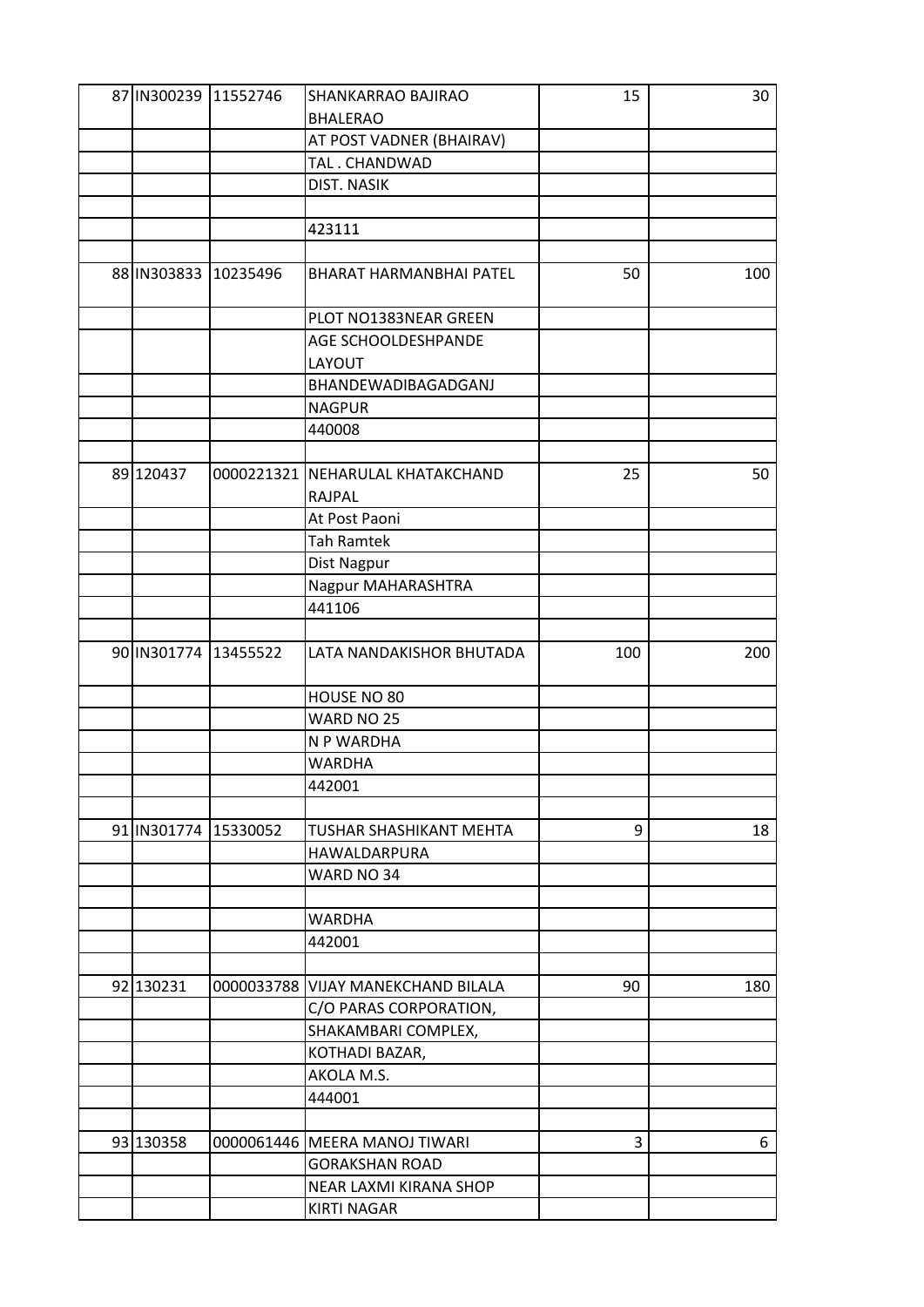|                       |          | <b>AKOLA Maharashtra</b>           |              |                |
|-----------------------|----------|------------------------------------|--------------|----------------|
|                       |          | 444001                             |              |                |
|                       |          |                                    |              |                |
| 94 IN301696 10609244  |          | <b>VINAYAK WASUDEORAO</b>          | 30           | 60             |
|                       |          | <b>CHAUDHARI</b>                   |              |                |
|                       |          | NO 115, BALAJI KUTI                |              |                |
|                       |          | 48/4, GORKSHAN WARD                |              |                |
|                       |          | DEORANKAR NAGAR, BADNERA           |              |                |
|                       |          | <b>ROAD</b>                        |              |                |
|                       |          | AMRAVATI                           |              |                |
|                       |          | 444605                             |              |                |
|                       |          |                                    |              |                |
| 95 IN301983 10656448  |          | NITISHA JHAWAR                     | 40           | 80             |
|                       |          | 229, BAJRANG NAGAR,                |              |                |
|                       |          |                                    |              |                |
|                       |          |                                    |              |                |
|                       |          | INDORE (M.P.)                      |              |                |
|                       |          | 452001                             |              |                |
|                       |          |                                    |              |                |
| 96 IN301330           | 18811102 | <b>SHAKUN BHATTAD</b>              | $\mathbf{1}$ | $\overline{2}$ |
|                       |          | 33                                 |              |                |
|                       |          | RACHNA NAGAR                       |              |                |
|                       |          | <b>GOVINDPURA</b>                  |              |                |
|                       |          | <b>BHOPAL MP</b>                   |              |                |
|                       |          | 462023                             |              |                |
|                       |          |                                    |              |                |
| 97 120545             |          | 0000005888 ARJUN VYAS              | 10           | 20             |
|                       |          | 14-4-239/14 PANCHSHEEL VILLA       |              |                |
|                       |          |                                    |              |                |
|                       |          | SHAHINAYAT GUNJ                    |              |                |
|                       |          | SHAHINAYAT GUNJ                    |              |                |
|                       |          | HYDERABAD TELANGANA                |              |                |
|                       |          | 500012                             |              |                |
|                       |          |                                    |              |                |
| 98 IN301604 11225117  |          | SWAPNA TUMMALA                     | 15           | 30             |
|                       |          | H NO 1 3 124 2 1                   |              |                |
|                       |          | <b>SHASTRI NAGAR</b>               |              |                |
|                       |          | <b>NIRMAL 504106</b>               |              |                |
|                       |          | <b>NIRMAL</b>                      |              |                |
|                       |          | 504106                             |              |                |
|                       |          |                                    |              |                |
| 99 130144             |          | 0001314991   MAHANKALI SHIVAVAMSHI | 14           | 28             |
|                       |          | <b>KRISHNA</b>                     |              |                |
|                       |          | H NO 2-2-105 SUBHAS                |              |                |
|                       |          | <b>SUBHAS STREET</b>               |              |                |
|                       |          | <b>DORNAKAL</b>                    |              |                |
|                       |          | WARANGAL TELANGANA                 |              |                |
|                       |          | 506381                             |              |                |
|                       |          |                                    |              |                |
| 100 IN302324 10028652 |          | EMANDI SURYANARAYANA               | 6            | 12             |
|                       |          | D NO 25-10-29                      |              |                |
|                       |          |                                    |              |                |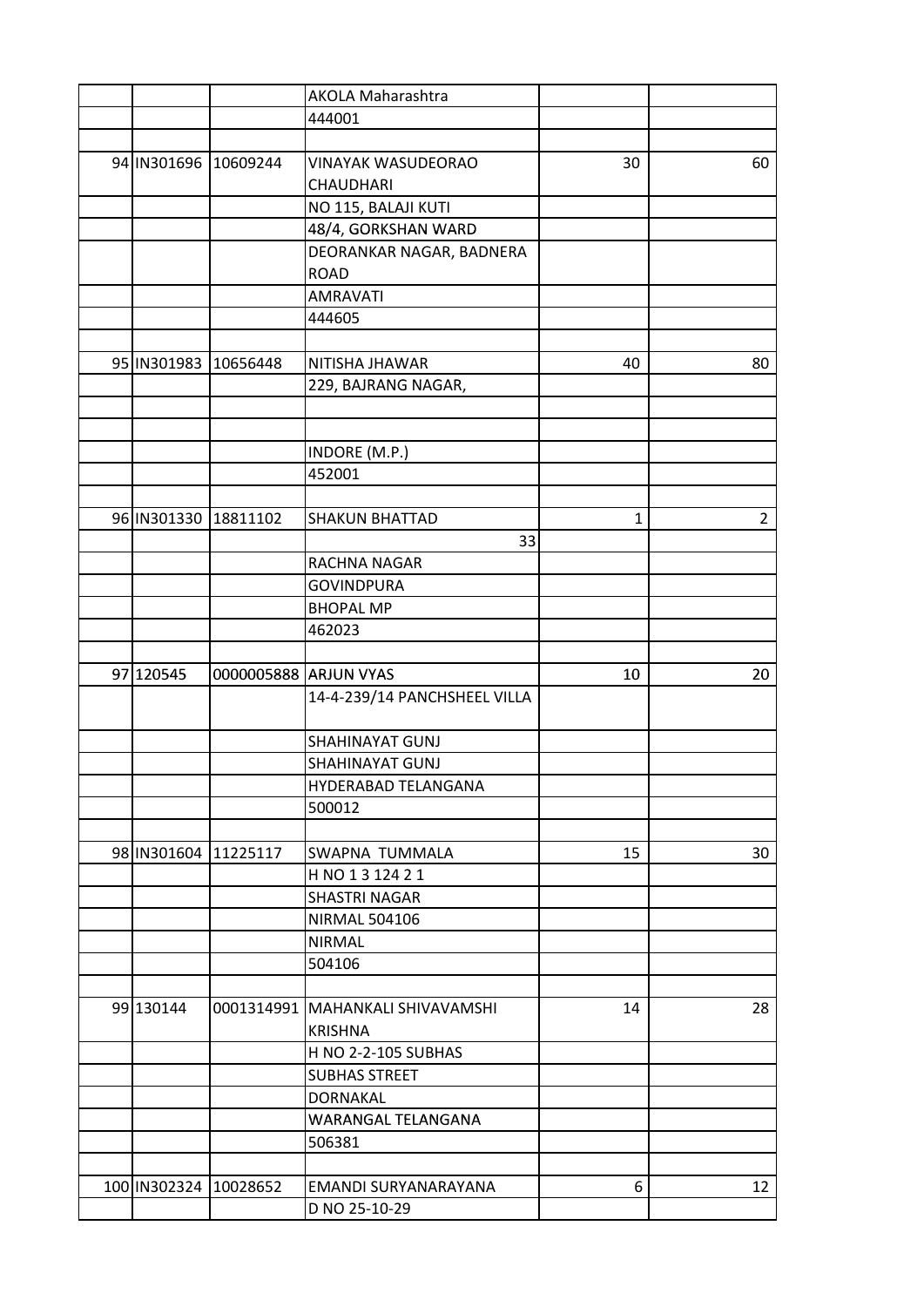|                       |                       | <b>NALLAVARI VEEDI</b>         |     |     |
|-----------------------|-----------------------|--------------------------------|-----|-----|
|                       |                       | KURPAM MARKET, 1 TOWN          |     |     |
|                       |                       | <b>VISAKHAPATNAM</b>           |     |     |
|                       |                       | 530001                         |     |     |
|                       |                       |                                |     |     |
|                       | 101 IN302324 10800284 | SUNITHA CHITTOORY              | 100 | 200 |
|                       |                       | 43-7-20                        |     |     |
|                       |                       | RATNA RAJU TOWERS              |     |     |
|                       |                       | OLD POST OFFICE STREET         |     |     |
|                       |                       | KAKINADA, EAST GODAVARI        |     |     |
|                       |                       | DIST, AP                       |     |     |
|                       |                       | 533001                         |     |     |
|                       |                       |                                |     |     |
|                       | 102 IN300239 30037054 | <b>ASHOK KUMAR</b>             | 50  | 100 |
|                       |                       | 1641/1SHANKAR NIVASA           |     |     |
|                       |                       | FIRST CROSS NORTHEN            |     |     |
|                       |                       | <b>EXTENSION</b>               |     |     |
|                       |                       | HASSAN POST HASSAN             |     |     |
|                       |                       |                                |     |     |
|                       |                       | <b>KARNATAKA</b>               |     |     |
|                       |                       | 573201                         |     |     |
|                       |                       |                                |     |     |
|                       | 103 IN301135 26072643 | <b>SUBBANNA H</b>              | 50  | 100 |
|                       |                       | <b>SUB POSTMASTER</b>          |     |     |
|                       |                       |                                |     |     |
|                       |                       |                                |     |     |
|                       |                       | SHIRURU,                       |     |     |
|                       |                       | 576228                         |     |     |
|                       |                       |                                |     |     |
| 104 IN301926 10634883 |                       | BASAWARAJ SIDRAMAPPA           | 8   | 16  |
|                       |                       | HANAMASHETTY                   |     |     |
|                       |                       | H NO 273-4 CHAITRA             |     |     |
|                       |                       | <b>KALYAN NAGAR</b>            |     |     |
|                       |                       | <b>AT SINDAGI</b>              |     |     |
|                       |                       | <b>DIST BIJAPUR</b>            |     |     |
|                       |                       | 580001                         |     |     |
|                       |                       |                                |     |     |
|                       | 105 IN301926 30767926 | <b>GOPAL BAGALKOTKAR</b>       | 49  | 98  |
|                       |                       | SREE KRISHNA AUTOMOBILES       |     |     |
|                       |                       |                                |     |     |
|                       |                       | M G ROAD                       |     |     |
|                       |                       |                                |     |     |
|                       |                       | <b>BIJAPUR</b>                 |     |     |
|                       |                       | 586101                         |     |     |
|                       |                       |                                |     |     |
| 106 130144            |                       | 0004310201   MANGALA BASAWARAJ | 3   | 6   |
|                       |                       | HANAMASHETTY                   |     |     |
|                       |                       | 2737/4                         |     |     |
|                       |                       | SHRIGIRI COLONY, KALYAN        |     |     |
|                       |                       | <b>NAGAR</b>                   |     |     |
|                       |                       |                                |     |     |
|                       |                       | BIJAPUR, SINDGI                |     |     |
|                       |                       | VIJAYAPURA KARNATAKA           |     |     |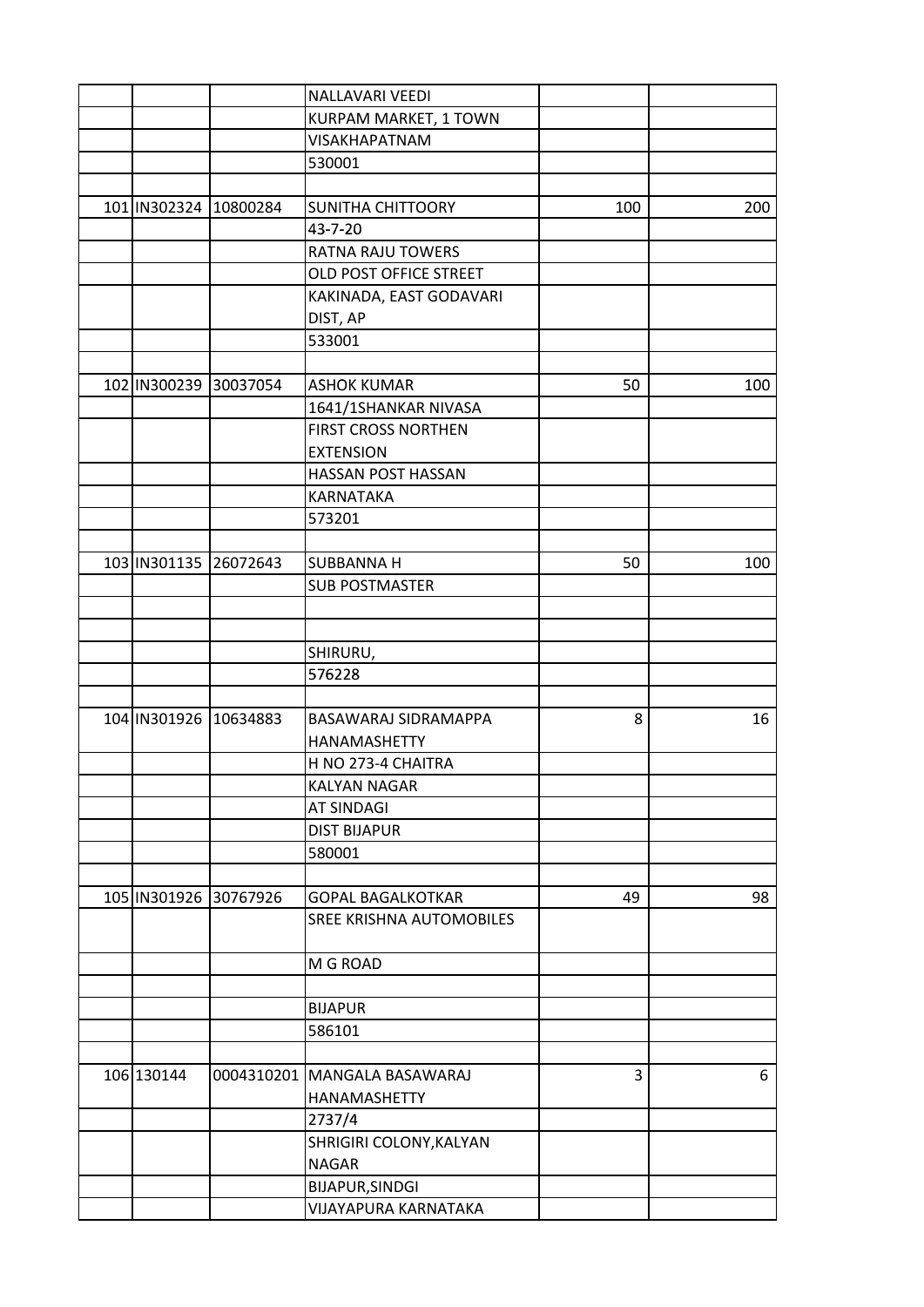|                       |                           | 586128                           |     |     |
|-----------------------|---------------------------|----------------------------------|-----|-----|
|                       |                           |                                  |     |     |
| 107 120133            |                           | 0000134042 SANJAY RAJGOPAL BANG  | 300 | 600 |
|                       |                           | 559,                             |     |     |
|                       |                           | <b>VITHALDEV GALLI</b>           |     |     |
|                       |                           | <b>SHAHAPUR</b>                  |     |     |
|                       |                           | <b>BELGAUM KARNATAKA</b>         |     |     |
|                       |                           | 590003                           |     |     |
|                       |                           |                                  |     |     |
| 108 IN300394 11320830 |                           | <b>V CHITRA</b>                  | 90  | 180 |
|                       |                           | 9D/2                             |     |     |
|                       |                           | <b>MARIMUTHUSE</b>               |     |     |
|                       |                           | MANJAKUPPAM                      |     |     |
|                       |                           | CUDDALORE                        |     |     |
|                       |                           | 607001                           |     |     |
|                       |                           |                                  |     |     |
| 109 120447            |                           | 0001448814 V SENTHIL KUMAR       | 10  | 20  |
|                       |                           | NO <sub>7</sub>                  |     |     |
|                       |                           | <b>ELLAIYA ST</b>                |     |     |
|                       |                           |                                  |     |     |
|                       |                           | KUMBAKONAM TAMILN ADU            |     |     |
|                       |                           | 612001                           |     |     |
|                       |                           |                                  |     |     |
| 110 120109            |                           | 0012777528 SREEJITHLAL KONDADAN. | 8   | 16  |
|                       |                           | <b>EDATHODI HOUSE</b>            |     |     |
|                       |                           |                                  |     |     |
|                       |                           | <b>EAST NALLUR</b>               |     |     |
|                       |                           | <b>KOZHIKODE</b>                 |     |     |
|                       |                           | <b>KOZHIKODE KERALA</b>          |     |     |
|                       |                           | 673631                           |     |     |
|                       |                           |                                  |     |     |
| 111 120109            |                           | 0012577361 DEEPU JACOB MATHEW.   | 113 | 226 |
|                       |                           | MULLASSERIL                      |     |     |
|                       |                           | KOZHIKODE ROAD, VALANCHERI       |     |     |
|                       |                           |                                  |     |     |
|                       |                           | <b>BEHIND V S C BANK</b>         |     |     |
|                       |                           | KATTIPARUTHI                     |     |     |
|                       |                           | MALAPPURAM KERALA                |     |     |
|                       |                           | 676552                           |     |     |
|                       |                           |                                  |     |     |
|                       | 112   IN300239   12877916 | MOHAMMED RIYAS HUSSAIN.K         | 30  | 60  |
|                       |                           | Α                                |     |     |
|                       |                           | KALLUTHEKKETHIL                  |     |     |
|                       |                           | RAJA MANZIL                      |     |     |
|                       |                           | <b>POOKKATTIRI</b>               |     |     |
|                       |                           | <b>EDAYUR PO</b>                 |     |     |
|                       |                           | 676554                           |     |     |
|                       |                           |                                  |     |     |
|                       | 113 IN300513 12730980     | <b>ARUN THOMAS JOSEPH</b>        | 20  | 40  |
|                       |                           | XII/533A CAPPIL SATELLITE        |     |     |
|                       |                           | <b>COLONY</b>                    |     |     |
|                       |                           | PADAMUGHAL PO                    |     |     |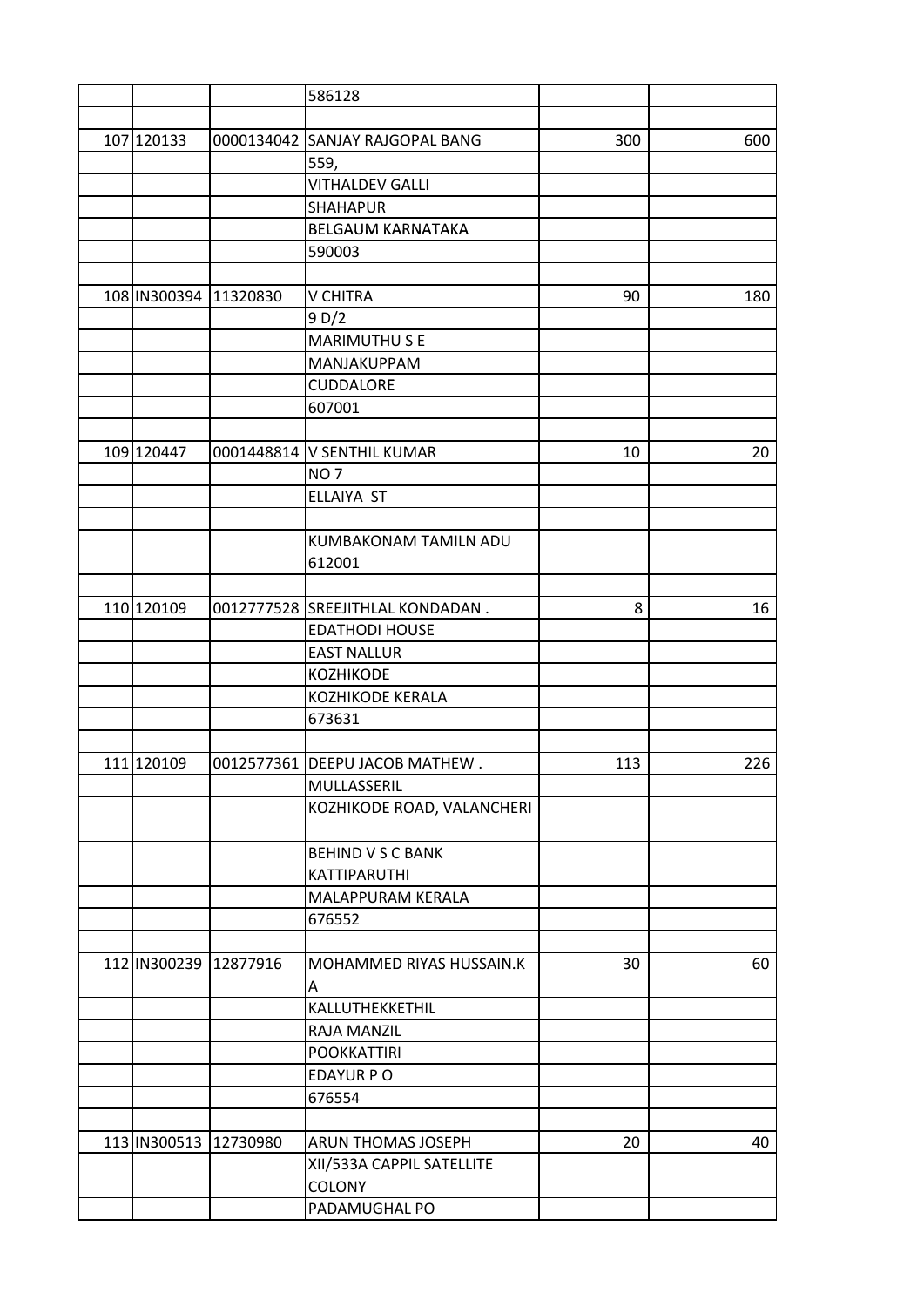|                       | ERNAKULAM                  |     |     |
|-----------------------|----------------------------|-----|-----|
|                       | <b>COCHIN KERALA</b>       |     |     |
|                       | 682030                     |     |     |
|                       |                            |     |     |
| 114 120109            | 0012864224 BINNY GEORGE.   | 100 | 200 |
|                       | <b>VALIAPARAMPIL HOUSE</b> |     |     |
|                       | <b>JISS NAGAR 119</b>      |     |     |
|                       | KURISUMMOODU P O           |     |     |
|                       | CHANGANACHERY              |     |     |
|                       | KOTTAYAM KERALA            |     |     |
|                       | 686104                     |     |     |
|                       |                            |     |     |
| 115 IN300239 12721754 | <b>RATHEESH K R</b>        | 10  | 20  |
|                       | <b>KAYAMKATTIL HOUSE</b>   |     |     |
|                       | MARANGATTUPILLY PO         |     |     |
|                       | <b>ANDOOR</b>              |     |     |
|                       | <b>ANDOOR</b>              |     |     |
|                       | 686635                     |     |     |
|                       |                            |     |     |
| 116 IN300126 10500540 | <b>LALITA GARG</b>         | 200 | 400 |
|                       | <b>MAINAWAT HOUSE</b>      |     |     |
|                       | FD 333 SECTOR III          |     |     |
|                       | <b>SALT LAKE CITY</b>      |     |     |
|                       | <b>CALCUTTA</b>            |     |     |
|                       | 700091                     |     |     |
|                       |                            |     |     |
| 117 IN302105 10329934 | <b>KALYAN CHAUDHURI</b>    | 90  | 180 |
|                       | 834/1, SARAT CHATTERJEE    |     |     |
|                       | ROAD,                      |     |     |
|                       | HOWRAH,                    |     |     |
|                       |                            |     |     |
|                       | WEST BENGAL                |     |     |
|                       | 711104                     |     |     |
|                       |                            |     |     |
| 118 IN300214 13971895 | PRIYARANJAN HOTA           | 15  | 30  |
|                       | RICE 1ST FLOOR 47 WEST     |     |     |
|                       | <b>APCAR</b>               |     |     |
|                       | <b>GARDEN ASANSOL</b>      |     |     |
|                       |                            |     |     |
|                       | ASANSOL WEST BENGAL        |     |     |
|                       | 713304                     |     |     |
|                       |                            |     |     |
| 119 120447            | 0005769514 TARA PADA BERA  | 10  | 20  |
|                       | NACHIPUR NACHIPUR NO 6     |     |     |
|                       | <b>KESHIARY KESHIARY</b>   |     |     |
|                       | <b>MIDNAPUR</b>            |     |     |
|                       | MIDNAPUR WEST BENGAL       |     |     |
|                       | 721133                     |     |     |
|                       |                            |     |     |
| 120 IN300773 10262635 | <b>GOPAL PERIWAL</b>       | 30  | 60  |
|                       | VILL.+P.O.- BELDA          |     |     |
|                       |                            |     |     |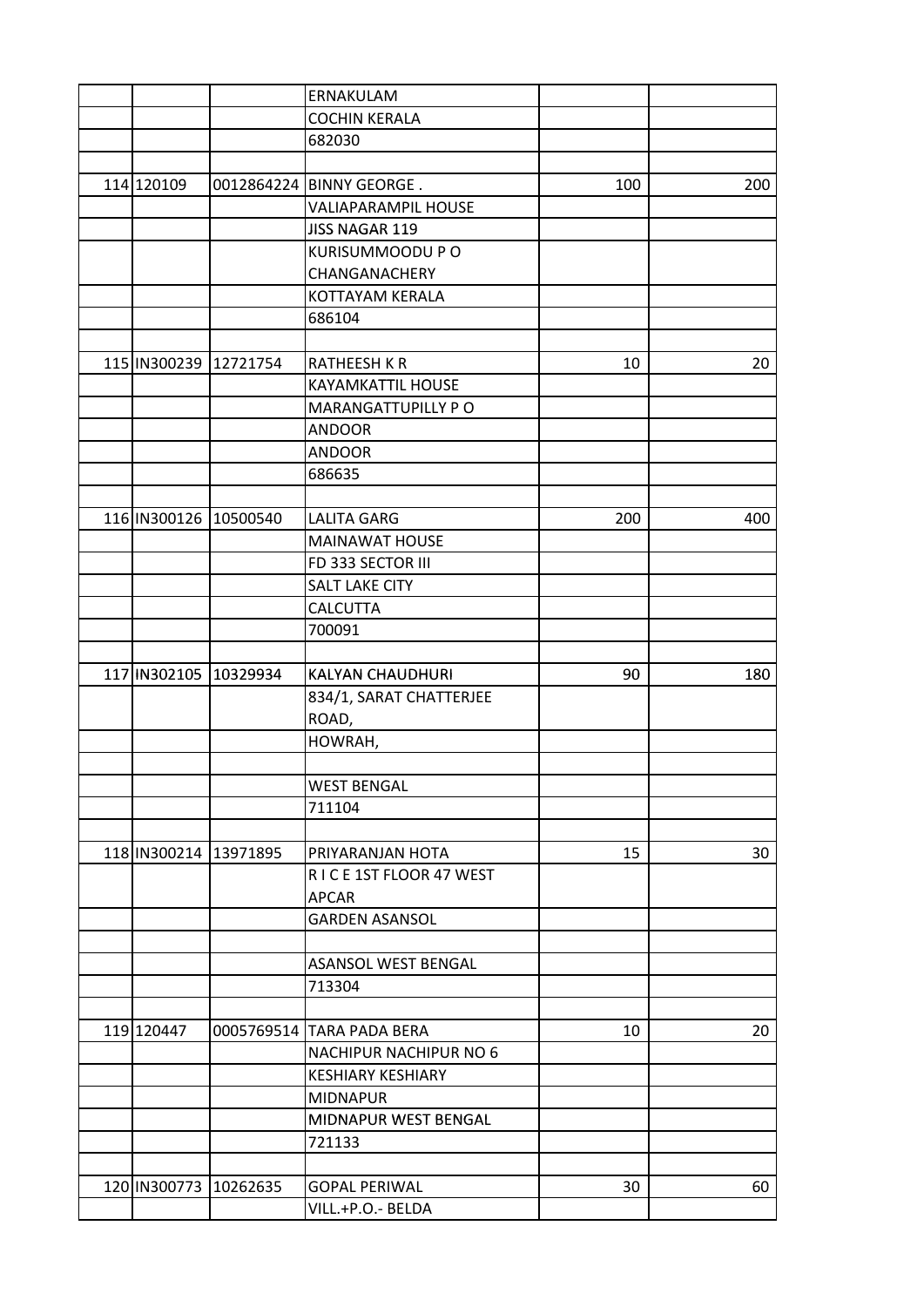|                       | DIST.- PASCHIM MIDNAPUR            |     |       |
|-----------------------|------------------------------------|-----|-------|
|                       | 721424                             |     |       |
|                       |                                    |     |       |
| 121 IN300159 10824738 | PRASUN CHITLANGIA                  | 90  | 180   |
|                       | S/O- P. CHITLANGIA,                |     |       |
|                       | SOUTH BALUCHAR, P.S.-              |     |       |
|                       | E/BAZAR,                           |     |       |
|                       | P.O.DIST-MALDA(W.B.),              |     |       |
|                       | <b>WEST BENGAL.</b>                |     |       |
|                       | 732101                             |     |       |
|                       |                                    |     |       |
| 122 120384            | 0000183589 TAPAS RANJAN            | 100 | 200   |
|                       | <b>CHATTOPADHYAY</b>               |     |       |
|                       | BELDANGA                           |     |       |
|                       | <b>CHATTERJEE PARA</b>             |     |       |
|                       | WARD-13, BELDANGA                  |     |       |
|                       | MURSHIDABAD WEST BENGAL            |     |       |
|                       |                                    |     |       |
|                       | 742133                             |     |       |
|                       |                                    |     |       |
| 123 IN300513 13737070 | <b>BAMADEV MISHRA</b>              | 8   | 16    |
|                       | DEHERIPALI NEAR GREEN FIELD        |     |       |
|                       | <b>PUBLIC</b>                      |     |       |
|                       | <b>SCHOOL BUDHARAJA</b>            |     |       |
|                       | <b>SAMBALPUR</b>                   |     |       |
|                       | <b>ORISSA</b>                      |     |       |
|                       | 768004                             |     |       |
|                       |                                    |     |       |
| 124 IN300513 13716712 | <b>SUKOMAL DASH</b>                | 100 | 200   |
|                       | <b>COLLEGE ROAD</b>                |     |       |
|                       | <b>BARGARH</b>                     |     |       |
|                       |                                    |     |       |
|                       | <b>ORISSA</b>                      |     |       |
|                       | 768028                             |     |       |
|                       |                                    |     |       |
| 125 120109            | 2600335271 MANOJ KUMAR GUPTA       | 90  | 180   |
|                       | <b>DUKHI SAH ROAD</b>              |     |       |
|                       | <b>JHOUSAGARHI</b>                 |     |       |
|                       |                                    |     |       |
|                       | <b>DEOGHAR JHARKHAND</b>           |     |       |
|                       | 814112                             |     |       |
|                       |                                    |     |       |
| 126 120132            | 0000258135   DIPTI PARASKUMAR SHAH | 500 | 1,000 |
|                       | PARUL                              |     |       |
|                       | <b>3 KETAN SOCIETY</b>             |     |       |
|                       | 23 BEDMINTION HOUSE                |     |       |
|                       | JAMNAGAR GUJARAT                   |     |       |
|                       | 0                                  |     |       |
|                       |                                    |     |       |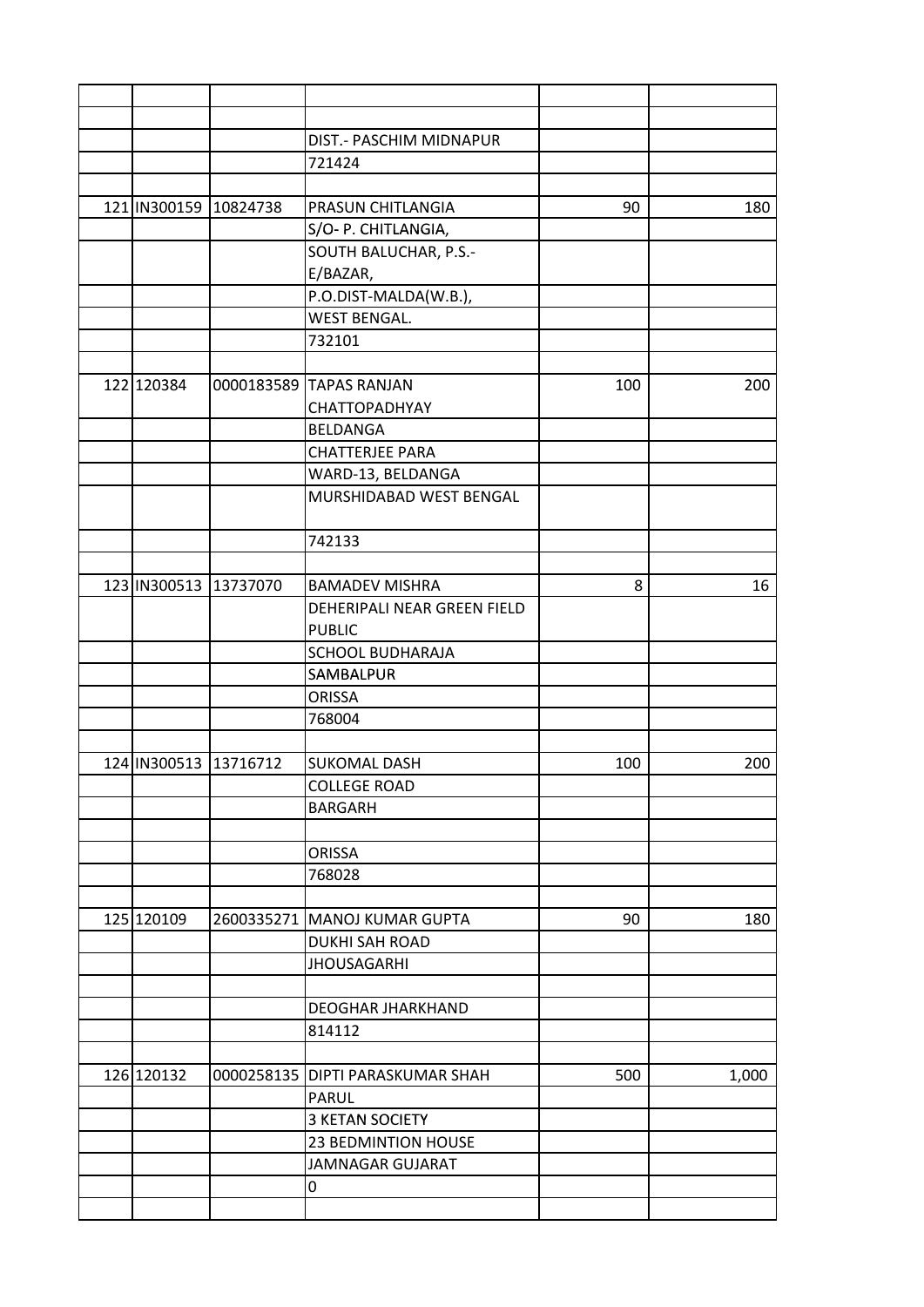| 127 120177            |                       | 0100069143 MALINI AGARWAL           | 90  | 180 |
|-----------------------|-----------------------|-------------------------------------|-----|-----|
|                       |                       | C/O SANJAY AGARWAL                  |     |     |
|                       |                       | U-3, JDA FLATS,                     |     |     |
|                       |                       | SETHI COLONY,                       |     |     |
|                       |                       | <b>JAIPUR RAJASTHAN</b>             |     |     |
|                       |                       |                                     |     |     |
|                       |                       |                                     |     |     |
| 128 120177            |                       | 0100423547   HARI SHANKAR GHIYA     | 90  | 180 |
|                       |                       | 35, VAISHNO DEVI NAGAR              |     |     |
|                       |                       | <b>JHOTWARA</b>                     |     |     |
|                       |                       |                                     |     |     |
|                       |                       | JAIPUR RAJASTHAN                    |     |     |
|                       |                       | 302002                              |     |     |
|                       |                       |                                     |     |     |
| 129 120832            |                       | 0000024060 DAXABEN ASHOKKUMAR PATEL | 115 | 230 |
|                       |                       | 355-SKYVIEW SHORES MANOR            |     |     |
|                       |                       | <b>NE</b>                           |     |     |
|                       |                       | CALGARY                             |     |     |
|                       |                       | <b>ALBERTA</b>                      |     |     |
|                       |                       |                                     |     |     |
|                       |                       | 111111                              |     |     |
|                       |                       |                                     |     |     |
| 130 IN303270 10633788 |                       | JAYKUMAR JAGDISHBHAI PATEL          | 100 | 200 |
|                       |                       |                                     |     |     |
|                       |                       | KHALIL IBRAHIM HUSSAIN AL           |     |     |
|                       |                       | SAYEGH                              |     |     |
|                       |                       | WATER SUBMETER FLAT 301 DM          |     |     |
|                       |                       | 19 3 16                             |     |     |
|                       |                       | 4 KHALID BIN WALEED RD              |     |     |
|                       |                       | <b>PREMISE</b>                      |     |     |
|                       |                       | NUMBER 316035521 P O BOX            |     |     |
|                       |                       | <b>DUBAI UAE</b>                    |     |     |
|                       |                       | 93939                               |     |     |
|                       |                       |                                     |     |     |
| 131 IN300468 10060981 |                       | <b>GAURI SHANKER GOYAL</b>          | 90  | 180 |
|                       |                       | M-7, AKARSHAN BHAWAN                |     |     |
|                       |                       | 23, ANSARI ROAD                     |     |     |
|                       |                       | DARYAGANJ                           |     |     |
|                       |                       | <b>NEW DELHI</b>                    |     |     |
|                       |                       | 110002                              |     |     |
|                       |                       |                                     |     |     |
|                       | 132 IN302365 10941848 | ANSHRUTA JAIN                       | 90  | 180 |
|                       |                       | H.NO. 7/8                           |     |     |
|                       |                       | <b>ANSARI ROAD</b>                  |     |     |
|                       |                       | DARIYA GANJ                         |     |     |
|                       |                       | <b>NEW DELHI</b>                    |     |     |
|                       |                       | 110002                              |     |     |
|                       |                       |                                     |     |     |
| 133 120191            |                       | 0100273331 JATIN CHAUDHARY          | 100 | 200 |
|                       |                       | 13/32                               |     |     |
|                       |                       |                                     |     |     |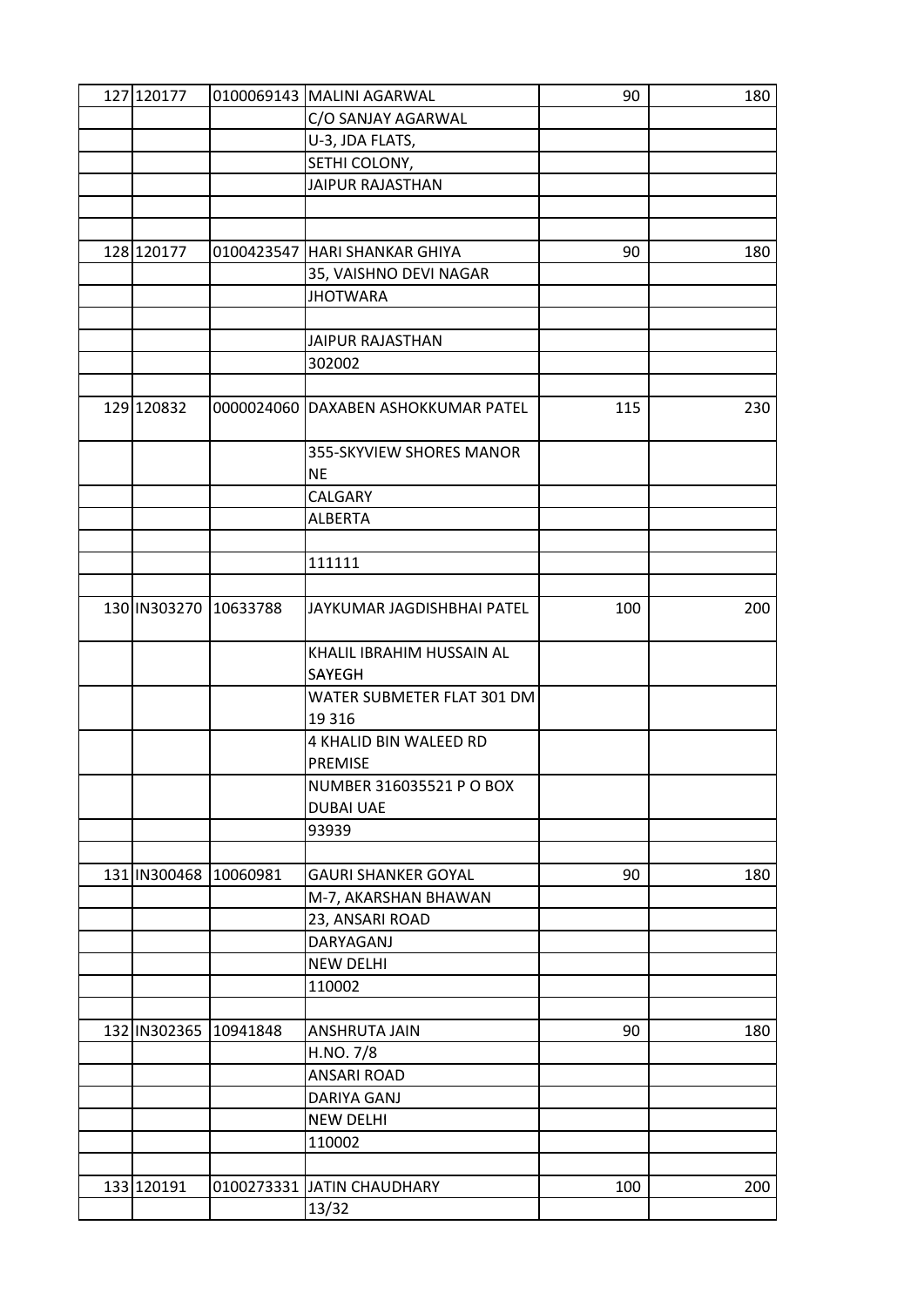|                       | 2nd FLOOR                   |                |     |
|-----------------------|-----------------------------|----------------|-----|
|                       | <b>SHAKTI NAGAR</b>         |                |     |
|                       | NEW DELHI DELHI             |                |     |
|                       | 110007                      |                |     |
|                       |                             |                |     |
| 134 IN302574 10000917 | MRS. VEERA NAYAR            | 5              | 10  |
|                       | 41, PRITHVI RAJ ROAD        |                |     |
|                       | <b>NEW DELHI</b>            |                |     |
|                       |                             |                |     |
|                       |                             |                |     |
|                       | 110011                      |                |     |
|                       |                             |                |     |
| 135 IN303270 10828511 | <b>RENU KHANNA</b>          | 90             | 180 |
|                       | 15/15 SARVA PRIYA VIHAR     |                |     |
|                       |                             |                |     |
|                       | <b>NEW DELHI</b>            |                |     |
|                       | <b>DELHI</b>                |                |     |
|                       | 110016                      |                |     |
|                       |                             |                |     |
| 136 IN303270 10828520 | <b>JUGAL KISHORE KHANNA</b> | 90             | 180 |
|                       | 15/15 SARYA PRIYA VIHAR     |                |     |
|                       |                             |                |     |
|                       | <b>NEW DELHI</b>            |                |     |
|                       | <b>DELHI</b>                |                |     |
|                       | 110016                      |                |     |
|                       |                             |                |     |
| 137 130414            | 0007050836 TARANG TANKHA    | 3              | 6   |
|                       | 230 3RD FLOOR               |                |     |
|                       | FLAT NO 6 HAUZ RANI         |                |     |
|                       | PO-MALVIYA NAGAR            |                |     |
|                       | NEW DELHI DELHI             |                |     |
|                       | 110017                      |                |     |
|                       |                             |                |     |
| 138 IN300513 81245399 | <b>NIKHIL DARUKA</b>        | $\overline{7}$ | 14  |
|                       | JF 09 FLAT NO A 1 KHIRKI    |                |     |
|                       | <b>EXTENSION</b>            |                |     |
|                       | MALVIYA NAGAR OPPOSITE      |                |     |
|                       | <b>NAGAR DAIRY</b>          |                |     |
|                       | MALVIYA NAGAR SOUTH DELHI   |                |     |
|                       |                             |                |     |
|                       | <b>DELHI DELHI</b>          |                |     |
|                       | 110017                      |                |     |
|                       |                             |                |     |
| 139 120360            | 0001480825 SANDEEP BASSI    | 428            | 856 |
|                       | <b>199</b>                  |                |     |
|                       | <b>NARAINA VIHAR</b>        |                |     |
|                       |                             |                |     |
|                       | NEW DELHI DELHI             |                |     |
|                       | 110028                      |                |     |
|                       |                             |                |     |
| 140 IN303270 10768172 | SHIKHA THAKKAR              | 99             | 198 |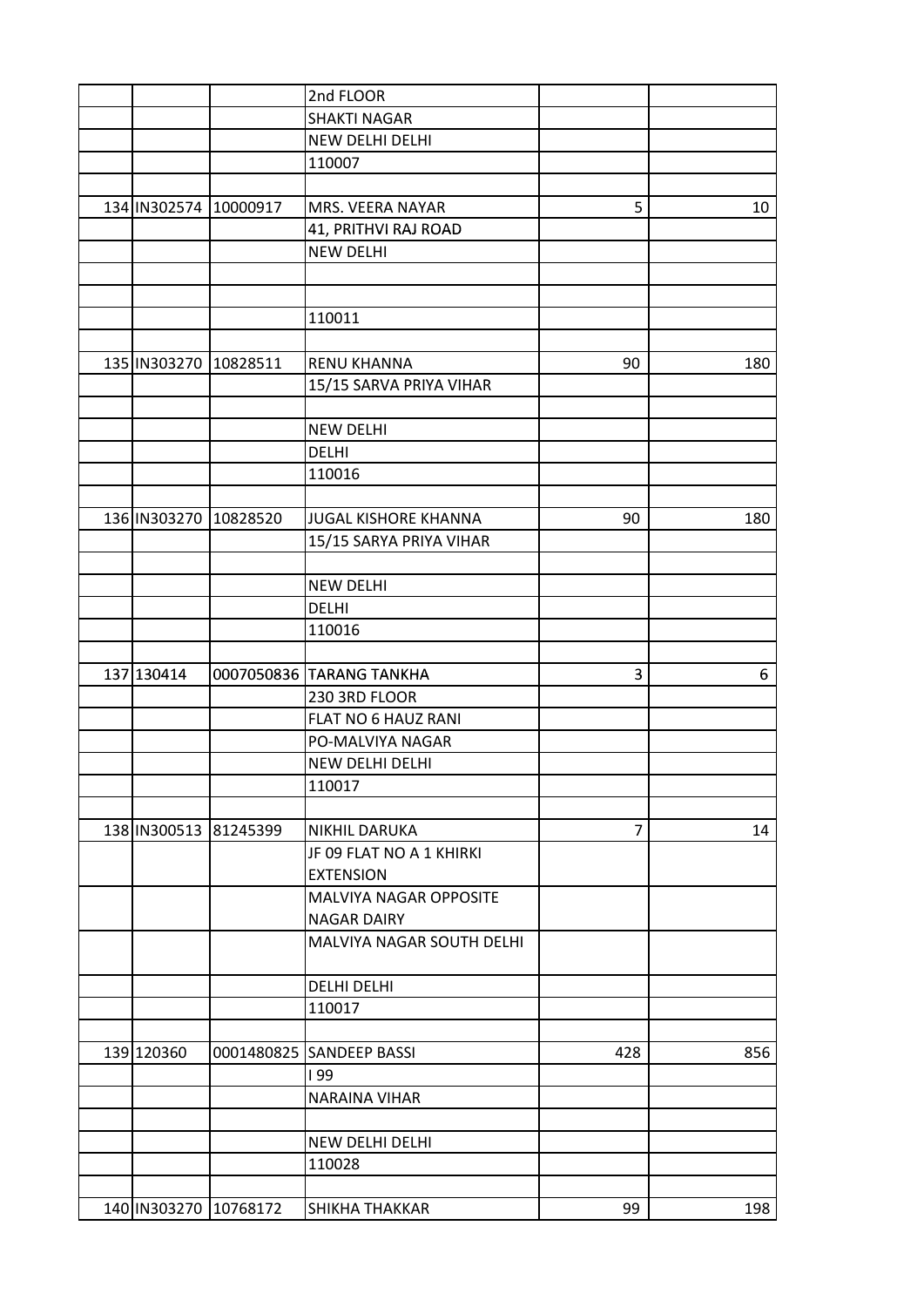|                       | E/30 G ASHOK VIHAR         |    |                |
|-----------------------|----------------------------|----|----------------|
|                       | PH <sub>1</sub>            |    |                |
|                       |                            |    |                |
|                       | <b>DELHI</b>               |    |                |
|                       | 110052                     |    |                |
|                       |                            |    |                |
| 141 IN302822 10445444 | <b>MUKESH GUPTA</b>        | 16 | 32             |
|                       | 16/A7 ANAND VIHAR COMPLEX  |    |                |
|                       |                            |    |                |
|                       | <b>16 SHAMNATH MARG</b>    |    |                |
|                       | ALIPUR ROAD CIVIL LINES    |    |                |
|                       | <b>DELHI</b>               |    |                |
|                       | 110054                     |    |                |
|                       |                            |    |                |
|                       | 0104021162 RASHMI AGGARWAL |    |                |
| 142 120191            |                            | 30 | 60             |
|                       | B-308, R G COMPLEX         |    |                |
|                       | <b>D B GUPTA ROAD</b>      |    |                |
|                       | PAHARGANJ                  |    |                |
|                       | NEW DELHI DELHI            |    |                |
|                       | 110055                     |    |                |
|                       |                            |    |                |
| 143 IN303270 10096136 | <b>RAKESH KUMAR</b>        | 1  | $\overline{2}$ |
|                       | C 8/80 SECOND FLOOR        |    |                |
|                       | <b>DDA MIG FLATS</b>       |    |                |
|                       | <b>EAST OF KAILASH</b>     |    |                |
|                       | <b>NEW DELHI</b>           |    |                |
|                       | 110065                     |    |                |
|                       |                            |    |                |
| 144 IN300118 11085502 | S K AGGARWAL HUF           | 29 | 58             |
|                       | FLAT NO 154 2ND FLOOR      |    |                |
|                       | SANSKRITI APTS DDA MULTI   |    |                |
|                       | <b>STOREY FLAT</b>         |    |                |
|                       | SEC-19B DWARKA             |    |                |
|                       | <b>NEW DELHI</b>           |    |                |
|                       | 110075                     |    |                |
|                       |                            |    |                |
| 145 IN300118 11108184 | KAILASH KUMARI             | 82 | 164            |
|                       | FLAT NO 154 2ND FLOOR      |    |                |
|                       | <b>SANSKRITI APTS</b>      |    |                |
|                       | DDA MULTI STOREY FLATS     |    |                |
|                       |                            |    |                |
|                       | <b>SEC-19B DWARKA</b>      |    |                |
|                       | <b>NEW DELHI</b>           |    |                |
|                       | 110075                     |    |                |
|                       |                            |    |                |
| 146 IN300118 11552037 | SATISH AGGARWAL            | 90 | 180            |
|                       | FLAT NO 154 2ND FLOOR      |    |                |
|                       | SANSKRITI APT              |    |                |
|                       | DDA MULTI STOREY FLATS     |    |                |
|                       | SECTOR-19 B                |    |                |
|                       | <b>DWARKA</b>              |    |                |
|                       | <b>NEW DELHI</b>           |    |                |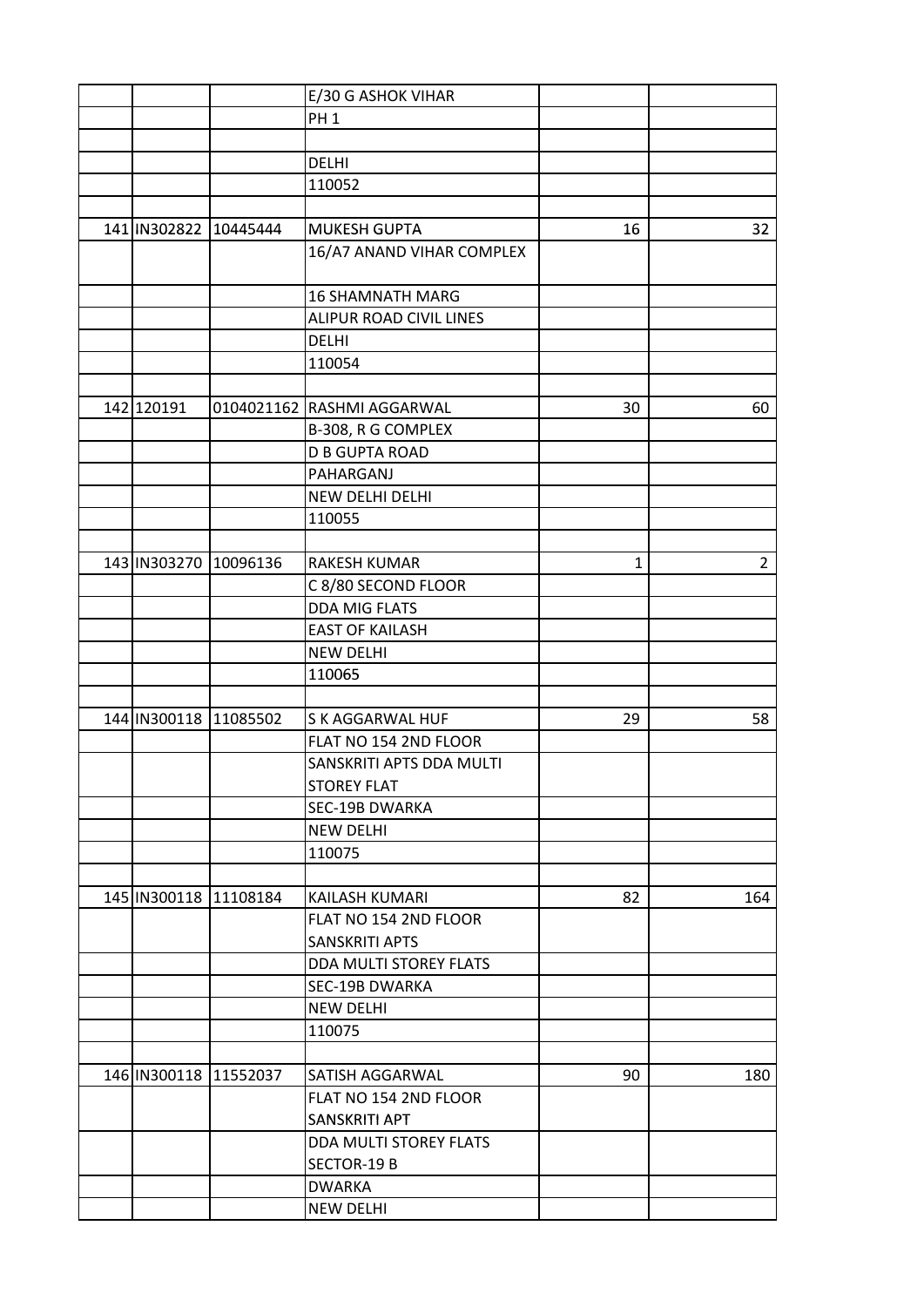|                       | 110075                          |     |     |
|-----------------------|---------------------------------|-----|-----|
|                       |                                 |     |     |
| 147 120191            | 0101762349 SUMIT KUMAR AGGARWAL | 13  | 26  |
|                       | FLAT NO -154                    |     |     |
|                       | SANSKRITI APARTMENST            |     |     |
|                       | SECTOR-19-B, DWARKA             |     |     |
|                       | NEW DELHI DELHI                 |     |     |
|                       | 110075                          |     |     |
|                       |                                 |     |     |
| 148 120818            | 0000403077 VINOD KUMAR JAIN     | 60  | 120 |
|                       | K217 POCKET K                   |     |     |
|                       | <b>SARITA VIHAR</b>             |     |     |
|                       | <b>DELHIQ</b>                   |     |     |
|                       | <b>DELHI DELHI</b>              |     |     |
|                       | 110076                          |     |     |
|                       |                                 |     |     |
| 149 IN302943 10024165 | <b>SUNIL KUMAR JAIN</b>         | 90  | 180 |
|                       | $D-254$                         |     |     |
|                       | PRASHANT VIHAR                  |     |     |
|                       |                                 |     |     |
|                       | DELHI                           |     |     |
|                       | 110085                          |     |     |
|                       |                                 |     |     |
| 150 IN302620 10148333 | SANGEETA SINGH                  | 90  | 180 |
|                       | $L-118/8$                       |     |     |
|                       |                                 |     |     |
|                       | VIJAY VIHAR, PHASE-2            |     |     |
|                       | SECTOR-4, ROHINI                |     |     |
|                       | <b>DELHI</b>                    |     |     |
|                       | 110085                          |     |     |
| 151 IN302566 10022434 | <b>RASHMI GULATI</b>            | 100 | 200 |
|                       |                                 |     |     |
|                       | 107 FF<br><b>BLOCK BL</b>       |     |     |
|                       |                                 |     |     |
|                       | SHALIMAR BAGH                   |     |     |
|                       | <b>NEW DELHI</b>                |     |     |
|                       | 110088                          |     |     |
|                       |                                 |     |     |
| 152 120109            | 0012767239 PRIYA VINOD.         | 60  | 120 |
|                       | FLAT NO 55C                     |     |     |
|                       | POCKET <sub>3</sub>             |     |     |
|                       | <b>MAYUR VIHAR PHASE 1</b>      |     |     |
|                       | DELHI DELHI                     |     |     |
|                       | 110091                          |     |     |
|                       |                                 |     |     |
| 153 IN303270 10148371 | <b>ASHOK KUMAR MUDGAL</b>       | 10  | 20  |
|                       | 271 D DILSHAD GARDEN            |     |     |
|                       | J AND K POCKET                  |     |     |
|                       |                                 |     |     |
|                       | <b>DELHI</b>                    |     |     |
|                       | 110095                          |     |     |
|                       |                                 |     |     |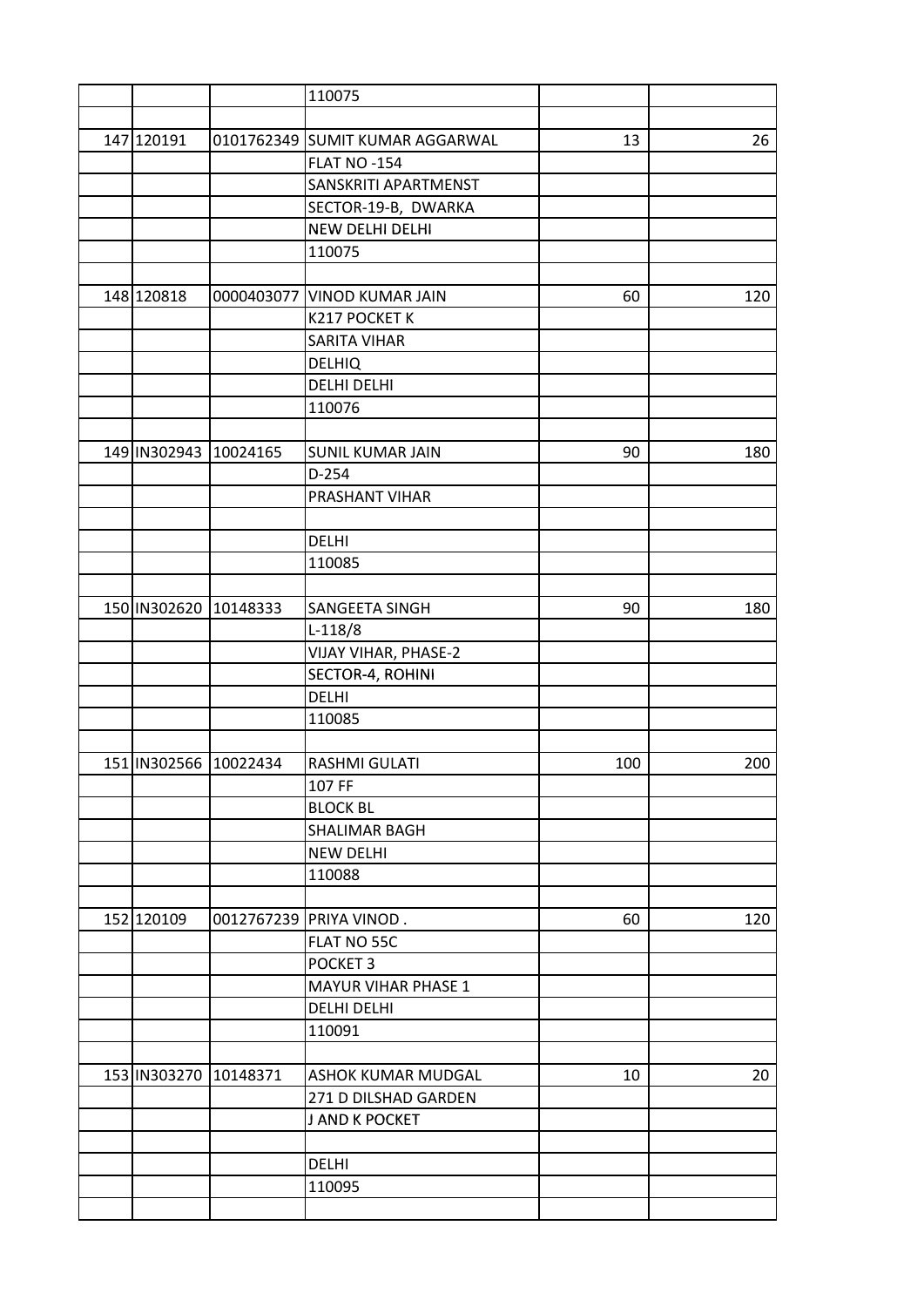| 154 IN303270 10469095 |                    | HITESHKUMAR KANTIBHAI                                | 50  | 100            |
|-----------------------|--------------------|------------------------------------------------------|-----|----------------|
|                       |                    | <b>PATEL</b>                                         |     |                |
|                       |                    | FLAT NO 204 BUILDING 1 NEW                           |     |                |
|                       |                    |                                                      |     |                |
|                       |                    | APARTMENTS RAS AL HAMRA                              |     |                |
|                       |                    | <b>STREET</b>                                        |     |                |
|                       |                    | <b>MUSCAT</b>                                        |     |                |
|                       |                    | OMAN 81                                              |     |                |
|                       |                    | 111111                                               |     |                |
|                       |                    |                                                      |     |                |
| 155 IN303270 10892352 |                    | SUNIL KUMAR AWASTHI                                  | 250 | 500            |
|                       |                    | 01 BP 4029 ABIDJAN 01 ABIDJAN                        |     |                |
|                       |                    |                                                      |     |                |
|                       |                    | <b>COCODY 2 PLATEAUX</b>                             |     |                |
|                       |                    | 22558412650                                          |     |                |
|                       |                    | 22522480910                                          |     |                |
|                       |                    | PLATEAU COTE DIVOIRE                                 |     |                |
|                       |                    | 111111                                               |     |                |
|                       |                    |                                                      |     |                |
| 156 120573            |                    | 0000305945 ROSHAN PUTHUKKUDI.                        | 35  | 70             |
|                       |                    | PO BOX 3900 RIYADH                                   |     |                |
|                       |                    |                                                      |     |                |
|                       |                    |                                                      |     |                |
|                       |                    | RIYADH RIYADH                                        |     |                |
|                       |                    | 111111                                               |     |                |
|                       |                    |                                                      |     |                |
| 157 IN300513 80037191 |                    | POOJA KHANDUJA                                       | 400 | 800            |
|                       |                    | HOUSE NO 529                                         |     |                |
|                       |                    | SECTOR 31                                            |     |                |
|                       |                    | <b>GURGAON GURGAON</b>                               |     |                |
|                       |                    | <b>GURGAON HARYANA</b>                               |     |                |
|                       |                    | 122001                                               |     |                |
|                       |                    |                                                      |     |                |
| 158 120332            | 0008971634 MONIKA. |                                                      | 65  | 130            |
|                       |                    | W/O DEEPAK MITTAL H NO X                             |     |                |
|                       |                    | 278                                                  |     |                |
|                       |                    | NEAR CO OPERATIVE STORE                              |     |                |
|                       |                    | <b>NEAR RAILWAY ROAD</b>                             |     |                |
|                       |                    | <b>BHIWANI HARYANA</b>                               |     |                |
|                       |                    | 127021                                               |     |                |
|                       |                    |                                                      |     |                |
| 159 120818            |                    |                                                      |     | $\overline{2}$ |
|                       |                    | 0001758507 SURINDER KAUR<br>H NO 3409 GURCHARAN PARK | 1   |                |
|                       |                    |                                                      |     |                |
|                       |                    |                                                      |     |                |
|                       |                    |                                                      |     |                |
|                       |                    |                                                      |     |                |
|                       |                    | LUDHIANA PUNJAB                                      |     |                |
|                       |                    | 141001                                               |     |                |
|                       |                    |                                                      |     |                |
| 160 120332            |                    | 0015806426 NEERU BALA                                | 50  | 100            |
|                       |                    | 2668 MAIN ROAD NEAR TIPS                             |     |                |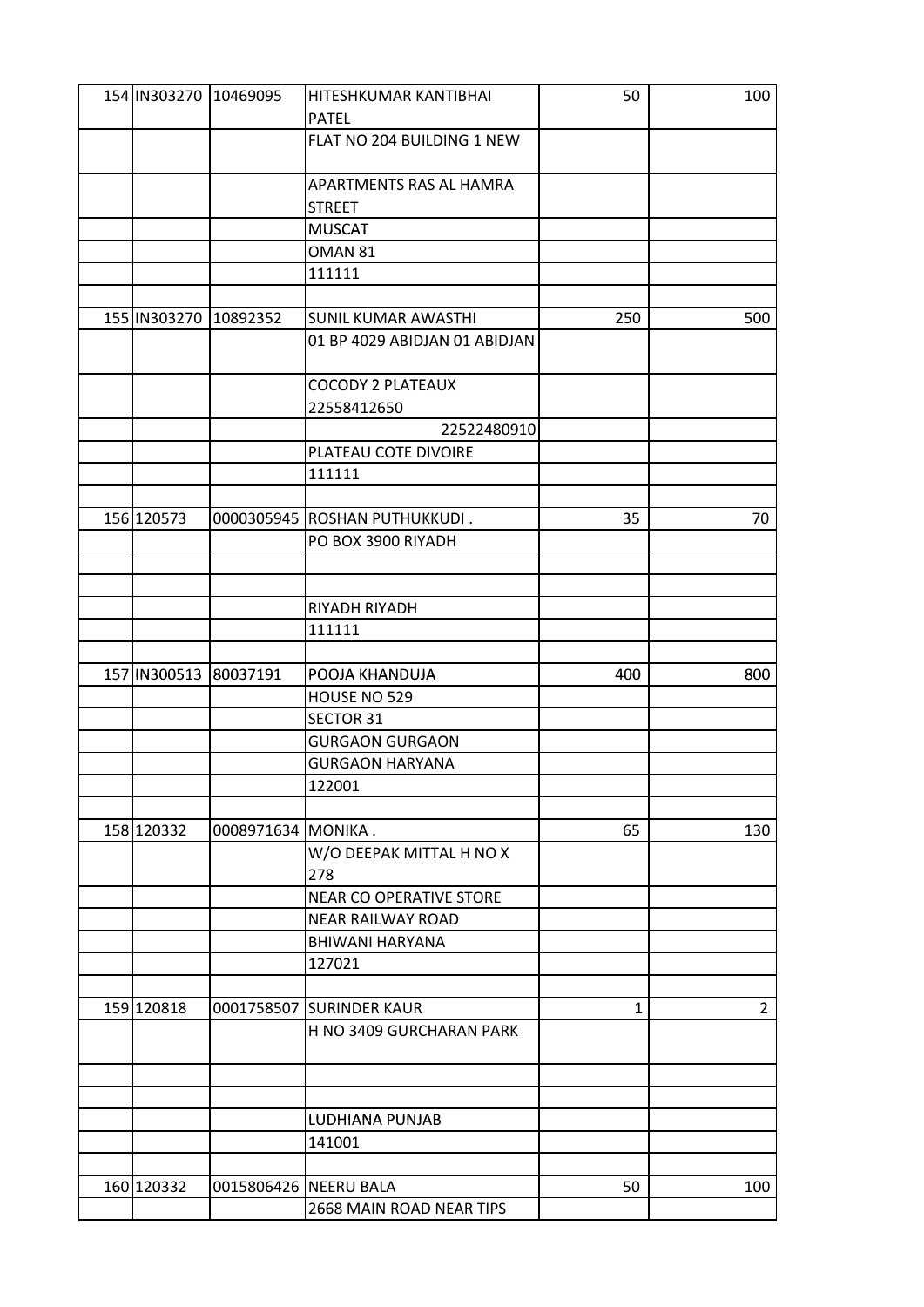|                       |                       | RESTAURANT SUNDER NAGAR        |     |       |
|-----------------------|-----------------------|--------------------------------|-----|-------|
|                       |                       | BASTI JODHEWAL LUDHIANA        |     |       |
|                       |                       | LUDHIANA PUNJAB                |     |       |
|                       |                       | 141007                         |     |       |
|                       |                       |                                |     |       |
| 161 IN301774 10839322 |                       | <b>VIMLA BAJAJ</b>             | 5   | 10    |
|                       |                       | 5/70 SECTOR 2                  |     |       |
|                       |                       | RAJINDER NAGAR                 |     |       |
|                       |                       | SAHIBABAD                      |     |       |
|                       |                       | <b>GHAZIABAD</b>               |     |       |
|                       |                       | 201005                         |     |       |
|                       |                       |                                |     |       |
|                       | 162 IN300513 20526966 | AVINASH CHANDRA VERMA          | 100 | 200   |
|                       |                       | D 242                          |     |       |
|                       |                       | <b>RAMPRASTH</b>               |     |       |
|                       |                       |                                |     |       |
|                       |                       | <b>GHAZIABAD UTTAR PRADESH</b> |     |       |
|                       |                       | 201011                         |     |       |
|                       |                       |                                |     |       |
| 163 IN300513 80976972 |                       | <b>SHEEBA</b>                  | 5   | 10    |
|                       |                       | GALI NO 4                      |     |       |
|                       |                       | NEAR DHARAM KANTA BANK         |     |       |
|                       |                       | <b>COLONY</b>                  |     |       |
|                       |                       | MODI NAGAR MODI NAGAR          |     |       |
|                       |                       | <b>GHAZIABAD UTTAR PRADESH</b> |     |       |
|                       |                       | 201204                         |     |       |
|                       |                       |                                |     |       |
| 164 120323            |                       | 0001202728 GOPAL AGARWAL       | 100 | 200   |
|                       |                       | 113/216-B 1ST BLOCK            |     |       |
|                       |                       | <b>SWAROOP NAGAR</b>           |     |       |
|                       |                       |                                |     |       |
|                       |                       | KANPUR UTTAR PRADESH           |     |       |
|                       |                       | 208002                         |     |       |
|                       |                       |                                |     |       |
| 165 120323            |                       | 0000876921 GURCHARAN SINGH     | 100 | 200   |
|                       |                       | 127 290 U BLOCK                |     |       |
|                       |                       | NIRALA NAGAR                   |     |       |
|                       |                       | <b>JUHI COLONY</b>             |     |       |
|                       |                       | KANPUR UTTAR PRADESH           |     |       |
|                       |                       | 208014                         |     |       |
|                       |                       |                                |     |       |
| 166 120816            |                       | 0009104104 PRAKHAR RASTOGI     | 20  | 40    |
|                       |                       | H NO 293 ABUNAGAR              |     |       |
|                       |                       | <b>FATEHPUR</b>                |     |       |
|                       |                       |                                |     |       |
|                       |                       |                                |     |       |
|                       |                       | FATEHPUR RAJASTHAN             |     |       |
|                       |                       | 212601                         |     |       |
|                       |                       |                                |     |       |
| 167 120109            |                       | 0006911638 SURYA PRATAP SINGH. | 500 | 1,000 |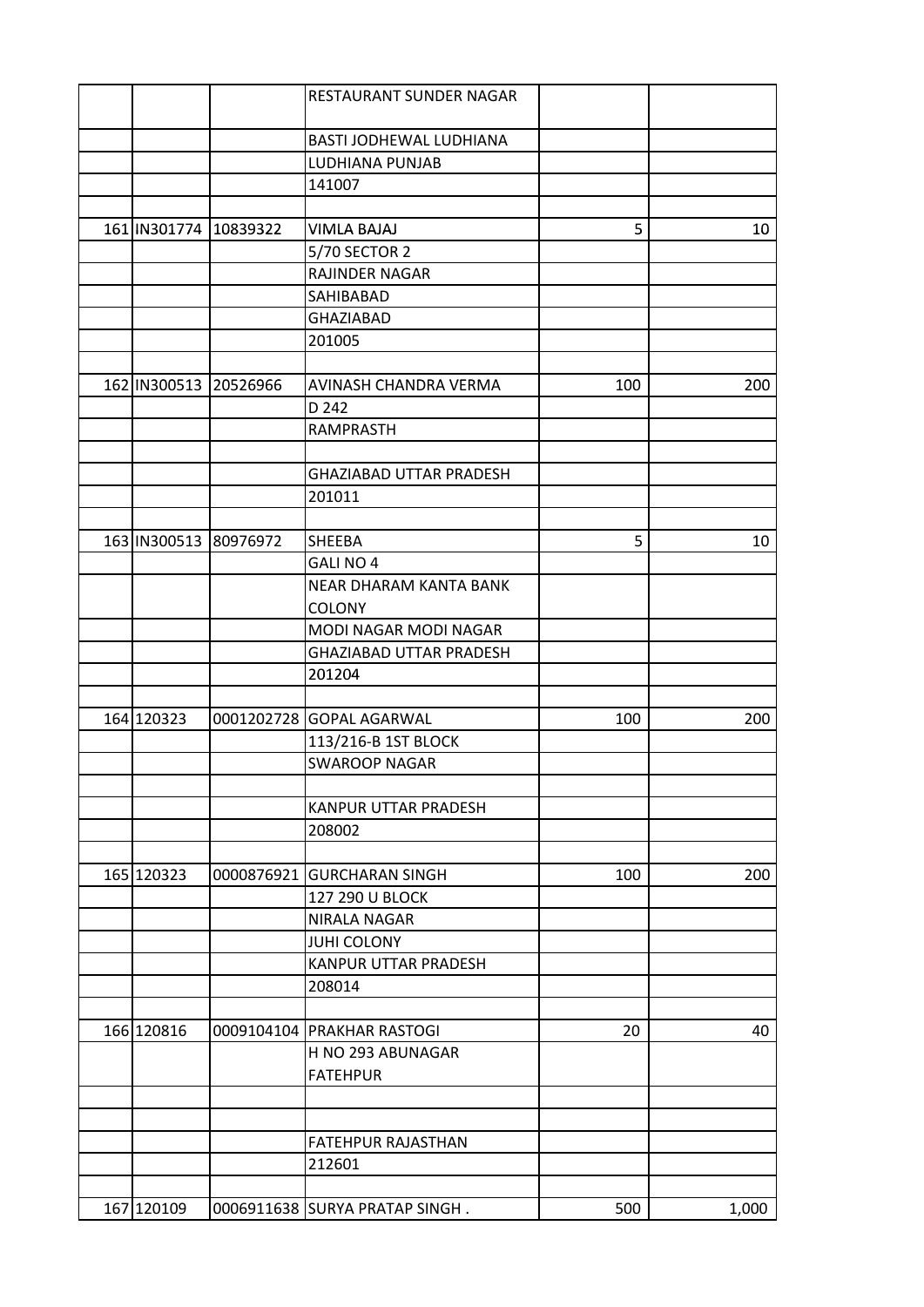|                       |                      | UH 184 VIKASH PRADHIKARAN      |     |     |
|-----------------------|----------------------|--------------------------------|-----|-----|
|                       |                      | <b>COLONY SHIV TEMPLE</b>      |     |     |
|                       |                      | TARNA VSI SHIVPUR VARANASI     |     |     |
|                       |                      |                                |     |     |
|                       |                      | VARANASI UTTAR PRADESH         |     |     |
|                       |                      | 221003                         |     |     |
|                       |                      |                                |     |     |
| 168 120816            |                      | 0000092031 GAURAV GAURAV AHUJA | 6   | 12  |
|                       |                      | H NO 50-A SUN CITY             |     |     |
|                       |                      | OPP AIR FORCE GATE             |     |     |
|                       |                      |                                |     |     |
|                       |                      | <b>BAREILLY UTTAR PRADESH</b>  |     |     |
|                       |                      | 243122                         |     |     |
|                       |                      |                                |     |     |
| 169 IN300214 12267947 |                      | YOGENDRA KUMAR                 | 300 | 600 |
|                       |                      | 4                              |     |     |
|                       |                      | <b>CHANDER NAGAR LAL KOTHI</b> |     |     |
|                       |                      | SAHARANPUR                     |     |     |
|                       |                      | SAHARANPUR                     |     |     |
|                       |                      | 247001                         |     |     |
|                       |                      |                                |     |     |
| 170 IN300513 81368728 |                      | <b>TARAN AGRAWAL</b>           | 7   | 14  |
|                       |                      | 305 HOLI WALI GALI             |     |     |
|                       |                      | <b>GOPALPURA</b>               |     |     |
|                       |                      | <b>MATHURA</b>                 |     |     |
|                       |                      | MATHURA UTTAR PRADESH          |     |     |
|                       |                      | 281001                         |     |     |
|                       |                      |                                |     |     |
| 171 IN300118 11360850 |                      | <b>NIKITA GOYAL</b>            | 90  | 180 |
|                       |                      | 38/51                          |     |     |
|                       |                      | <b>MOTIKUNJ</b>                |     |     |
|                       |                      | LOHAMANDI                      |     |     |
|                       |                      | AGRA                           |     |     |
|                       |                      | 282002                         |     |     |
|                       |                      |                                |     |     |
| 172 120335            | 0001665540 LAL SINGH |                                | 4   | 8   |
|                       |                      | 46/145 A1Q                     |     |     |
|                       |                      | N BAR                          |     |     |
|                       |                      | <b>JAGDISH PURA</b>            |     |     |
|                       |                      | AGRA UTTAR PRADESH             |     |     |
|                       |                      | 282002                         |     |     |
|                       |                      |                                |     |     |
| 173 IN301983 10951324 |                      | SHYAM SUNDER MEHARWAL          | 75  | 150 |
|                       |                      | 450 LAJPAT NAGAR               |     |     |
|                       |                      | <b>SCHEME NO 2</b>             |     |     |
|                       |                      |                                |     |     |
|                       |                      | ALWAR (RAJ)                    |     |     |
|                       |                      | 301001                         |     |     |
|                       |                      |                                |     |     |
| 174 120366            |                      | 0000204024 ASHISH GHIYA HUF    | 95  | 190 |
|                       |                      |                                |     |     |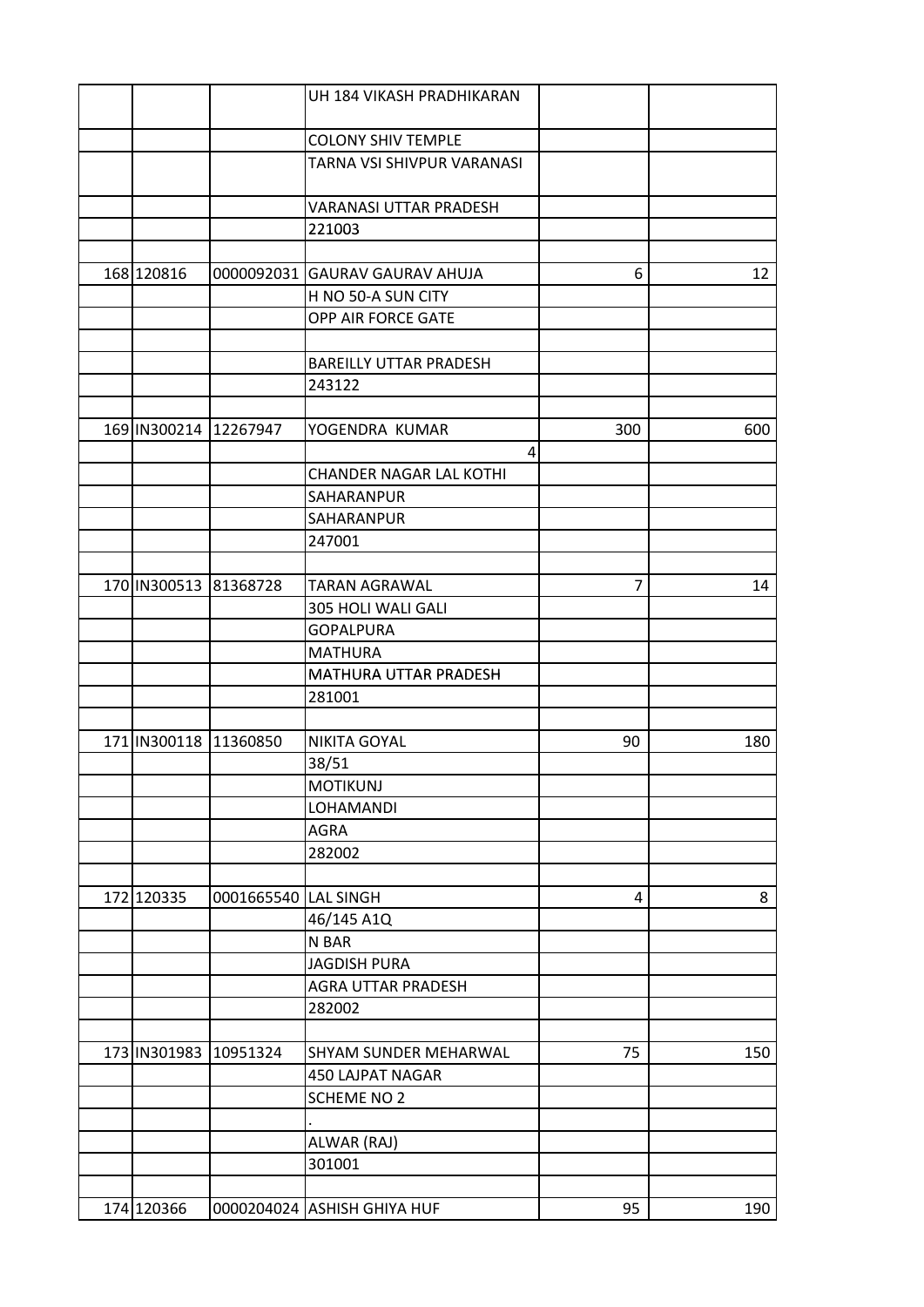|                         |                           | P. NO - 13,                         |    |     |
|-------------------------|---------------------------|-------------------------------------|----|-----|
|                         |                           | <b>BARKAT COLONY</b>                |    |     |
|                         |                           | <b>TONK PHATAK</b>                  |    |     |
|                         |                           | <b>JAIPUR RAJASTHAN</b>             |    |     |
|                         |                           | 302015                              |    |     |
|                         |                           |                                     |    |     |
| 175 120314              |                           | 0000141749 SANJAY RADHESHYAM MALANI | 3  | 6   |
|                         |                           | 104 GREEN VISTA                     |    |     |
|                         |                           | D-242 DEVI MARG                     |    |     |
|                         |                           | <b>BANI PARK</b>                    |    |     |
|                         |                           | <b>JAIPUR RAJASTHAN</b>             |    |     |
|                         |                           | 302016                              |    |     |
|                         |                           |                                     |    |     |
| 176   IN301160 30225370 |                           | <b>GHANSHYAM TAMBI</b>              | 90 | 180 |
|                         |                           | $C-33$                              |    |     |
|                         |                           | <b>SIKAR HOUSE</b>                  |    |     |
|                         |                           | OUT SIDE OF CHANDPOLE               |    |     |
|                         |                           | <b>JAIPUR</b>                       |    |     |
|                         |                           | 302016                              |    |     |
|                         |                           |                                     |    |     |
|                         |                           |                                     |    |     |
| 177 IN301160 30150473   |                           | MUNNI DEVI GUPTA                    | 40 | 80  |
|                         |                           | 17, INCOME TAX COLONY II            |    |     |
|                         |                           | <b>JAGATPURA ROAD</b>               |    |     |
|                         |                           | MALVIYA NAGAR                       |    |     |
|                         |                           | <b>JAIPUR</b>                       |    |     |
|                         |                           | 302017                              |    |     |
|                         |                           |                                     |    |     |
| 178 120177              |                           | 0100556111 JITENDRA RAY GOYAL       | 90 | 180 |
|                         |                           | T-1/10 PALIWAL PARK                 |    |     |
|                         |                           | <b>NEAR SANGHI FARM</b>             |    |     |
|                         |                           | ,MAHAVEER                           |    |     |
|                         |                           | NAGAR, TONK ROAD                    |    |     |
|                         |                           | <b>JAIPUR RAJASTHAN</b>             |    |     |
|                         |                           | 302018                              |    |     |
|                         |                           |                                     |    |     |
| 179 IN301160 30261811   |                           | ABDUL RASHEED                       | 90 | 180 |
|                         |                           | 31/68/7                             |    |     |
|                         |                           | <b>VARUN PATH</b>                   |    |     |
|                         |                           | <b>MANSAROVAR</b>                   |    |     |
|                         |                           | JAIPUR (RAJ.)                       |    |     |
|                         |                           | 302020                              |    |     |
|                         |                           |                                     |    |     |
| 180 120121              |                           | 0100059980 MANJU LATA CHANDAK       | 90 | 180 |
|                         |                           | 23, RAJHANS COLONY                  |    |     |
|                         |                           | MADANGANJ                           |    |     |
|                         |                           | KISHANGARH                          |    |     |
|                         |                           | AJMER RAJASTHAN                     |    |     |
|                         |                           | 305801                              |    |     |
|                         |                           |                                     |    |     |
|                         |                           |                                     |    |     |
|                         | 181   IN303270   10811343 | <b>HITESH KUMAR</b>                 | 20 | 40  |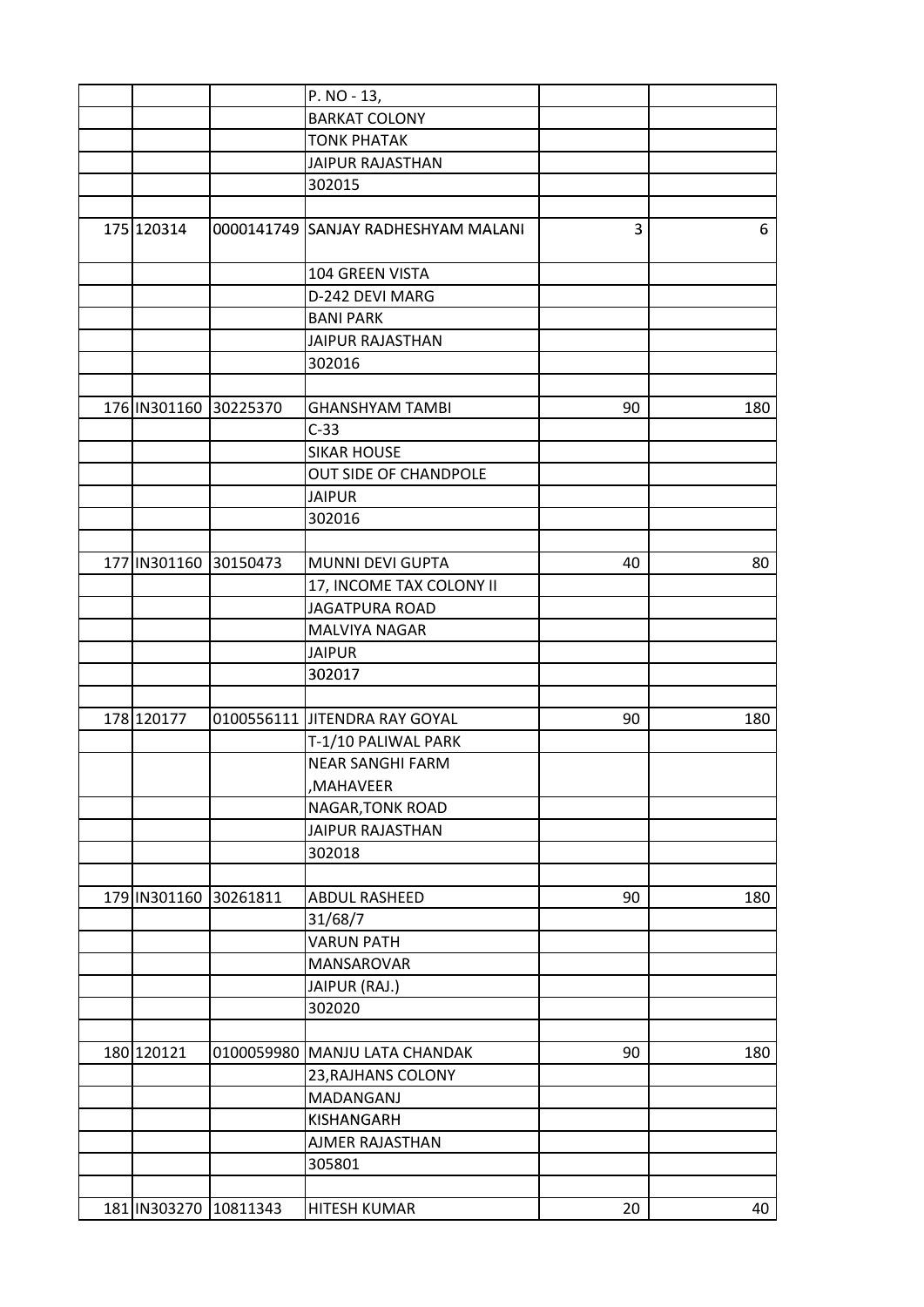|                       | WARD NO 32 GALI NO 1 FATEH            |     |     |
|-----------------------|---------------------------------------|-----|-----|
|                       | <b>PURIYA</b>                         |     |     |
|                       | II SCHOOL BIDAM NAGAR                 |     |     |
|                       | <b>BEAWAR BEAWAR</b>                  |     |     |
|                       | <b>BEAWAR AJMER</b>                   |     |     |
|                       | RAJASTHAN                             |     |     |
|                       | 305901                                |     |     |
|                       |                                       |     |     |
| 182 120121            | 0100579556 ABHAY KUMAR JAROLI         | 20  | 40  |
|                       | 19 ST GRE SCHOOL ROAD                 |     |     |
|                       | <b>FRIENDS COLONY</b>                 |     |     |
|                       | <b>NEW BHUPALPURA</b>                 |     |     |
|                       | <b>UDAIPUR RAJASTHAN</b>              |     |     |
|                       | 313001                                |     |     |
|                       |                                       |     |     |
| 183 130414            | 0006606936 LAXMI LAL KARANPURIA       | 90  | 180 |
|                       | ANJANA VILA                           |     |     |
|                       |                                       |     |     |
|                       | 10 SAUFEN COLONY<br><b>BEDLA ROAD</b> |     |     |
|                       |                                       |     |     |
|                       | <b>UDAIPUR Rajasthan</b>              |     |     |
|                       | 313001                                |     |     |
|                       |                                       |     |     |
| 184 IN301774 10891043 | <b>MUKESH PANDEY</b>                  | 100 | 200 |
|                       | S/O C B PANDEY KIRTI STAMBHA          |     |     |
|                       | <b>KE PASS</b>                        |     |     |
|                       | SHRI KISHNA BLOK                      |     |     |
|                       | NAGAR PARISAD KE PASS WARD            |     |     |
|                       | <b>NO 40</b>                          |     |     |
|                       | <b>BIKANER</b>                        |     |     |
|                       | 334001                                |     |     |
|                       |                                       |     |     |
| 185 120685            | 0000028514 SUNITA PUROHIT             | 90  | 180 |
|                       | SHREYA VILLA II-C-193                 |     |     |
|                       | MURLIDHAR VYAS NAGAR                  |     |     |
|                       | BEHIND MAUSAM VIBHAG                  |     |     |
|                       | <b>BIKANER RAJASTHAN</b>              |     |     |
|                       | 334004                                |     |     |
|                       |                                       |     |     |
| 186 120299            | 0003561426   DHANSUKH RAJ BARMECHA    | 100 | 200 |
|                       | 1 B 461 KUDI BHAGATASANI              |     |     |
|                       | HA BOARD, SECTOR-1                    |     |     |
|                       | KUDI BHAGATASANI                      |     |     |
|                       | JODHPUR RAJASTHAN                     |     |     |
|                       | 342005                                |     |     |
|                       |                                       |     |     |
| 187 IN300974 10737252 | <b>GOPAL N. RAITHTHA</b>              | 90  | 180 |
|                       | HARILILA,                             |     |     |
|                       | SUBHASH NAGAR MAIN ROAD,              |     |     |
|                       |                                       |     |     |
|                       | OPP. AMRAPALI CINEMA,                 |     |     |
|                       | RAJKOT.                               |     |     |
|                       |                                       |     |     |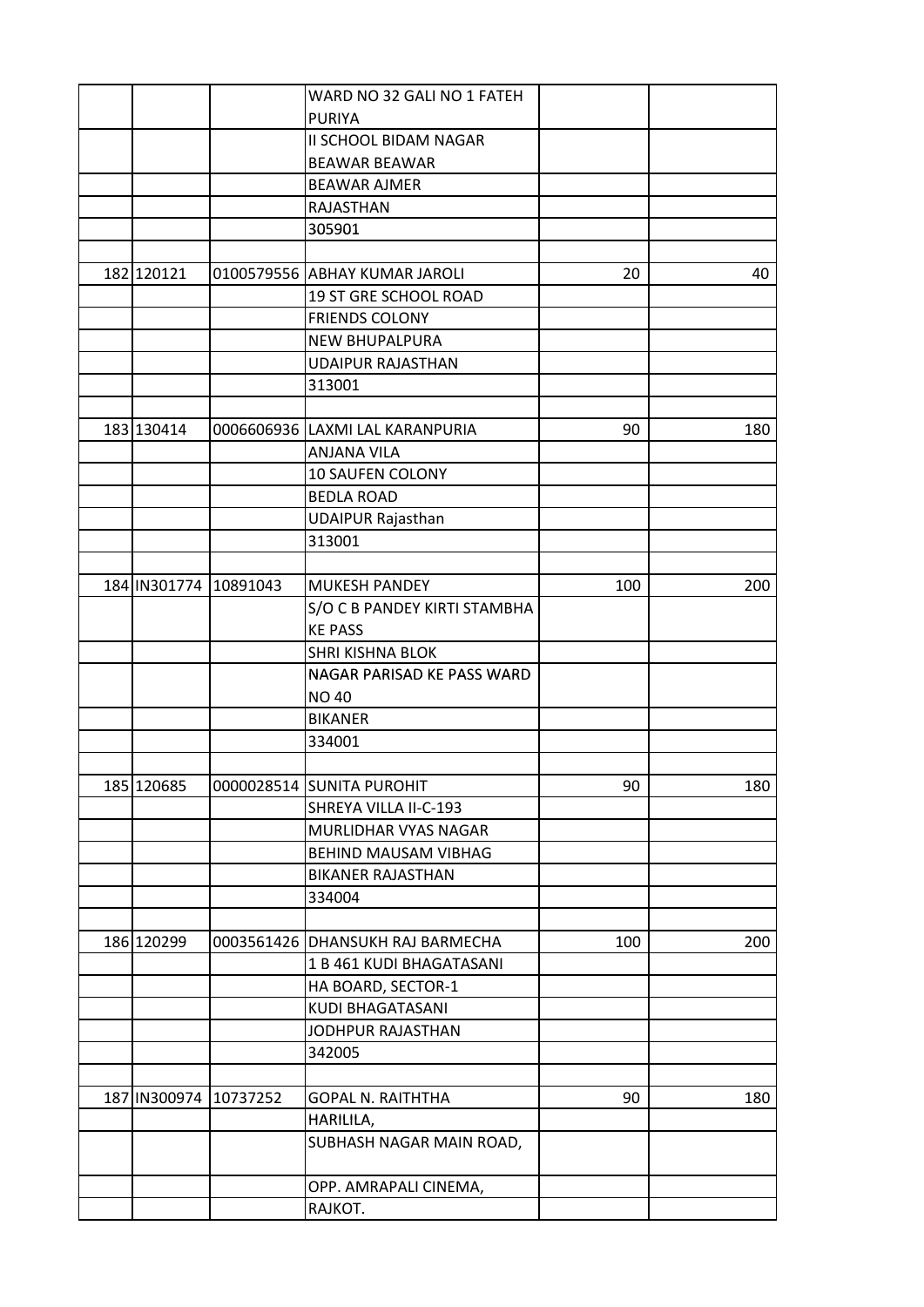|            |                       | 360001                            |    |     |
|------------|-----------------------|-----------------------------------|----|-----|
|            |                       |                                   |    |     |
| 188 130199 |                       | 0000300812 MITESHBHAI KARSANBHAI  | 90 | 180 |
|            |                       | RAJANI                            |    |     |
|            |                       | <b>GOKUL PLASTIC,</b>             |    |     |
|            |                       | GAREDIA KUVA ROAD.OPP,            |    |     |
|            |                       | OPP.RAJVIR BHAJIYA HOUSE,         |    |     |
|            |                       | RAJKOT GUJARAT                    |    |     |
|            |                       | 360001                            |    |     |
|            |                       |                                   |    |     |
|            | 189 IN300974 10737244 | DIPEN B. KANABAR                  | 90 | 180 |
|            |                       | JALARAM KRUPA,                    |    |     |
|            |                       | RAMVIHAR SOCIETY,                 |    |     |
|            |                       | NANA MOVA MAIN ROAD,              |    |     |
|            |                       | RAJKOT.                           |    |     |
|            |                       | 360002                            |    |     |
|            |                       |                                   |    |     |
| 190 120332 |                       | 0007560965 JYOTSANA MAHESHKUMAR   | 66 | 132 |
|            |                       | AKABARI                           |    |     |
|            |                       | <b>VRUNDAVAN RAMESHWAR</b>        |    |     |
|            |                       | PARK <sub>1</sub>                 |    |     |
|            |                       | NEW AKASHDEEP SOCIETY OPP         |    |     |
|            |                       |                                   |    |     |
|            |                       | JITHARIYA HANUMAN MAUDI           |    |     |
|            |                       |                                   |    |     |
|            |                       | RAJKOT GUJARAT                    |    |     |
|            |                       | 360004                            |    |     |
|            |                       |                                   |    |     |
| 191 120180 |                       | 0000274050 NARENDRA S PATEL (HUF) | 90 | 180 |
|            |                       | JAY PLOT NO 30 VRAJ VATIKA        |    |     |
|            |                       |                                   |    |     |
|            |                       | B/H SWAMINARAYAN TEMPLE           |    |     |
|            |                       |                                   |    |     |
|            |                       | KALAWAD ROAD                      |    |     |
|            |                       | RAJKOT GUJARAT                    |    |     |
|            |                       | 360007                            |    |     |
|            |                       |                                   |    |     |
| 192 120132 | 0000361054            | PARAS KISHORBHAI SHAH (HUF)       | 90 | 180 |
|            |                       | "PARUL" 23 BAD MINGTON            |    |     |
|            |                       | <b>COLONY</b>                     |    |     |
|            |                       | <b>3-KETAN SOCIETY</b>            |    |     |
|            |                       | <b>BEHIND PRATAP PALACE</b>       |    |     |
|            |                       | JAMNAGAR GUJARAT                  |    |     |
|            |                       | 361001                            |    |     |
|            |                       |                                   |    |     |
| 193 120132 |                       | 0000279605 KISHORBHAI GALALCHAND  | 90 | 180 |
|            |                       | SHAH (HUF)                        |    |     |
|            |                       | PARUL3-KETAN SOCIETY              |    |     |
|            |                       | 23-BADMINGTON HOUSE,              |    |     |
|            |                       | B/H PALACE RD,                    |    |     |
|            |                       |                                   |    |     |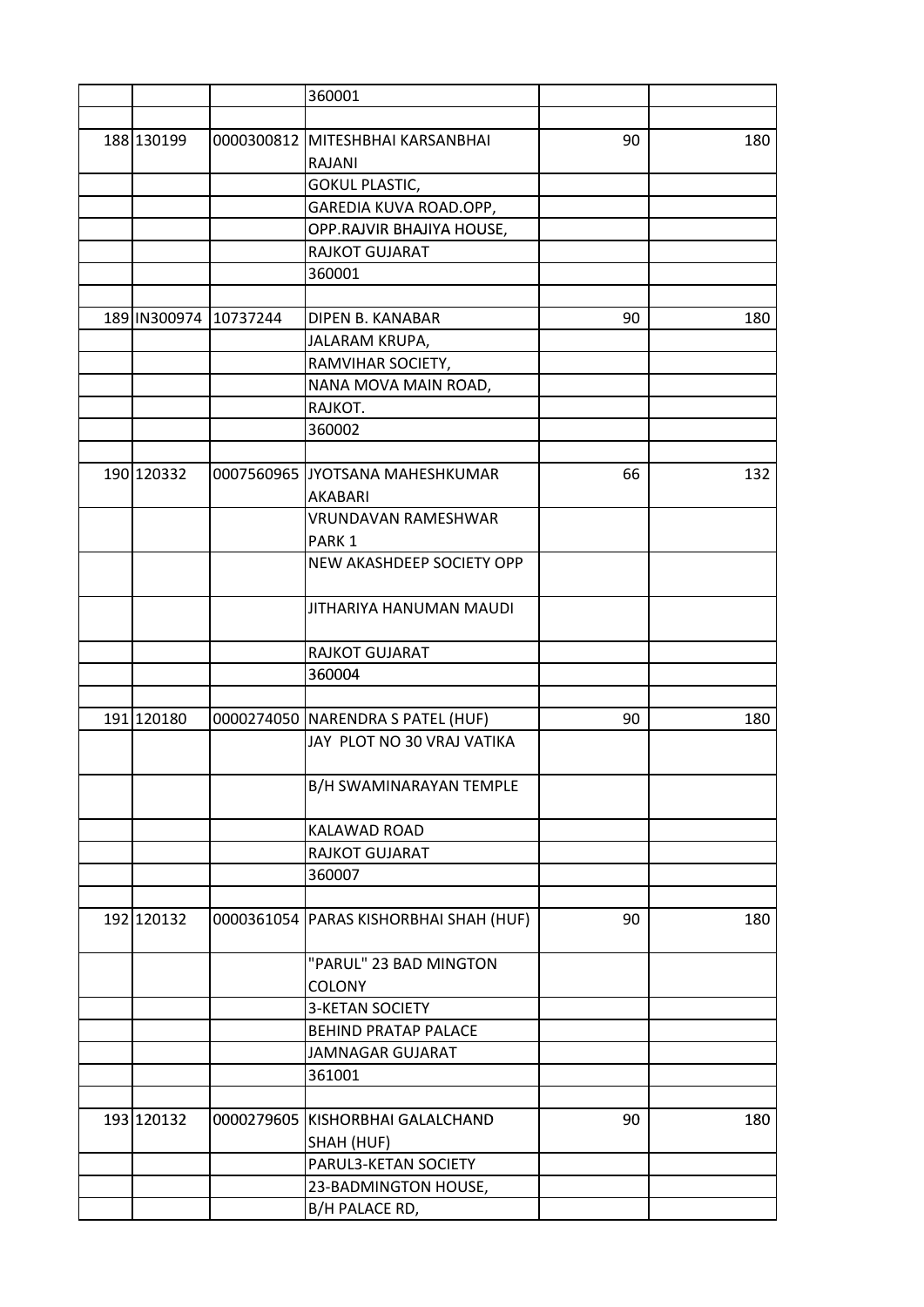|            |                       | <b>JAMNAGAR GUJARAT</b>          |    |     |
|------------|-----------------------|----------------------------------|----|-----|
|            |                       | 361008                           |    |     |
|            |                       |                                  |    |     |
| 194 120132 |                       | 0000412712 PARAS KISHORBHAI SHAH | 90 | 180 |
|            |                       | PARUL BESIDE PRATAP PALACE       |    |     |
|            |                       |                                  |    |     |
|            |                       | <b>BAD MENSION HOUSE</b>         |    |     |
|            |                       |                                  |    |     |
|            |                       | <b>JAMNAGAR GUJARAT</b>          |    |     |
|            |                       | 361008                           |    |     |
|            |                       |                                  |    |     |
|            | 195 IN301991 10863110 | SHILPABEN SHAH                   | 50 | 100 |
|            |                       | 18, NAVKAR TENAMENT              |    |     |
|            |                       | KRUSHNANAGAR                     |    |     |
|            |                       | <b>DERI ROAD</b>                 |    |     |
|            |                       | <b>BHAVNAGAR</b>                 |    |     |
|            |                       | 364001                           |    |     |
|            |                       |                                  |    |     |
|            | 196 IN302201 11522196 | <b>LAKHANI DHARABEN S</b>        |    |     |
|            |                       |                                  | 40 | 80  |
|            |                       | <b>PLOT NO. 543</b>              |    |     |
|            |                       | <b>ARDESH SOCIETY</b>            |    |     |
|            |                       | <b>VIJAYRAJ NAGAR</b>            |    |     |
|            |                       | <b>BHAVNAGAR</b>                 |    |     |
|            |                       | 364003                           |    |     |
|            |                       |                                  |    |     |
|            | 197 IN301991 10088129 | NATHALAL NANDLAL VYAS            | 50 | 100 |
|            |                       | OPP. PANCHMUKHA COMPLEX          |    |     |
|            |                       |                                  |    |     |
|            |                       | W-12(R), BHADIYA                 |    |     |
|            |                       | <b>SIHOR</b>                     |    |     |
|            |                       | DIST. BHAVNAGAR                  |    |     |
|            |                       | 364240                           |    |     |
|            |                       |                                  |    |     |
| 198 120816 |                       | 0005297719 MITAL PARIMAL SONI    | 90 | 180 |
|            |                       | C 3 ANMOLRATNA APPTS 34          |    |     |
|            |                       | <b>BRAHMKSHTRIYA SOCIETY</b>     |    |     |
|            |                       | PRITAMNAGAR PALDI                |    |     |
|            |                       | AHMEDABAD GUJARAT                |    |     |
|            |                       | 380006                           |    |     |
|            |                       |                                  |    |     |
| 199 120447 |                       | 0007321397 HIREN TRIVEDI         | 90 | 180 |
|            |                       | <b>B-10 SHAYONA PART-3</b>       |    |     |
|            |                       | <b>SHAYONA CITY</b>              |    |     |
|            |                       | R C TECHNICHAL RD GAHTLODIA      |    |     |
|            |                       |                                  |    |     |
|            |                       | AHMEDABAD GUJARAT                |    |     |
|            |                       | 380061                           |    |     |
|            |                       |                                  |    |     |
| 200 120333 |                       | 0000680012 SACHDEV JAYSHREE P    | 40 | 80  |
|            |                       | H 6                              |    |     |
|            |                       | <b>APNAGHAR SOCIETY</b>          |    |     |
|            |                       |                                  |    |     |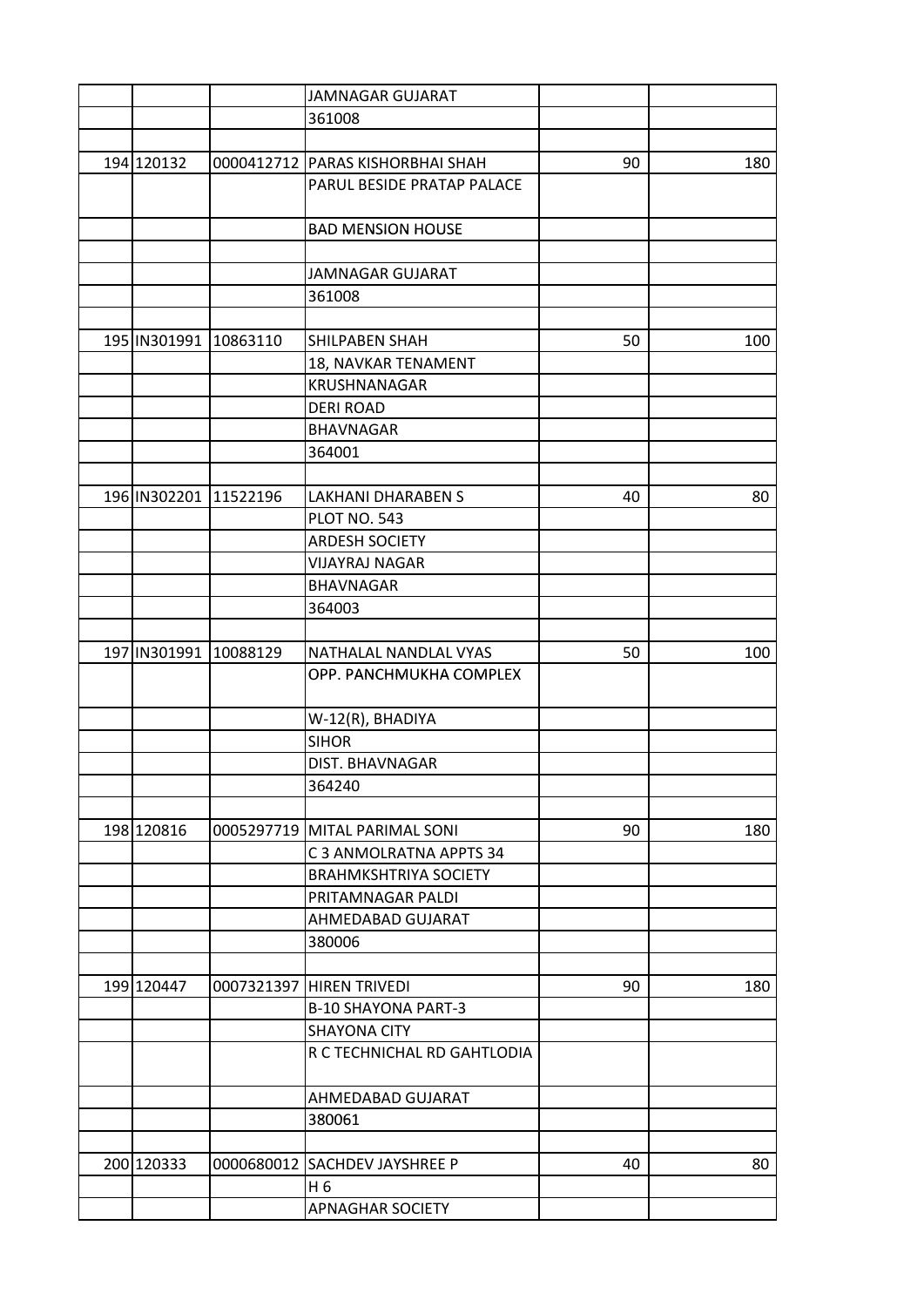|                       | PATIYA NARODA ROAD                    |                |       |
|-----------------------|---------------------------------------|----------------|-------|
|                       | AHMEDABAD GUJARAT                     |                |       |
|                       | 382345                                |                |       |
|                       |                                       |                |       |
| 201 120330            | 0000066191 DHIREN JAGMOHAN GUPTA      | 10             | 20    |
|                       | A-1, MYTREE ASHOKA CO.OP              |                |       |
|                       | HA.SO,100 FT, RING ROAD PASE,         |                |       |
|                       |                                       |                |       |
|                       | <b>MOTERA</b>                         |                |       |
|                       | <b>GANDHINAGAR GUJARAT</b>            |                |       |
|                       | 382424                                |                |       |
|                       |                                       |                |       |
| 202 120330            | 0000081218   BHARTI RAJKUMAR GANGWANI | 90             | 180   |
|                       |                                       |                |       |
|                       | 50, URVASHI BUNGLOWS,                 |                |       |
|                       | NR. INDIRA BRIDGE,                    |                |       |
|                       | HANSOL NARODA,                        |                |       |
|                       | AHMEDABAD GUJARAT                     |                |       |
|                       | 382475                                |                |       |
|                       |                                       |                |       |
| 203 120472            | 0009574987 VITHALDAS K PATEL          | 90             | 180   |
|                       | JAY YOGESHWAR SOCIETY                 |                |       |
|                       | <b>SOCIETY NAGAR</b>                  |                |       |
|                       | <b>HIMATNAGAR</b>                     |                |       |
|                       |                                       |                |       |
|                       | HIMATNAGAR GUJARAT                    |                |       |
|                       | 383001                                |                |       |
|                       |                                       |                |       |
| 204 120109            | 0005352021 KANTABEN KANTIBHAI PATEL   | 35             | 70    |
|                       |                                       |                |       |
|                       | <b>24 PARMATMA SOCIETY</b>            |                |       |
|                       | <b>B H PATEL VIDHYALAY</b>            |                |       |
|                       | NAGALPUR12                            |                |       |
|                       | TA DIST MEHSANA                       |                |       |
|                       | MEHSANA GUJRAT                        |                |       |
|                       | 384002                                |                |       |
|                       |                                       |                |       |
| 205 IN303270 10805540 | SHAH PRATYUSH OCHCHHVLAL              | 1,010          | 2,020 |
|                       |                                       |                |       |
|                       | <b>3 ANAND BAUG SOCIETY</b>           |                |       |
|                       | <b>AT ANAND</b>                       |                |       |
|                       | <b>NADIAD</b>                         |                |       |
|                       | <b>GUJRAT</b>                         |                |       |
|                       | 388001                                |                |       |
|                       |                                       |                |       |
| 206 120638            | 0000380101 NILESHKUMAR HARJIVANBHAI   | $\overline{2}$ | 4     |
|                       | <b>PATEL</b>                          |                |       |
|                       | C/504 LABH RESIDENCY 2                |                |       |
|                       | NEAR JAY NARAYAN SOCIETY              |                |       |
|                       | BEHIND BAPU NI DARGAH                 |                |       |
|                       | <b>GORWA</b>                          |                |       |
|                       | VADODARA Gujarat                      |                |       |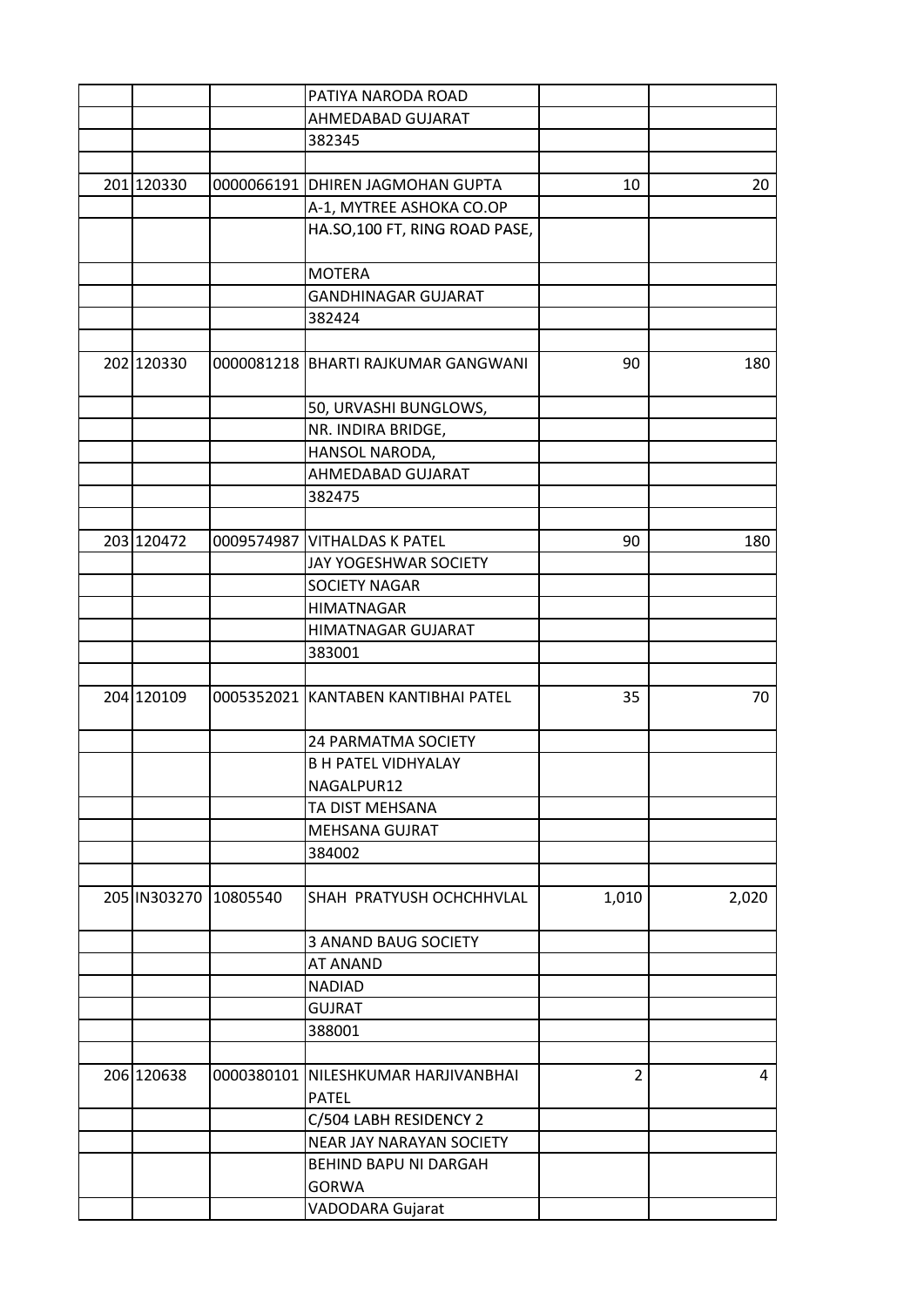|                       | 390003                             |     |       |
|-----------------------|------------------------------------|-----|-------|
|                       |                                    |     |       |
| 207 IN303270 10515196 | PANKIL LILADHAR SHAH               | 35  | 70    |
|                       | 7 SANMAN PARK SOCIETY              |     |       |
|                       | MANGLESHWAR                        |     |       |
|                       | MAHADEV ROAD MANJALPUR             |     |       |
|                       |                                    |     |       |
|                       | NEAR PRAMUKH PRASAD CHAR           |     |       |
|                       | <b>RASTA</b>                       |     |       |
|                       | VADODARA                           |     |       |
|                       | 390011                             |     |       |
|                       |                                    |     |       |
| 208 120444            | 0000199562 DESAI PIYUSH KISHORBHAI | 250 | 500   |
|                       | (HUF)                              |     |       |
|                       | B/203 GOKULESH RESIDENCY           |     |       |
|                       | B/H PANCHRATNA COMPLEX             |     |       |
|                       | <b>SUBHANPURA</b>                  |     |       |
|                       | VADODARA GUJARAT                   |     |       |
|                       | 390023                             |     |       |
|                       |                                    |     |       |
| 209 120335            | 0002327661 ASHOKKUMAR SHYAMLAL     | 500 | 1,000 |
|                       | <b>GOYAL HUF</b>                   |     |       |
|                       | 211-212 SAGAR TEX MKT              |     |       |
|                       | OPP ANUPAM MKT RING ROAD           |     |       |
|                       |                                    |     |       |
|                       | CHORIYASI SURAT GJ SURAT           |     |       |
|                       | <b>SURAT GUJARAT</b>               |     |       |
|                       | 395002                             |     |       |
|                       |                                    |     |       |
| 210 120431            | 0000104101 DARSHANKUMAR            | 111 | 222   |
|                       | SUBHASHCHANDRA MEHTA               |     |       |
|                       | C-1002 CRYSTAL HEIGHTS,            |     |       |
|                       | NEAR SAIMILAN RESIDENCY,           |     |       |
|                       | PALANPUR GAM,                      |     |       |
|                       | <b>SURAT GUJARAT</b>               |     |       |
|                       | 395009                             |     |       |
|                       |                                    |     |       |
| 211 120431            | 0000134641 ANKIT JAYANTBHAI SHAH   | 20  | 40    |
|                       | A-101, ARIHANT SOCIETY,            |     |       |
|                       | NR SAI RACHNA,                     |     |       |
|                       | L P SAVANI ROAD, ADAJAN,           |     |       |
|                       | <b>SURAT GUJARAT</b>               |     |       |
|                       | 395009                             |     |       |
|                       |                                    |     |       |
| 212 IN300513 81383331 | <b>UMA KAPADIA</b>                 | 70  | 140   |
|                       | 208 WESTERN AVENUE                 |     |       |
|                       | APPARTMENT NR OLD                  |     |       |
|                       | JAL BHAVAN ADAJAN ROAD             |     |       |
|                       | <b>SURAT CITY N</b>                |     |       |
|                       | AVYUG COLLEGE SURAT CITY           |     |       |
|                       | <b>SURAT</b>                       |     |       |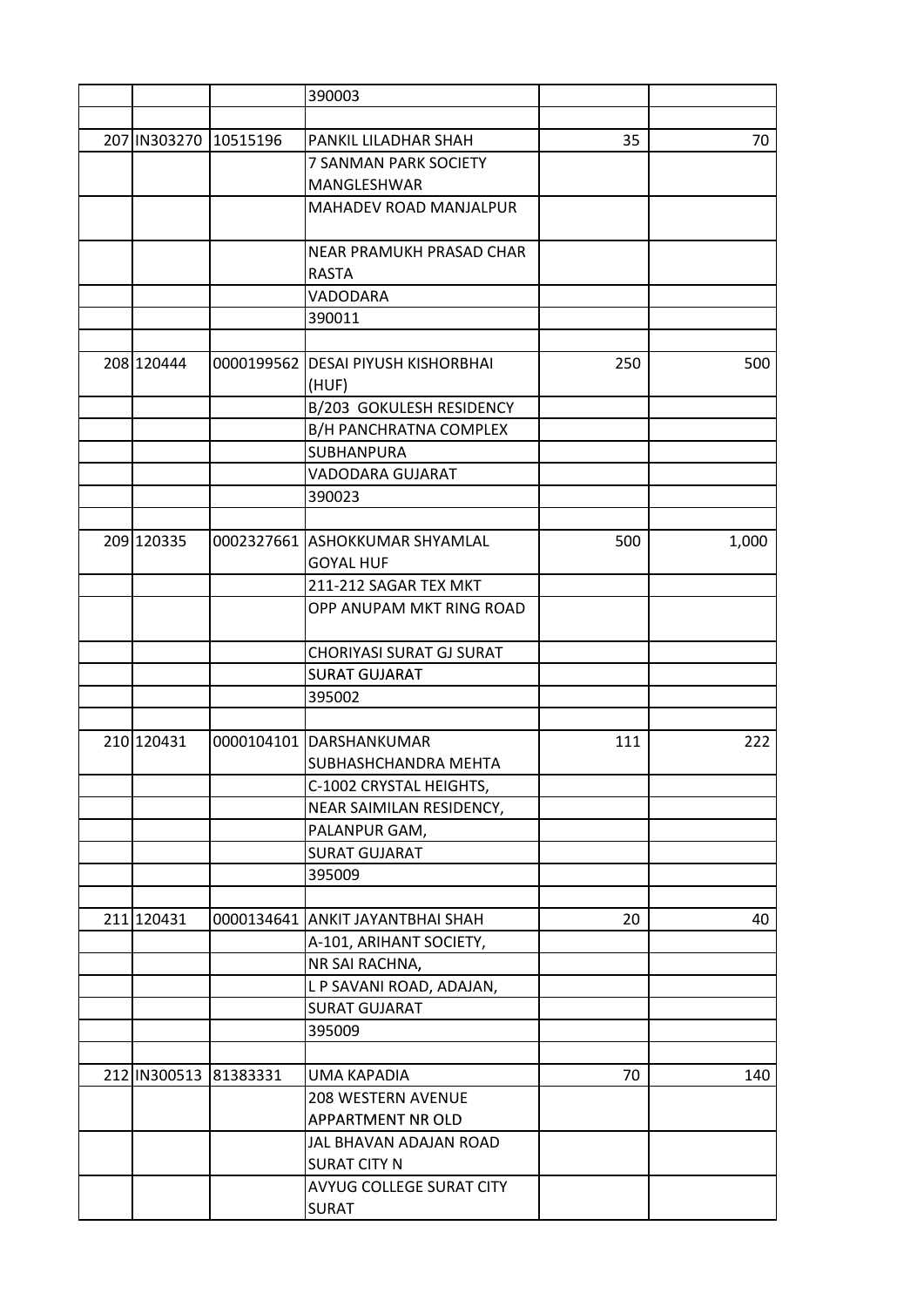|                       | <b>SURAT GUJARAT</b>                |     |     |
|-----------------------|-------------------------------------|-----|-----|
|                       | 395009                              |     |     |
|                       |                                     |     |     |
| 213 120542            | 0000005291 ASHWIN S DEDHIA HUF.     | 90  | 180 |
|                       | 804 8, SHATRUNJAY TOWER,            |     |     |
|                       | VITTHAL CHWAN MARG,                 |     |     |
|                       | <b>PAREL</b>                        |     |     |
|                       | MUMBAI MAHARASHTRA                  |     |     |
|                       | 400012                              |     |     |
|                       |                                     |     |     |
| 214 IN300513 10000246 | <b>NAWALKISHOR DEORA</b>            | 90  | 180 |
|                       | <b>MODERN INDIA LIMITED</b>         |     |     |
|                       | 1 MITTAL CHAMBERS                   |     |     |
|                       | <b>228 NARIMAN POINT</b>            |     |     |
|                       | MUMBAI MAHARASHTRA INDIA            |     |     |
|                       |                                     |     |     |
|                       | 400021                              |     |     |
|                       |                                     |     |     |
| 215 120300            | 0001302631 LKP SECURITIES LIMITED   | 466 | 932 |
|                       | 1303 / 1304 RAHEJA CENTRE,          |     |     |
|                       | <b>FREE PRESS MARG</b>              |     |     |
|                       | <b>NARIMAN POINT</b>                |     |     |
|                       | MUMBAI MAHARASHTRA                  |     |     |
|                       | 400021                              |     |     |
|                       |                                     |     |     |
|                       |                                     |     |     |
| 216 120333            | 0000390463 MUKESH MOHANLAL SHAH     | 90  | 180 |
|                       | <b>65 3 RAICHAND NIWAS</b>          |     |     |
|                       | S K BOLE ROAD                       |     |     |
|                       | NEAR SIDDHIVINAYAK TEMPLE           |     |     |
|                       | DADAR WEST MUMBAI                   |     |     |
|                       | MAHARASHTRA                         |     |     |
|                       | 400028                              |     |     |
|                       |                                     |     |     |
| 217 120716            | 0000053972 VINAY VISHNUKUMAR PODDAR | 20  | 40  |
|                       | FLAT NO.6, AJAY APT, 1ST FLOOR      |     |     |
|                       | KASTURBA CROSS ROAD NO.2            |     |     |
|                       |                                     |     |     |
|                       | MALAD (W)                           |     |     |
|                       | MUMBAI MAHARASHTRA                  |     |     |
|                       | 400064                              |     |     |
|                       |                                     |     |     |
| 218 IN303270 10208081 | MEENAKSHI ALKESHKUMAR               | 5   | 10  |
|                       | <b>TANNA</b>                        |     |     |
|                       | C 4 SUMAN APARTMENT                 |     |     |
|                       | <b>SHANKAR LANE</b>                 |     |     |
|                       | KANDIVALI WEST                      |     |     |
|                       | <b>MUMBAI</b>                       |     |     |
|                       | 400067                              |     |     |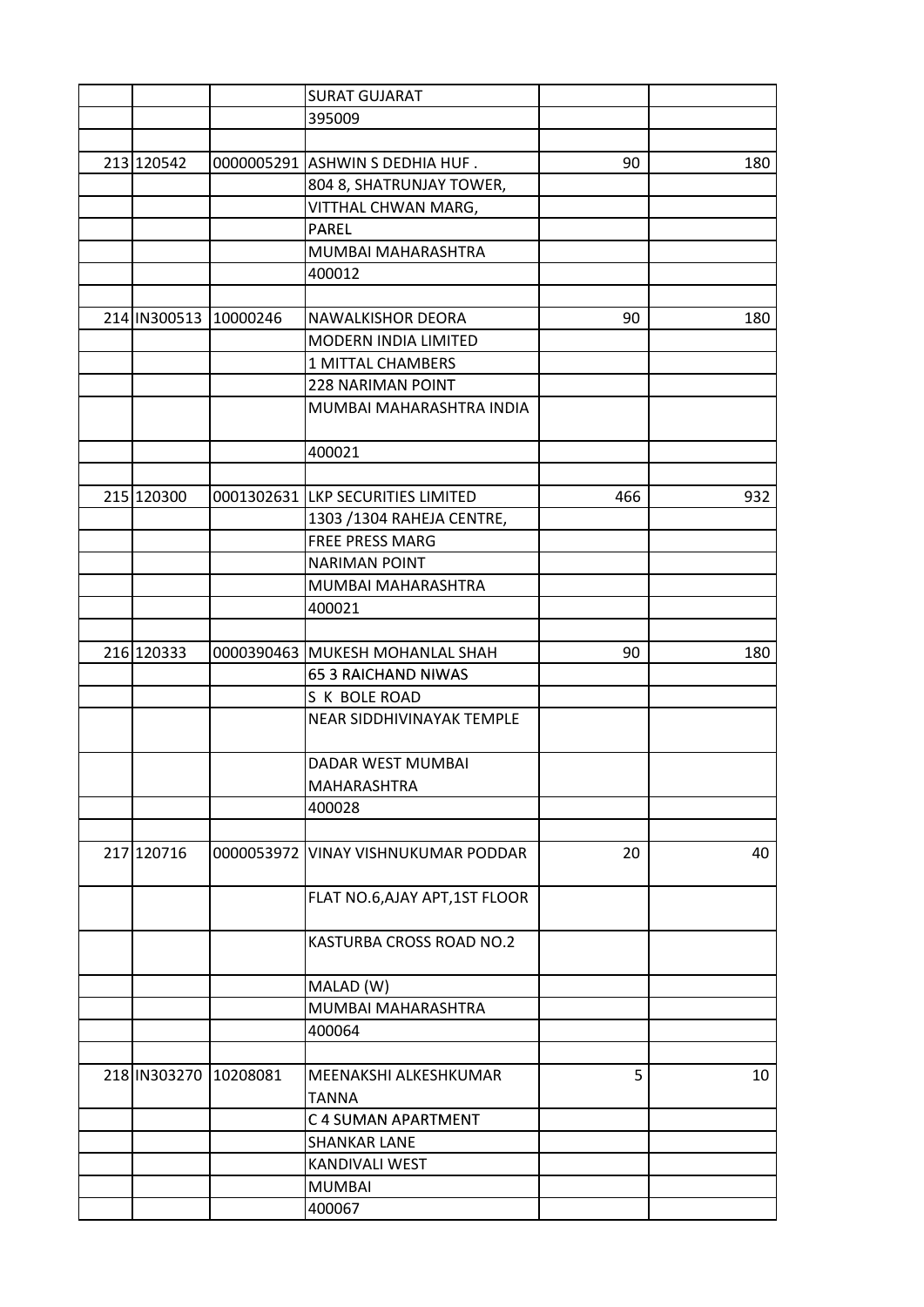| 219 120816            | 0002353652 GEETA RAMCHANDRA HADKAR              | 10  | 20  |
|-----------------------|-------------------------------------------------|-----|-----|
|                       | 27A BULG NO C 12 SAHYADRI                       |     |     |
|                       | NAGAR GANESH MANDIR OPP                         |     |     |
|                       | <b>BULG NO C 8 KANDIVALI</b>                    |     |     |
|                       | MUMBAI MAHARASHTRA                              |     |     |
|                       | 400067                                          |     |     |
|                       |                                                 |     |     |
| 220 IN301604 10542870 | <b>GIANCHAND C HASWANI</b>                      | 90  | 180 |
|                       | 10TH GOKUL MATHURA BLDG                         |     |     |
|                       | <b>MALBAR HILL ROAD</b>                         |     |     |
|                       | MULUND COLNY                                    |     |     |
|                       | <b>MUMBAI</b>                                   |     |     |
|                       | 400080                                          |     |     |
|                       |                                                 |     |     |
| 221 120360            | 0001963257 GAURAV SURYAKANT SAVLA<br><b>HUF</b> | 70  | 140 |
|                       | FLAT NO 502 B 2 WING                            |     |     |
|                       | KANCHANJANGA C H S LOK                          |     |     |
|                       | <b>EVEREST</b>                                  |     |     |
|                       | J S D ROAD MULUND WEST                          |     |     |
|                       | MUMBAI MAHARASHTRA                              |     |     |
|                       | 400080                                          |     |     |
|                       |                                                 |     |     |
| 222 IN303270 10079538 | <b>SAJJAN GOYAL</b>                             | 20  | 40  |
|                       | 1210 WING C BHOOMI VALLEY                       |     |     |
|                       | NG SUNCITY KANDIVLI E                           |     |     |
|                       | <b>THAKUR VILLAGE</b>                           |     |     |
|                       | <b>MUMBAI</b>                                   |     |     |
|                       | 400101                                          |     |     |
|                       |                                                 |     |     |
| 223 IN301330 21002588 | YASHASHVI RANASARIA                             | 15  | 30  |
|                       | PUSHPAKALA KO HOUSING                           |     |     |
|                       | <b>SOCIETY</b>                                  |     |     |
|                       | <b>KOPRI COLONY</b>                             |     |     |
|                       |                                                 |     |     |
|                       | <b>THANE EAST</b>                               |     |     |
|                       | 400603                                          |     |     |
|                       |                                                 |     |     |
| 224 IN303270 10040387 | <b>SANDHYA D KAMATH</b>                         | 175 | 350 |
|                       | C 102 ANURUP SOCIETY                            |     |     |
|                       | JAMTA NAGAR JEKEGRAM                            |     |     |
|                       | POKHERAN ROAD NO 1                              |     |     |
|                       | <b>THANE</b>                                    |     |     |
|                       | 400606                                          |     |     |
|                       |                                                 |     |     |
| 225 IN300513 80320721 | CHHAYA VERSHIBHAI                               | 7   | 14  |
|                       | BHANUSHALI                                      |     |     |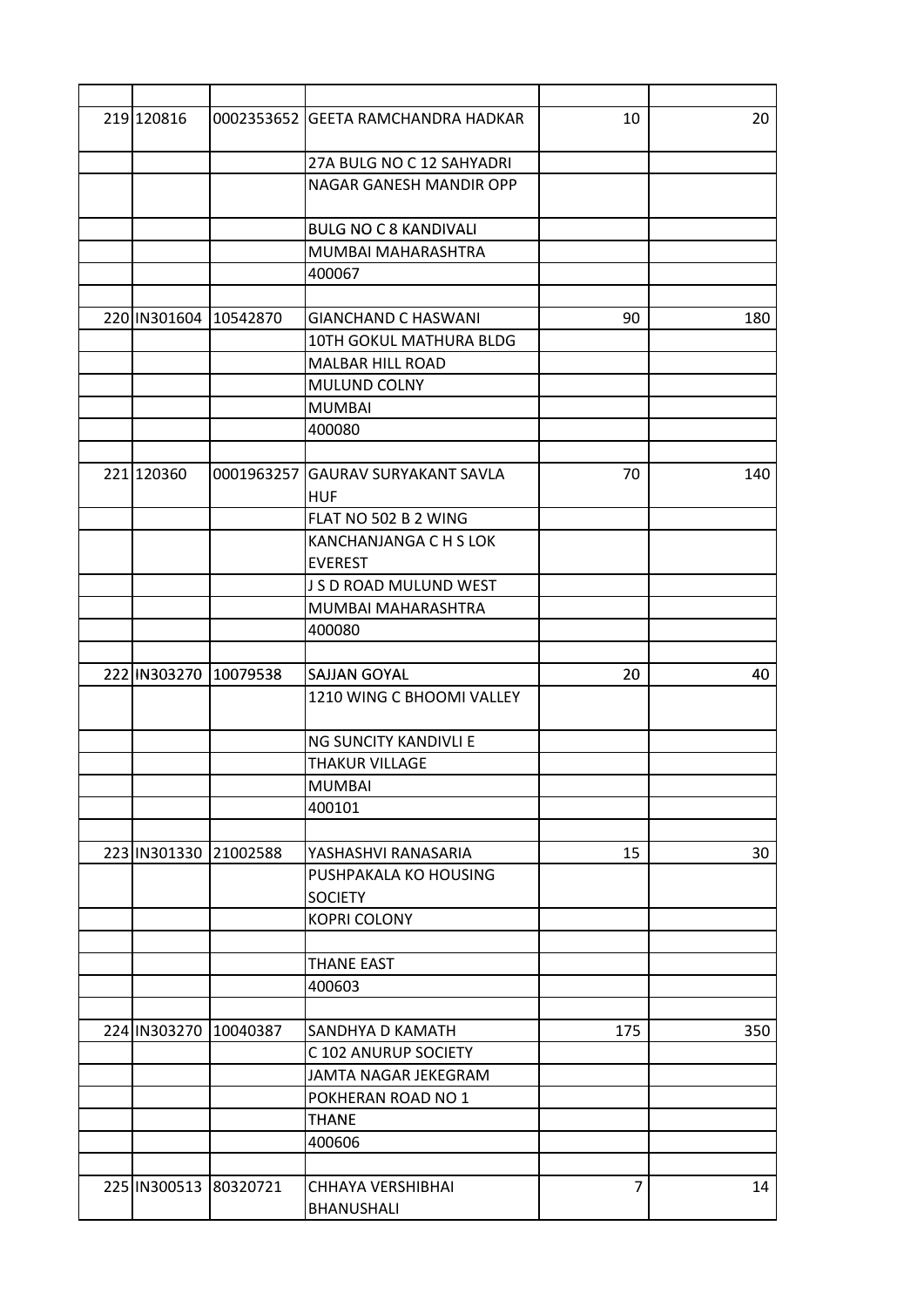|                       | A 301 OM MAHAVIR BAUG             |    |     |
|-----------------------|-----------------------------------|----|-----|
|                       | UTTAN ROAD CHANDMAL               |    |     |
|                       | <b>NAGAR</b>                      |    |     |
|                       | <b>NEAR POLICE STATION</b>        |    |     |
|                       | <b>BHAYANDAR W</b>                |    |     |
|                       | THANE MAHARASHTRA                 |    |     |
|                       | 401101                            |    |     |
|                       |                                   |    |     |
| 226 120113            | 0000042203 RITU SARWESHWAR MANTRI | 90 | 180 |
|                       | FLAT NO. 1203 PACIFIS C - WING    |    |     |
|                       | LODHA ARVA OPP. THAKUR            |    |     |
|                       | MALL, NR. DAHISAR                 |    |     |
|                       | CHECK NAKA, W.E. HIGHWAY,         |    |     |
|                       | MIRA ROAD (E),                    |    |     |
|                       | THANE MAHARASHTRA                 |    |     |
|                       | 401107                            |    |     |
|                       |                                   |    |     |
| 227 120106            | 0002485004 ABHIJEET RAJAN VARTAK  | 33 | 66  |
|                       | S/ORAJAN                          |    |     |
|                       | VARTAKSAGARSHETROAD               |    |     |
|                       | PETROLPUMPMEDICAL                 |    |     |
|                       | VASAI                             |    |     |
|                       | THANE MAHARASHTRA                 |    |     |
|                       | 401207                            |    |     |
|                       |                                   |    |     |
| 228 IN300476 42506814 | <b>TRUPTI S BAHETI</b>            | 90 | 180 |
|                       | 5/1 CHANDRALOK APT                |    |     |
|                       | 976/A GOKHALE NAGAR               |    |     |
|                       |                                   |    |     |
|                       | <b>PUNE</b>                       |    |     |
|                       | 411016                            |    |     |
|                       |                                   |    |     |
| 229 IN302269 13671849 | SHAMAL PRAVIN JOSHI               | 50 | 100 |
|                       | <b>B3 PINNAC MEMORIES</b>         |    |     |
|                       | <b>KOTHRUD</b>                    |    |     |
|                       | <b>PUNE</b>                       |    |     |
|                       | MAHARASHTRA                       |    |     |
|                       | <b>INDIA</b>                      |    |     |
|                       | 411038                            |    |     |
|                       |                                   |    |     |
| 230 120137            | 0000255771 MAMTA PAWAN SONI       | 90 | 180 |
|                       | FLAT NO-201, KANTIVILLA BLDG,     |    |     |
|                       |                                   |    |     |
|                       | ADRASH PARK ROAD,                 |    |     |
|                       | AJAY NAGAR, BHIWANDI,             |    |     |
|                       | THANE MAHARASHTRA                 |    |     |
|                       | 421308                            |    |     |
|                       |                                   |    |     |
| 231 120816            | 0011425308 PRADIP BHANUDAS BARDE  | 5  | 10  |
|                       | NO 3 MITHILA TOWER                |    |     |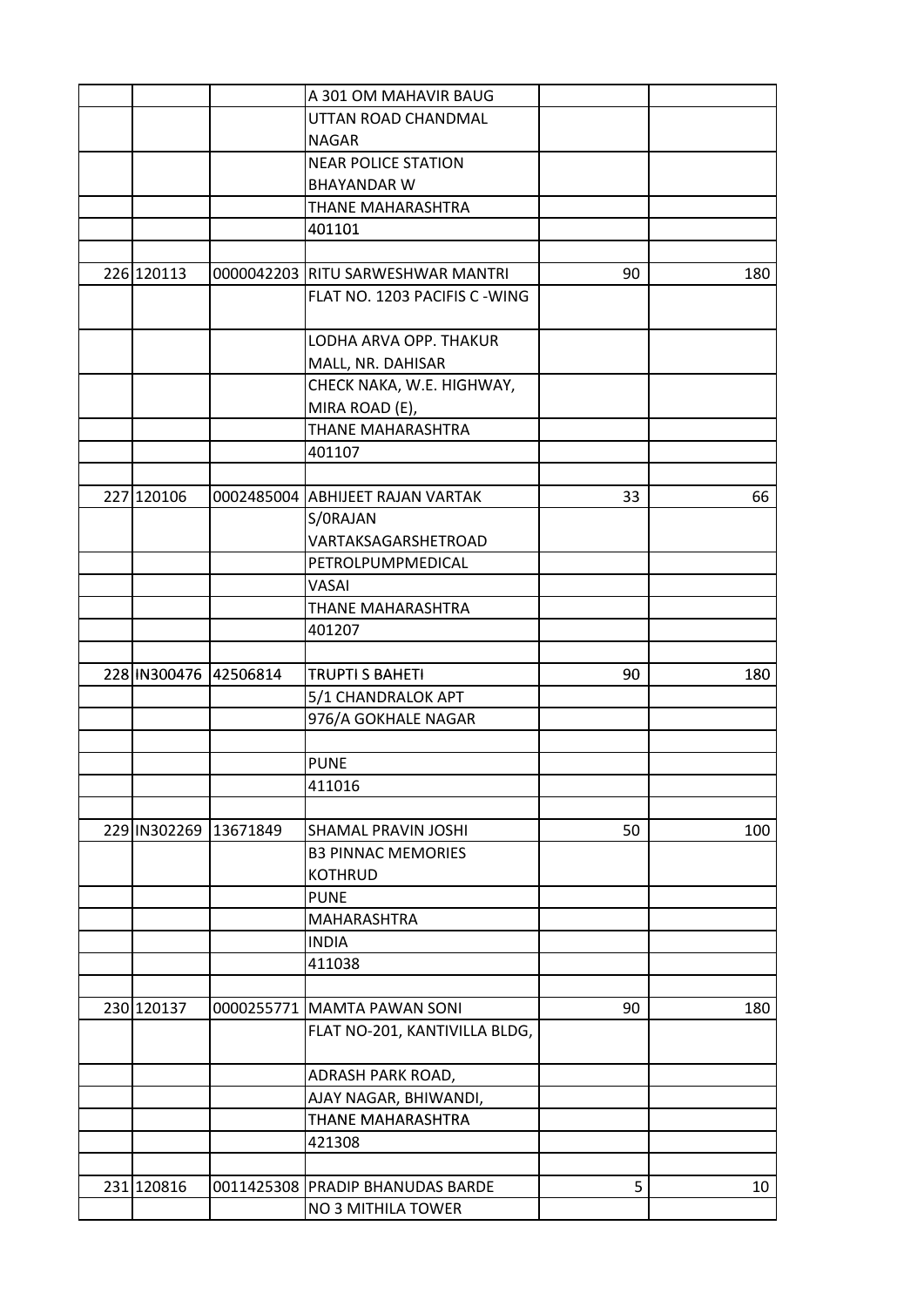|                       | NR HORIZON ACADEMY                      |              |                |
|-----------------------|-----------------------------------------|--------------|----------------|
|                       |                                         |              |                |
|                       | NASHIK MAHARASHTRA                      |              |                |
|                       | 422013                                  |              |                |
|                       |                                         |              |                |
| 232 IN301127 16036122 | JAYSHREE DEEPAKSINGH                    | 5            | 10             |
|                       | <b>PARDESHI</b>                         |              |                |
|                       | 17,18 TRIMURTI COMPLEX                  |              |                |
|                       | <b>TRIMURTI CHOWK</b>                   |              |                |
|                       | <b>JAWAHAR COLONY</b>                   |              |                |
|                       | AURANGABAD                              |              |                |
|                       | 431005                                  |              |                |
|                       |                                         |              |                |
| 233 120109            | 0001725688 PRATEEK MOTILALJI RATHI HUF. | 90           | 180            |
|                       | C-603 AMAR ENCLAVE                      |              |                |
|                       | <b>JOG LAYOUT PRASHANT NAGAR</b>        |              |                |
|                       |                                         |              |                |
|                       | AJNI SQUARE, WARDHA RD                  |              |                |
|                       | NAGPUR MAHARASHTRA                      |              |                |
|                       | 440005                                  |              |                |
|                       |                                         |              |                |
| 234 120447            | 0007363051 KRITIKA JAIRAM               | 75           | 150            |
|                       | NEAR SILVER PALACE BUILDING             |              |                |
|                       |                                         |              |                |
|                       | OPP SUNITA PAN MANDIR WEST              |              |                |
|                       |                                         |              |                |
|                       | <b>CENTRAL ROAD DHANTOLI</b>            |              |                |
|                       | <b>NAGPUR</b>                           |              |                |
|                       | NAGPUR MAHARASHTRA                      |              |                |
|                       | 440012                                  |              |                |
|                       |                                         |              |                |
| 235 120816            | 0008078464 SAMEER KISHORRAO             | $\mathbf{1}$ | $\overline{2}$ |
|                       | <b>KSHIRSAGAR</b>                       |              |                |
|                       | PLOT NO-635 NEW SUBHEDAR                |              |                |
|                       | <b>LAYOUT BEHIND BHARAT</b>             |              |                |
|                       |                                         |              |                |
|                       | NAGPUR MAHARASHTRA                      |              |                |
|                       | 440024                                  |              |                |
|                       |                                         |              |                |
| 236 120816            | 0000902785 NIRAJKUMAR P KHANDELWAL      | 24           | 48             |
|                       | MAIN RD AMDPUR AT PO                    |              |                |
|                       | <b>AMDAPUR TAL CHIKHLI</b>              |              |                |
|                       |                                         |              |                |
|                       | <b>BULDANA MAHARASHTRA</b>              |              |                |
|                       | 444301                                  |              |                |
|                       |                                         |              |                |
| 237 IN300513 18942732 | JAGDISH PRASAD GUPTA                    | 11           | 22             |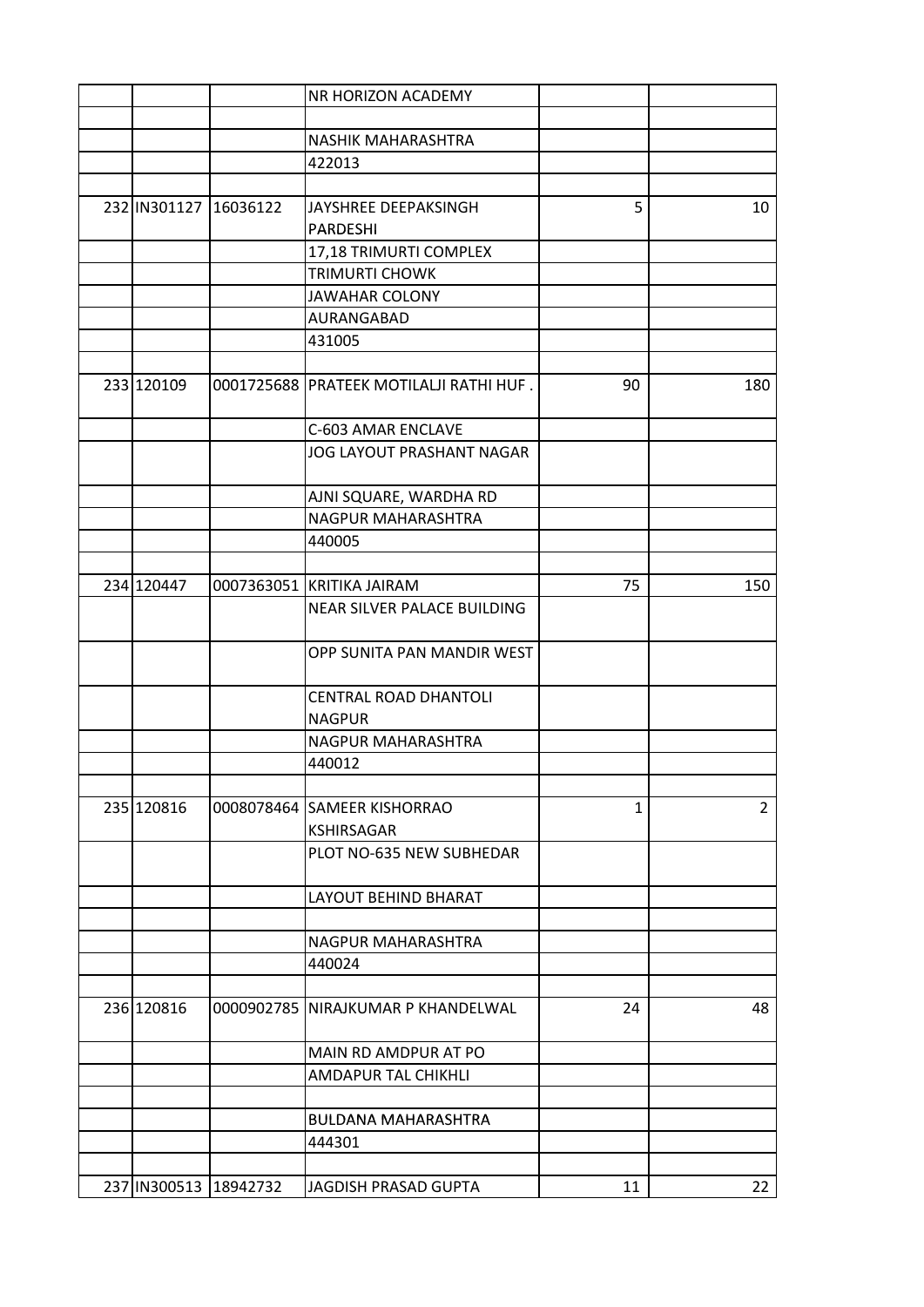|                       | BESIDE BIMAL NURSING HOME           |              |                |
|-----------------------|-------------------------------------|--------------|----------------|
|                       |                                     |              |                |
|                       | MAIN ROAD ADHARTAL                  |              |                |
|                       | BESIDE BIMAL NURSING HOME           |              |                |
|                       | JABALPUR MADHYA PRADESH             |              |                |
|                       | 482004                              |              |                |
|                       |                                     |              |                |
| 238 120133            | 0000414265 VINEET KUMAR SHARMA      | 5            | 10             |
|                       | <b>TALAB MARG NR</b>                |              |                |
|                       | <b>VIVERANAND SCHOOL</b>            |              |                |
|                       | <b>CHOUBEY COLONY</b>               |              |                |
|                       | RAIPUR CHHATTISGARH                 |              |                |
|                       | 492001                              |              |                |
|                       |                                     |              |                |
| 239 IN303270 10744609 | <b>MANOJ KAPOOR</b>                 | 120          | 240            |
|                       | THE AGA KHAN ACADEMY FR             |              |                |
|                       | 3BR                                 |              |                |
|                       | SURVEY 1/1 HARDWARE PARK            |              |                |
|                       |                                     |              |                |
|                       | MAHESHWARAM MANDAL                  |              |                |
|                       | <b>NEAR RCI</b><br><b>HYDERABAD</b> |              |                |
|                       | 500005                              |              |                |
|                       |                                     |              |                |
|                       | 0005840439 ARUNA BHAGAVATHI         | 30           |                |
|                       |                                     |              |                |
| 240 120109            |                                     |              | 60             |
|                       | MAHABASHYAM.                        |              |                |
|                       | 403, CREATIVE PALACE                |              |                |
|                       | STREET NO 3 ROAD NO 7,              |              |                |
|                       | WEST MARREDPALLY NR MASJID          |              |                |
|                       | HYDERABAD TELANGANA                 |              |                |
|                       | 500026                              |              |                |
|                       |                                     |              |                |
| 241 120514            | 0000079785 GOVIND RAM RATHI         | $\mathbf{1}$ | $\overline{2}$ |
|                       | $H.NO.3-4-247/2,$                   |              |                |
|                       | STATION ROAD,                       |              |                |
|                       | KACHIGUDA,                          |              |                |
|                       | HYDERABAD ANDHRA PRADESH            |              |                |
|                       | 500027                              |              |                |
|                       |                                     |              |                |
| 242 IN303270 10626002 | <b>MARAM MAMATHA</b>                | $\mathbf{1}$ | $\overline{2}$ |
|                       | W/O MARAM SURESH REDDY H            |              |                |
|                       | <b>NO 82</b>                        |              |                |
|                       | 317/A G/4 AMRUTHA ENCLAVE           |              |                |
|                       | ROAD NO 14                          |              |                |
|                       | BANJARA HILLS HYDERABAD             |              |                |
|                       | <b>HYDERABAD</b><br>500033          |              |                |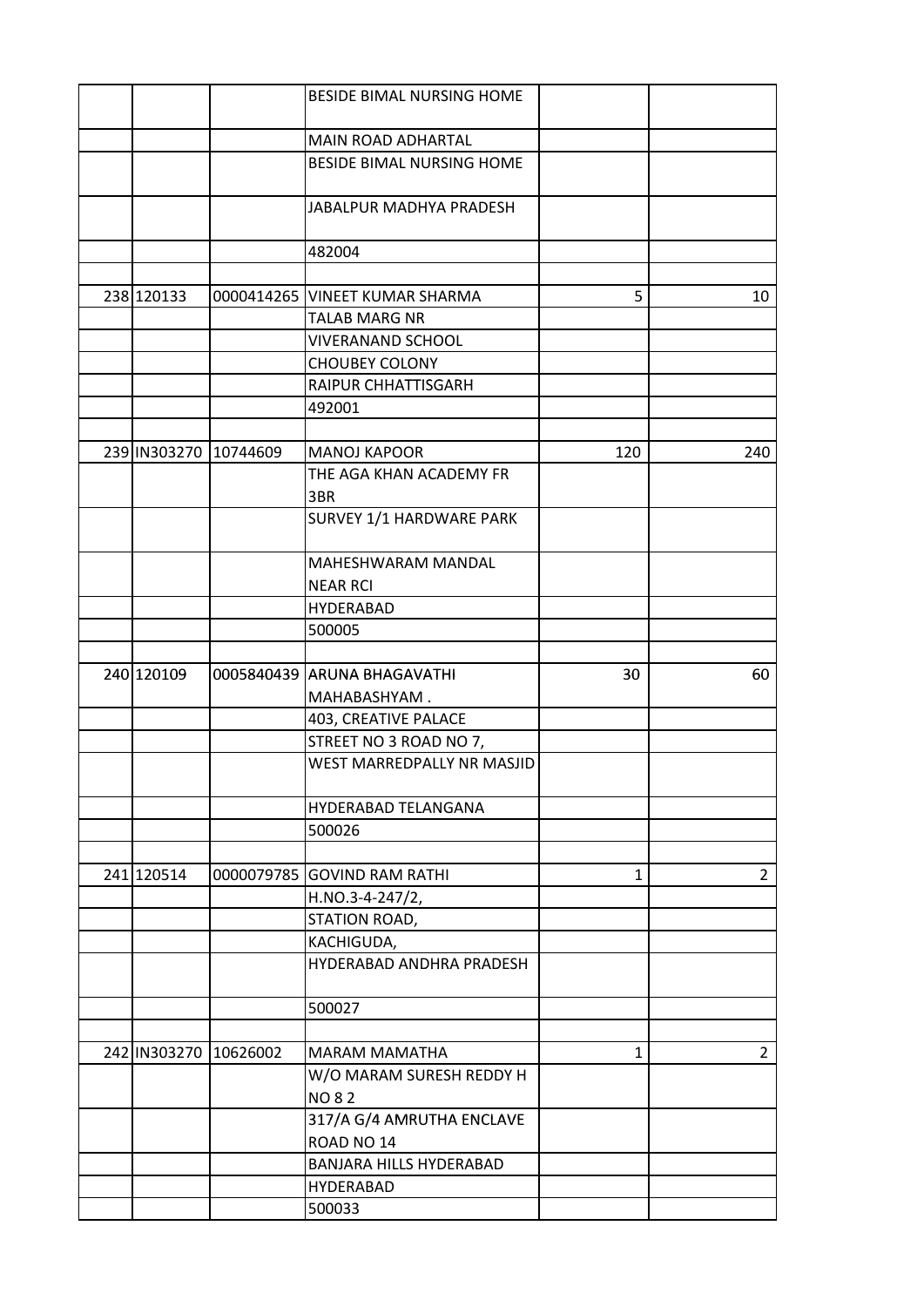| 243 IN302734 10062418 | SRAVANI PULUMATI                   | 200 | 400   |
|-----------------------|------------------------------------|-----|-------|
|                       | H.NO 1-8-1 HIG II                  |     |       |
|                       | <b>BLOCK II FLAT NO 1</b>          |     |       |
|                       | BHAGLINGAMPALLY                    |     |       |
|                       | <b>HYDERABAD</b>                   |     |       |
|                       | 500044                             |     |       |
|                       |                                    |     |       |
| 244 IN302734 10078213 | PULUMATI VARUN                     | 800 | 1,600 |
|                       | HIG-2 BLOCK-11 FLAT NO 1           |     |       |
|                       |                                    |     |       |
|                       | APHB COLONY BAGH                   |     |       |
|                       | LINGAMPALLY                        |     |       |
|                       | <b>HYDERABAD</b>                   |     |       |
|                       | <b>TELANGANA INDIA</b>             |     |       |
|                       | 500044                             |     |       |
|                       |                                    |     |       |
| 245 IN301696 12391927 | DURGA PRASAD RALLABHANDI           | 29  | 58    |
|                       |                                    |     |       |
|                       | H NO 3 88/21 MALKAJGIRI            |     |       |
|                       | MALKAJGIRI NARASIMHA REDDY         |     |       |
|                       |                                    |     |       |
|                       | NAGAR WARD NO 24                   |     |       |
|                       | <b>HYDERABAD</b>                   |     |       |
|                       | 500047                             |     |       |
|                       |                                    |     |       |
| 246 120133            | 0000848839 SANTOSH ARYA SOMAYAJULU | 45  | 90    |
|                       |                                    |     |       |
|                       | 1- 35/ TR/ 105, MADINAGUDA         |     |       |
|                       |                                    |     |       |
|                       | SHERILINGAM PALLY                  |     |       |
|                       | RANGAREDDY                         |     |       |
|                       | HYDERABAD TELANGANA                |     |       |
|                       | 500050                             |     |       |
|                       |                                    |     |       |
| 247 IN303116 11297447 | SWARNALATHA TADIKONDA              | 12  | 24    |
|                       | H NO 1-98/68 DEVI NILAYAM          |     |       |
|                       | SAI NAGAR MADHAPUR                 |     |       |
|                       | SHAIKPET CYBERABAD                 |     |       |
|                       | HYDERABAD ANDHRA PRADESH           |     |       |
|                       |                                    |     |       |
|                       | 500081                             |     |       |
|                       |                                    |     |       |
| 248 120323            | 0000292484 RADHAKRISHNAN RAMASWAMY | 5   | 10    |
|                       |                                    |     |       |
|                       | FLAT NO.305 AMRUTHA VILLE          |     |       |
|                       |                                    |     |       |
|                       | APARTMENTS OPP.YASHODA             |     |       |
|                       | HOSP.                              |     |       |
|                       | RAJBHAVAN ROAD SOMAJI              |     |       |
|                       | <b>GUDA</b>                        |     |       |
|                       |                                    |     |       |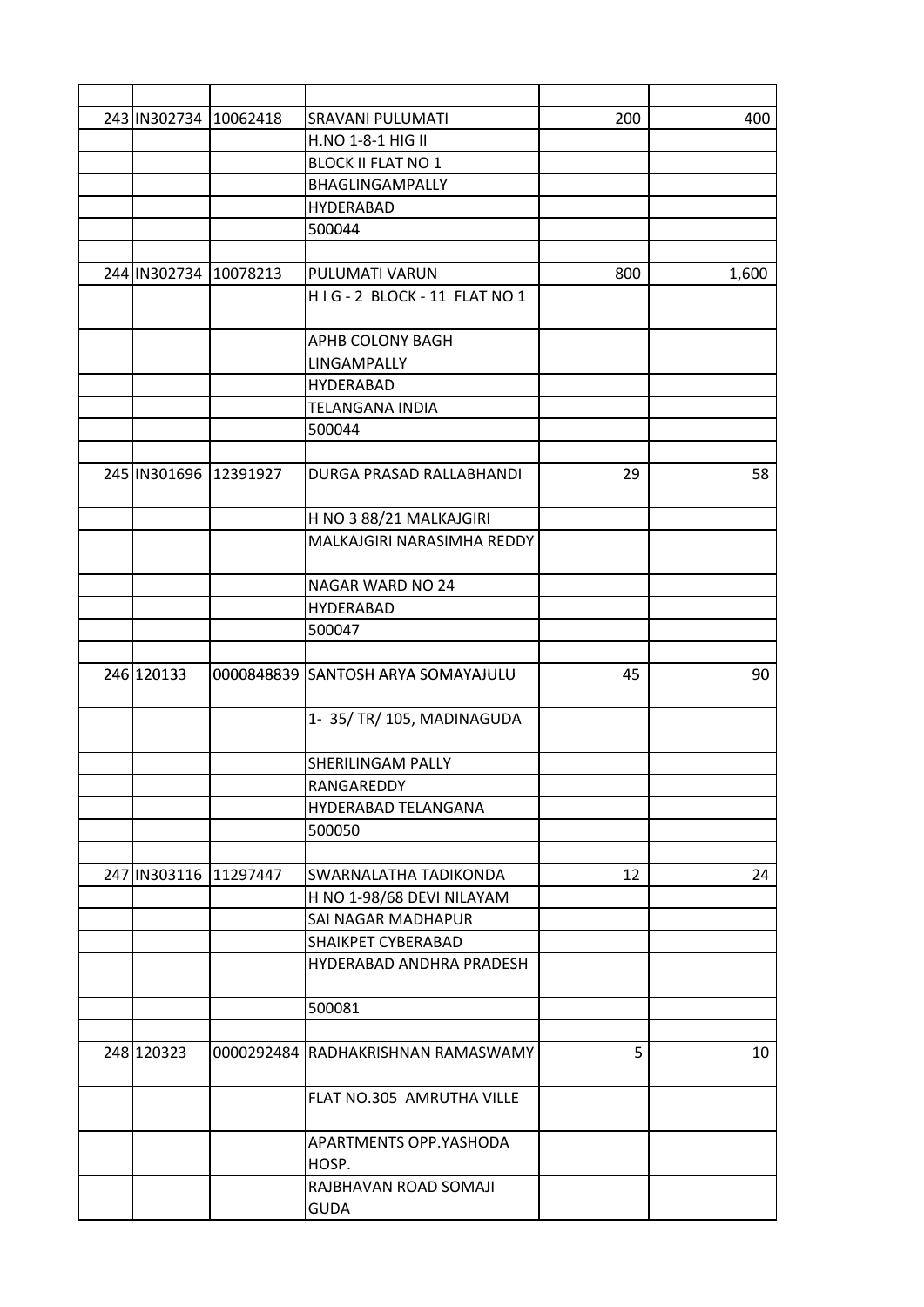|                       | HYDERABAD Telangana           |              |                |
|-----------------------|-------------------------------|--------------|----------------|
|                       | 500082                        |              |                |
|                       |                               |              |                |
| 249 120323            | 0001647811 SUHAS NALLELA      | 50           | 100            |
|                       | HOUSE NUMBER 7 5 169 2        |              |                |
|                       | KAPUWADA HANMAKONDA           |              |                |
|                       | <b>HANAMKONDA</b>             |              |                |
|                       | <b>WARANGAL Telangana</b>     |              |                |
|                       | 506001                        |              |                |
|                       |                               |              |                |
| 250 120816            | 0001674657 P NAGARAJU         | 6            | 12             |
|                       | C/O PANCHALA VENKATA          |              |                |
|                       | SUBBAIAH D-93 D BLOCK         |              |                |
|                       | PINAKINI COLONY SDSTPS        |              |                |
|                       | <b>TOWNSHIP</b>               |              |                |
|                       | NELATUR AP GENCO NELATUR      |              |                |
|                       |                               |              |                |
|                       | NELLORE ANDHRA PRADESH        |              |                |
|                       | 524347                        |              |                |
|                       |                               |              |                |
| 251 IN301022 21381633 | S AISHWARYA                   | 90           | 180            |
|                       | D NO 31 32 81 B 9             |              |                |
|                       | A K ARCADE B 9                |              |                |
|                       | DABAGARDENS                   |              |                |
|                       | VISAKHAPATNAM                 |              |                |
|                       | 530020                        |              |                |
|                       |                               |              |                |
| 252 IN303270 10915922 | <b>NARAYANAM LAKSHMI</b>      | 90           | 180            |
|                       | PLOT NO 160 LAKSHMI           |              |                |
|                       | <b>GANAPATHI COLONY</b>       |              |                |
|                       | P B ROAD CHEPURUPALLE         |              |                |
|                       | NEAR SUBRAMANYA SWAMY         |              |                |
|                       | <b>TEMPLE</b>                 |              |                |
|                       | VIZIANAGARAM                  |              |                |
|                       | 535002                        |              |                |
|                       |                               |              |                |
| 253 IN300896 10266603 | RAMESH ROSHAN BORANA          | 1            | $\overline{2}$ |
|                       | NO 5 2ND CROSS                |              |                |
|                       | MODEL COLONY                  |              |                |
|                       | <b>BANGALORE</b>              |              |                |
|                       | <b>BANGALORE</b>              |              |                |
|                       | 560022                        |              |                |
|                       |                               |              |                |
| 254 IN301549 39476912 | <b>ARJUNT</b>                 | $\mathbf{1}$ | $\overline{2}$ |
|                       | NO 2A 15 MAIN 1ST CROSS       |              |                |
|                       | <b>BCC LAYOUT VIJAYANAGAR</b> |              |                |
|                       |                               |              |                |
|                       | <b>BANGALORE</b>              |              |                |
|                       | 560040                        |              |                |
|                       |                               |              |                |
|                       |                               | 50           |                |
| 255 IN302236 10017200 | R K RAJAGOPAL                 |              | 100            |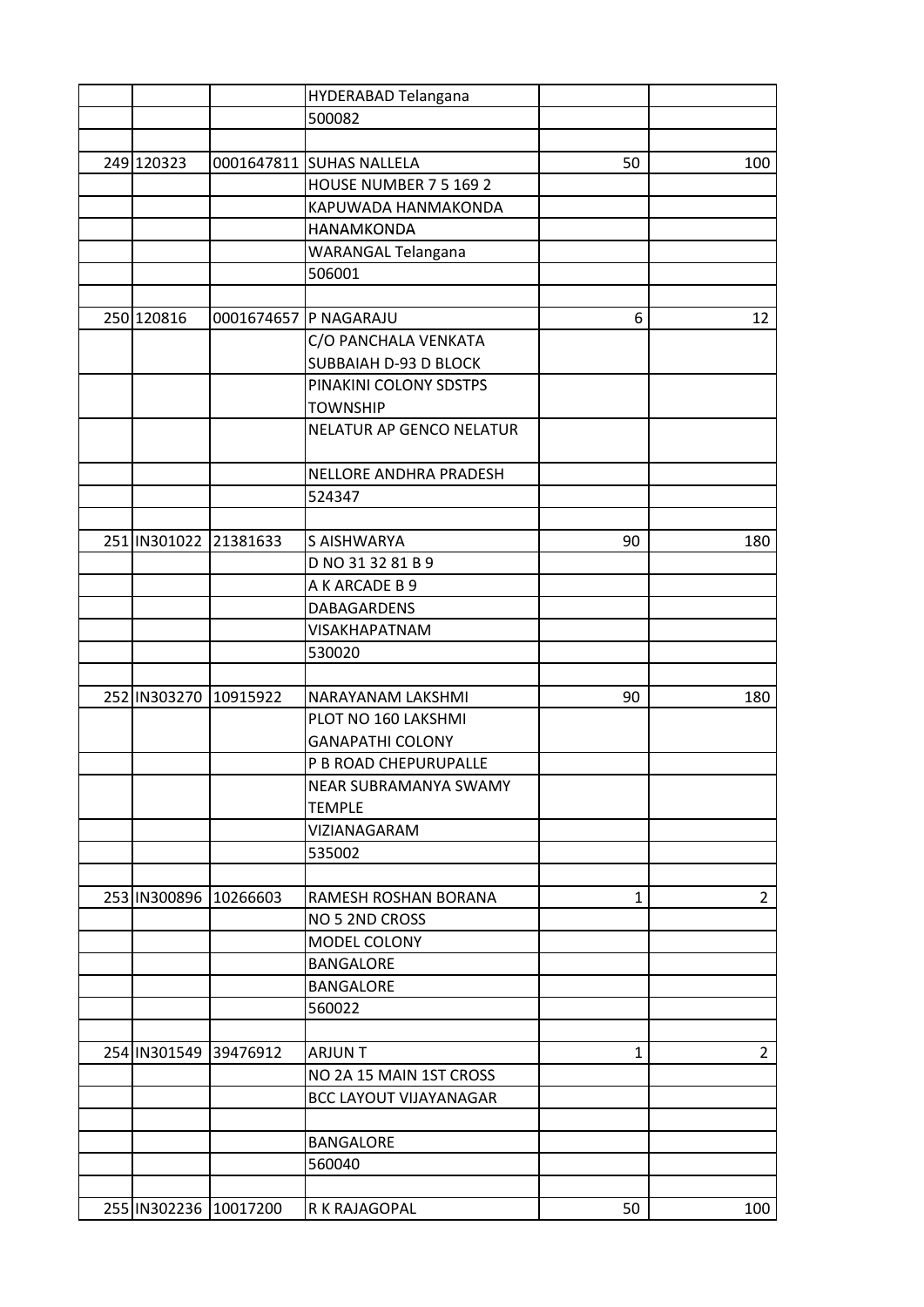|                       |                    | 2/121 AMITY WELBILT FLATS     |     |     |
|-----------------------|--------------------|-------------------------------|-----|-----|
|                       |                    | <b>FLAT GG</b>                |     |     |
|                       |                    | <b>GROUND FLOOR VGN NAGAR</b> |     |     |
|                       |                    | <b>FIRST</b>                  |     |     |
|                       |                    | MAIN ROAD AYYAPANTHANGAL      |     |     |
|                       |                    |                               |     |     |
|                       |                    | <b>CHENNAI</b>                |     |     |
|                       |                    | 600056                        |     |     |
|                       |                    |                               |     |     |
| 256 120816            |                    | 0012491354 SAMPATH SANKAR     | 22  | 44  |
|                       |                    | NO 28-B BLOCK A               |     |     |
|                       |                    | ESHWARI NAGAR 2ND STREET      |     |     |
|                       |                    |                               |     |     |
|                       |                    | <b>GOWRIVAKKAM CHENNAI</b>    |     |     |
|                       |                    | CHENNAI TAMIL NADU            |     |     |
|                       |                    | 600073                        |     |     |
|                       |                    |                               |     |     |
| 257 120816            | 0006931756 PRADEEP |                               | 3   | 6   |
|                       |                    | ANNANCHITHARANJAN             |     |     |
|                       |                    | 1/NA MURUGAN NAGAR 4TH        |     |     |
|                       |                    | <b>STREET</b>                 |     |     |
|                       |                    | <b>EXTN KOLATHUR</b>          |     |     |
|                       |                    |                               |     |     |
|                       |                    |                               |     |     |
|                       |                    | TIRUVALLUR TAMIL NADU         |     |     |
|                       |                    | 600099                        |     |     |
|                       |                    |                               |     |     |
| 258 IN301637 40773289 |                    | SRIRAM E G                    | 17  | 34  |
|                       |                    | FLAT S 2 PLOT NO 4 A          |     |     |
|                       |                    | <b>BALAJI NAGAR 3RD CROSS</b> |     |     |
|                       |                    | <b>STREET</b>                 |     |     |
|                       |                    | KOLATHUR TAMIL NADU           |     |     |
|                       |                    | <b>CHENNAI</b>                |     |     |
|                       |                    | 600099                        |     |     |
|                       |                    |                               |     |     |
| 259 120109            |                    | 0006029679 ANANDAMMAL S.      | 220 | 440 |
|                       |                    | 5/60 MEDAVAKKAM               |     |     |
|                       |                    | PATEL STREET, PASUMPON        |     |     |
|                       |                    | <b>NAGAR</b>                  |     |     |
|                       |                    | PERUMBAKKAM,                  |     |     |
|                       |                    | KANCHEEPURAM TAMIL NADU       |     |     |
|                       |                    | 600100                        |     |     |
|                       |                    |                               |     |     |
| 260 120816            | 0015645208         | <b>GOVINDASAMI THANGARAJU</b> | 5   | 10  |
|                       |                    | PUSARIPATTY PO OMALUR         |     |     |
|                       |                    |                               |     |     |
|                       |                    |                               |     |     |
|                       |                    | <b>SALEM TAMIL NADU</b>       |     |     |
|                       |                    | 636305                        |     |     |
|                       |                    |                               |     |     |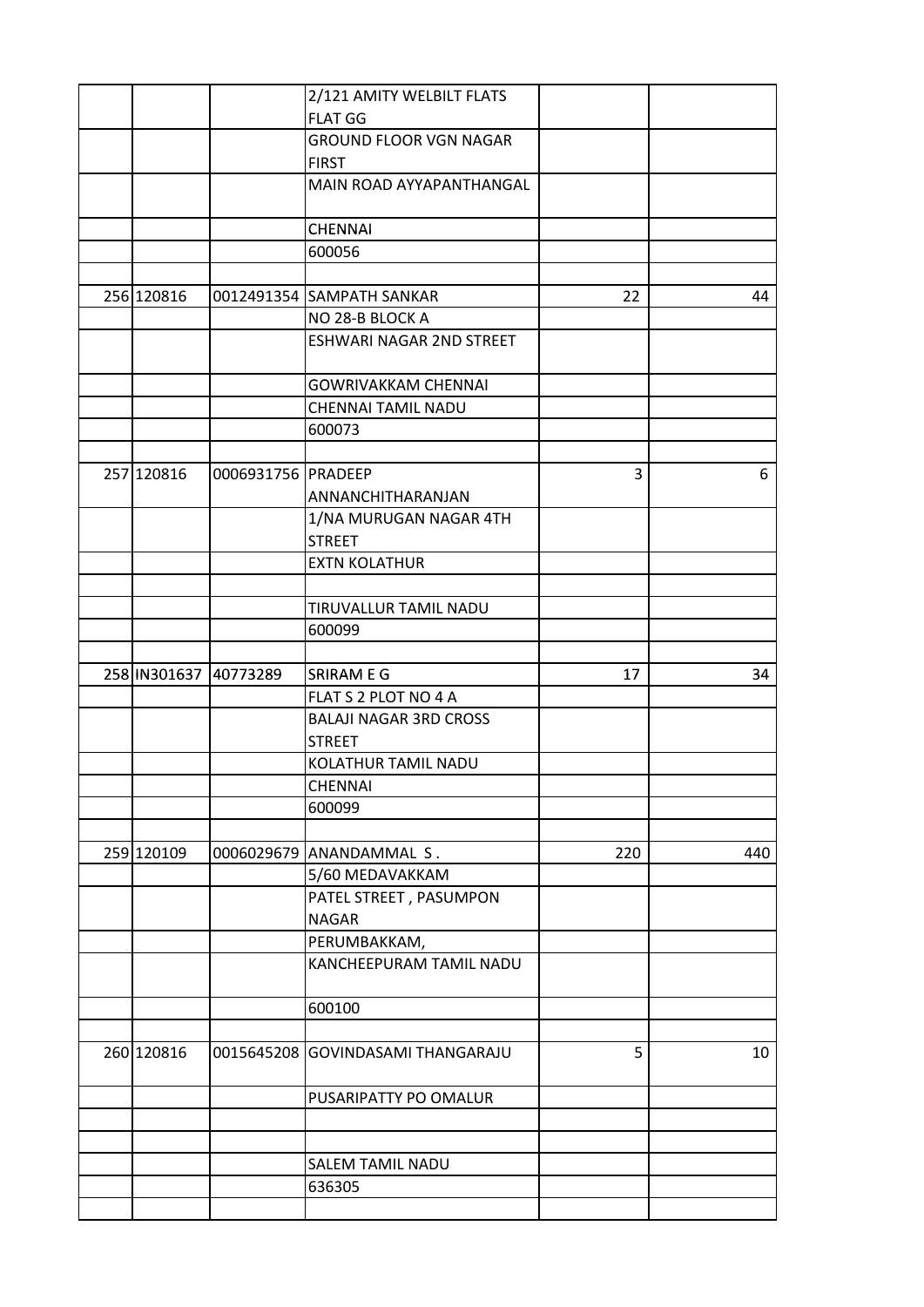| 261 IN300239 15360285 | SREEJITH P K               | 1  | $\overline{2}$ |
|-----------------------|----------------------------|----|----------------|
|                       | P K HOUSE                  |    |                |
|                       | NEAR VENGARA RAILWAY GATE  |    |                |
|                       |                            |    |                |
|                       | <b>VENGARA PO</b>          |    |                |
|                       | <b>KANNUR</b>              |    |                |
|                       | 670305                     |    |                |
|                       |                            |    |                |
| 262 IN300239 13705118 | <b>SHONI G GEORGE</b>      | 10 | 20             |
|                       | <b>VEREELATHU JYOTHIS</b>  |    |                |
|                       |                            |    |                |
|                       | THAMMANAM                  |    |                |
|                       | THAMMANAM PO               |    |                |
|                       | ERNAKULAM                  |    |                |
|                       | 682032                     |    |                |
|                       |                            |    |                |
| 263 120109            | 0012582023 JAYASREE T M.   | 70 | 140            |
|                       | MAILATTUPARAMBIL           |    |                |
|                       | KUTTAMASSERY               |    |                |
|                       | THOTTUMUGHOM PO            |    |                |
|                       | ERNAKULAM KERALA           |    |                |
|                       | 683105                     |    |                |
|                       |                            |    |                |
| 264 120678            | 0000016765 SUNITA JAIN     | 50 | 100            |
|                       | 32 NITAI CHARAN DUTTA LANE |    |                |
|                       |                            |    |                |
|                       | <b>1ST FLOOR</b>           |    |                |
|                       |                            |    |                |
|                       | KOLKATA WEST BENGAL        |    |                |
|                       | 700001                     |    |                |
|                       |                            |    |                |
|                       |                            |    |                |
| 265 IN303270 10818682 | <b>AVIJIT BARIK</b>        | 40 | 80             |
|                       | 12/6 PRIYA NATH            |    |                |
|                       | <b>CHAKRABORTY LANE</b>    |    |                |
|                       | <b>BARANAGAR NORTH 24</b>  |    |                |
|                       | <b>PARGANAS</b>            |    |                |
|                       | <b>ALAMBAZAR NORTH 24</b>  |    |                |
|                       | PARGANAS                   |    |                |
|                       | <b>WEST BENGAL</b>         |    |                |
|                       | 700035                     |    |                |
|                       |                            |    |                |
| 266 IN300513 14786366 | RANA MANISH KUMAR          | 90 | 180            |
|                       | AE 350 SALTLAKE G          |    |                |
|                       | SECTOR 1 BL AE 1ST FLOOR   |    |                |
|                       | <b>KOLKATA</b>             |    |                |
|                       | <b>WEST BENGAL</b>         |    |                |
|                       | 700064                     |    |                |
|                       |                            |    |                |
| 267 IN300327 10472878 | <b>GIRDHARI LAL KEDIA</b>  | 90 | 180            |
|                       | D/5, CLUSTER-X, SECTOR-III |    |                |
|                       |                            |    |                |
|                       | PURBANCHAL HOUSING ESTATE  |    |                |
|                       |                            |    |                |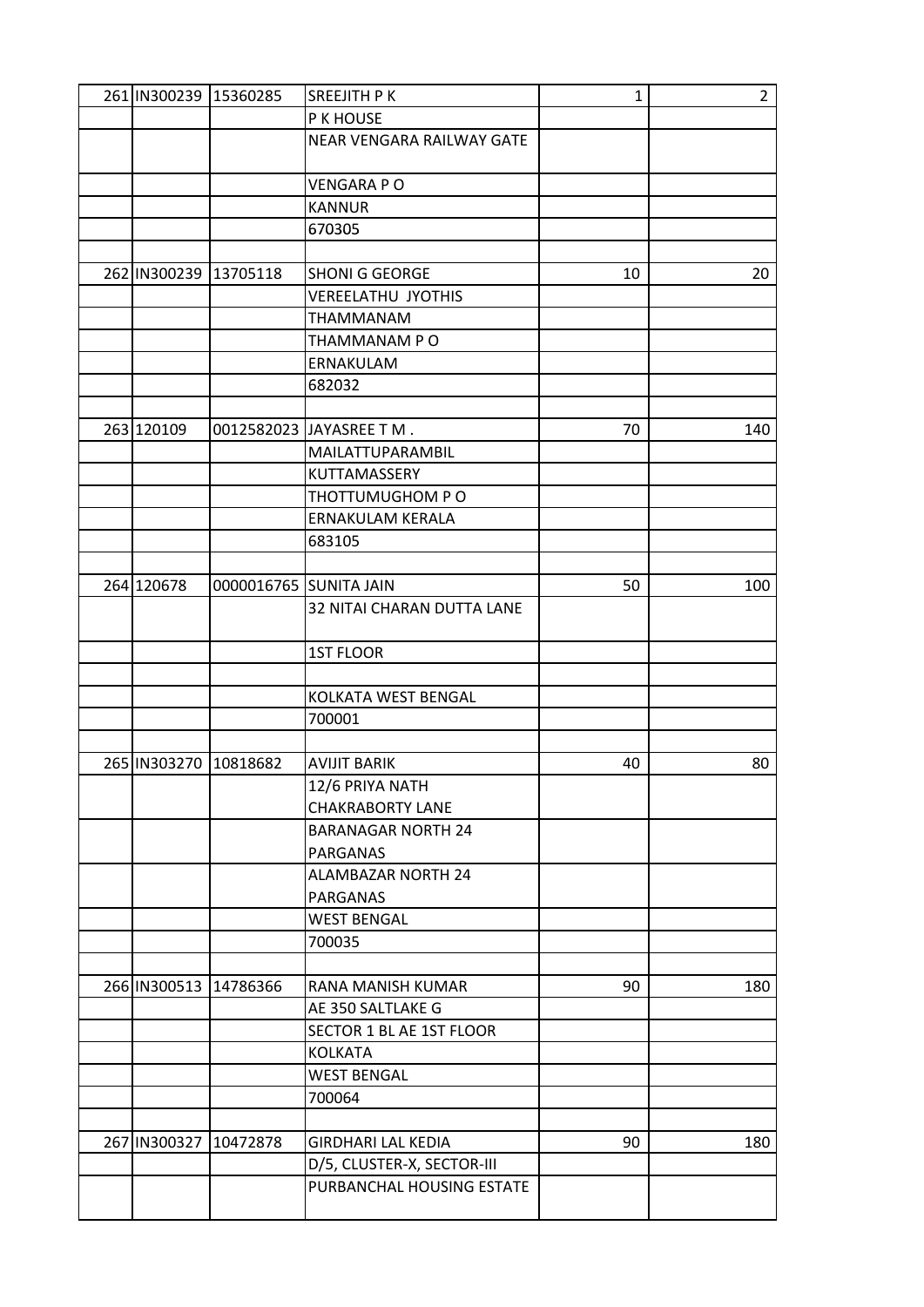|                       | <b>SALT LAKE CITY</b>         |     |     |
|-----------------------|-------------------------------|-----|-----|
|                       | <b>KOLKATA</b>                |     |     |
|                       | 700097                        |     |     |
|                       |                               |     |     |
| 268 120520            | 0000048142 RANJEET SARKAR.    | 60  | 120 |
|                       | <b>KAMRABAD</b>               |     |     |
|                       | P. O-SONARPUR                 |     |     |
|                       |                               |     |     |
|                       | 24 PARGANAS SOUTH WEST        |     |     |
|                       | <b>BENGAL</b>                 |     |     |
|                       | 700150                        |     |     |
|                       |                               |     |     |
| 269 120384            | 0000326314 VINAY KUNWAR       | 5   | 10  |
|                       | C/O D.N.KUNWAR                |     |     |
|                       | 26, ROSE MERRY LANE           |     |     |
|                       |                               |     |     |
|                       | HOWRAH WEST BENGAL            |     |     |
|                       | 711101                        |     |     |
|                       |                               |     |     |
| 270 120685            | 0000127127 PRIYANKA SETHIA    | 90  | 180 |
|                       | BLOCK-G, FLAT NO. 301         |     |     |
|                       | 493/B/18 G T ROAD             |     |     |
|                       | SOUTH, VIKRAM VIHAR           |     |     |
|                       | HOWRAH WEST BENGAL            |     |     |
|                       | 711102                        |     |     |
|                       |                               |     |     |
| 271 IN302496 10025183 | <b>LILA PAUL</b>              | 90  | 180 |
|                       | C/O KUNTAL CHATTERJEE         |     |     |
|                       | 37, H.C. MUKHERJEE ROAD       |     |     |
|                       | DOLMACHA PARA                 |     |     |
|                       | KHARDAH, 24 PG(N)             |     |     |
|                       | 743155                        |     |     |
|                       |                               |     |     |
| 272 IN303116 11468537 | <b>SARAT CHANDRA BEHERA</b>   | 51  | 102 |
|                       | VILLAGE/LOCALITY- AMUD        |     |     |
|                       | <b>KHALIPA LEN</b>            |     |     |
|                       | <b>G P/TOWN- CUTTACK</b>      |     |     |
|                       | P S LALBAG DISTRICT- CUTTACK  |     |     |
|                       |                               |     |     |
|                       | <b>CUTTACK ODISHA</b>         |     |     |
|                       | 753001                        |     |     |
|                       |                               |     |     |
| 273 IN300239 14589419 | PARTHAVI HUI                  | 25  | 50  |
|                       | QR/NO-F/167 GROUND FLOOR      |     |     |
|                       |                               |     |     |
|                       | <b>F-BLOCK EXECUTIVE FLAT</b> |     |     |
|                       | IGH CAMPUS SECTOR-19          |     |     |
|                       | <b>ROURKELA</b>               |     |     |
|                       | 769005                        |     |     |
|                       |                               |     |     |
| 274 IN300513 11332507 | <b>AMARJEET KAUR</b>          | 100 | 200 |
|                       |                               |     |     |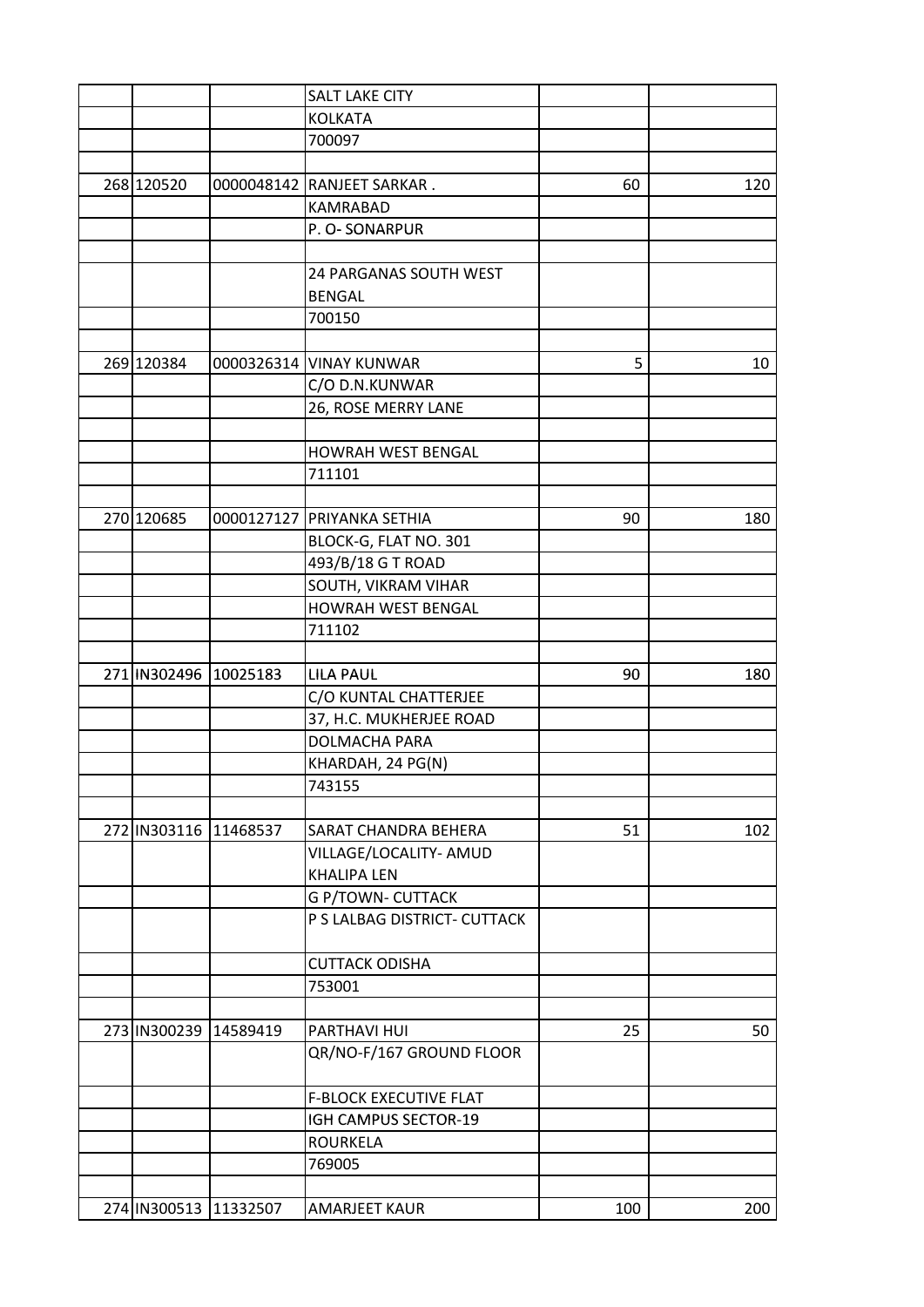|                       |                       | 249 GURU GOVIND SINGH           |     |       |
|-----------------------|-----------------------|---------------------------------|-----|-------|
|                       |                       | <b>NAGAR CHAS</b>               |     |       |
|                       |                       | <b>INFRONT OF ALAHABAD BANK</b> |     |       |
|                       |                       | <b>CHAS BOKARO</b>              |     |       |
|                       |                       | <b>BOKARO STEEL CITY</b>        |     |       |
|                       |                       | <b>JHARKHAND</b>                |     |       |
|                       |                       | 827013                          |     |       |
|                       |                       |                                 |     |       |
| 275 IN303270 10780503 |                       | <b>MAYURI JAIN</b>              | 133 | 266   |
|                       |                       | 109 SUNRISE BURDUBAI PO         |     |       |
|                       |                       | <b>BOX 1019</b>                 |     |       |
|                       |                       | <b>DUBAI</b>                    |     |       |
|                       |                       |                                 |     |       |
|                       |                       | <b>UAE</b>                      |     |       |
|                       |                       | 999999                          |     |       |
|                       |                       |                                 |     |       |
| 276 IN303270 10798725 |                       | CHANDRASEKARAN                  | 500 |       |
|                       |                       |                                 |     | 1,000 |
|                       |                       | SUBRAMANIAM                     |     |       |
|                       |                       | EMLS DEPT PO BOX 5052           |     |       |
|                       |                       | 5052 ABUDHABI                   |     |       |
|                       |                       |                                 |     |       |
|                       |                       | <b>UAE</b>                      |     |       |
|                       |                       | 999999                          |     |       |
|                       |                       |                                 |     |       |
| 277 IN300966 10385964 |                       | <b>SUCHETA SHAH</b>             | 50  | 100   |
|                       |                       | 117                             |     |       |
|                       |                       | <b>SAHYOG APARTMENTS</b>        |     |       |
|                       |                       | <b>MAYUR VIHAR PHASE-1</b>      |     |       |
|                       |                       | <b>NEW DELHI</b>                |     |       |
|                       |                       | 110091                          |     |       |
|                       |                       |                                 |     |       |
|                       | 278 IN302365 10157090 | <b>AJAY RASTOGI</b>             | 10  | 20    |
|                       |                       | H.NO.C-124,                     |     |       |
|                       |                       | SHAKTI NAGAR EXTN.              |     |       |
|                       |                       |                                 |     |       |
|                       |                       | <b>DELHI</b>                    |     |       |
|                       |                       | 110052                          |     |       |
|                       |                       |                                 |     |       |
|                       | 279 IN301143 11700280 | MD SHAHNWAZ                     | 10  | 20    |
|                       |                       | S/O MD SHAHZADE A-41-B AND      |     |       |
|                       |                       | $A-41-D$                        |     |       |
|                       |                       | <b>GROUND FLOOR MANSA RAM</b>   |     |       |
|                       |                       | <b>PARK</b>                     |     |       |
|                       |                       | UTTAM NAGAR WEST DELHI          |     |       |
|                       |                       | <b>DELHI</b>                    |     |       |
|                       |                       | 110059                          |     |       |
|                       |                       |                                 |     |       |
|                       | 280 IN302365 10402127 | AJAY JINDAL                     | 90  | 180   |
|                       |                       | <b>FLAT NO.19-C,</b>            |     |       |
|                       |                       | R-BLOCK,                        |     |       |
|                       |                       | DILSHAD GARDEN,                 |     |       |
|                       |                       |                                 |     |       |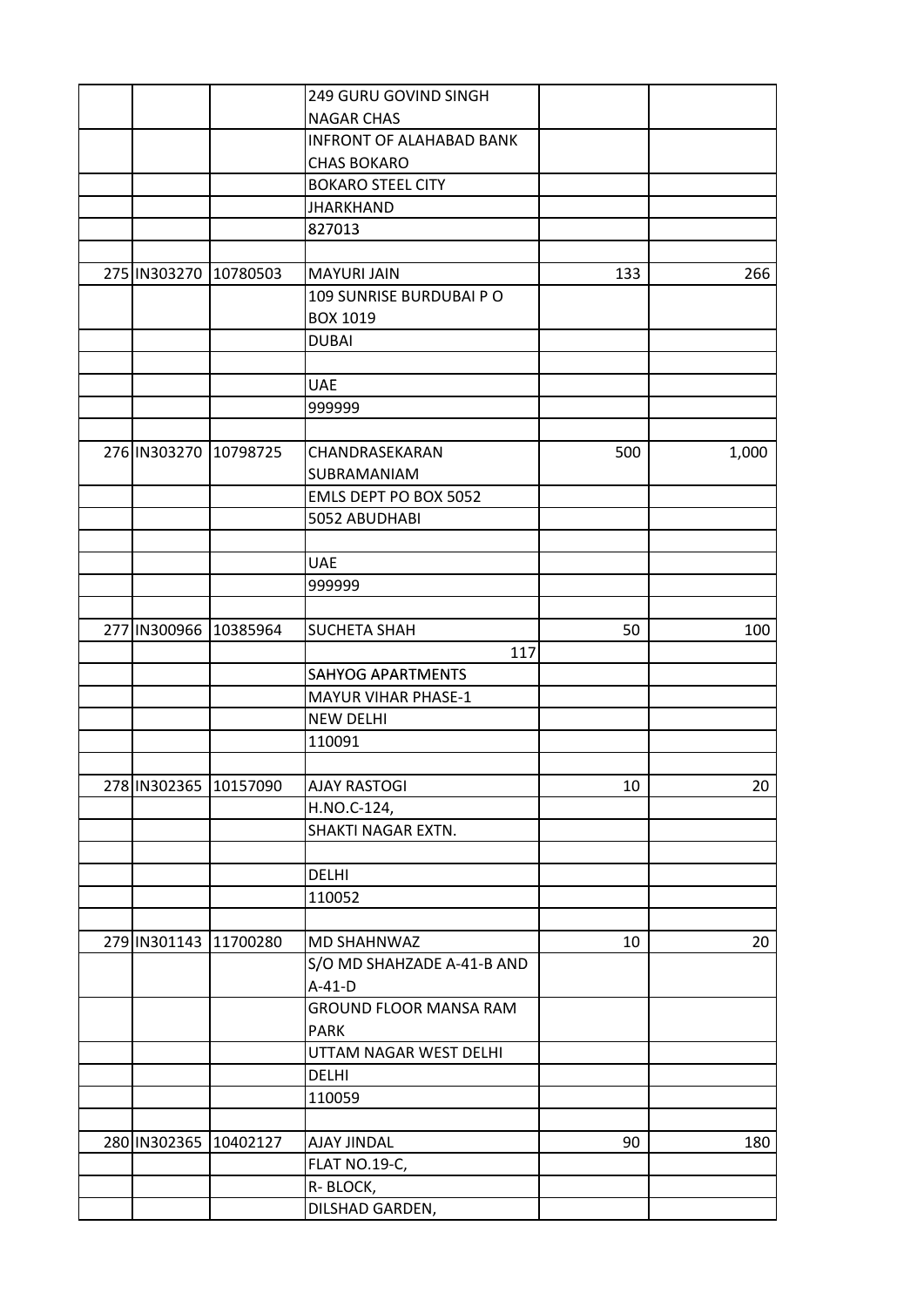|                       | <b>DELHI</b>                 |       |       |
|-----------------------|------------------------------|-------|-------|
|                       | 110095                       |       |       |
|                       |                              |       |       |
| 281 120346            | 0000046178 R. K. KHANNA      | 10    | 20    |
|                       | FLAT NO.1, GANGA PLOT        |       |       |
|                       | NO.1/5A,                     |       |       |
|                       | SECTOR - C,                  |       |       |
|                       | NEAR ALIGANJ POST OFFICE,    |       |       |
|                       | LUCKNOW UTTAR PRADESH        |       |       |
|                       | 226024                       |       |       |
|                       |                              |       |       |
| 282 120109            | 0006421785 PUSHPA DEVI       | 90    | 180   |
|                       |                              |       |       |
|                       | 81, RAV RAJAJI KA KHURRA,    |       |       |
|                       | SURAJPOL BAZAR,              |       |       |
|                       | CHOKDI TOPKHANA HAJURI       |       |       |
|                       | <b>JAIPUR RAJASTHAN</b>      |       |       |
|                       | 302003                       |       |       |
|                       |                              |       |       |
| 283 120106            | 0500042075 RICHA GUPTA       | 50    | 100   |
|                       | $B-101$                      |       |       |
|                       | <b>JANTA COLONY</b>          |       |       |
|                       |                              |       |       |
|                       | <b>JAIPUR RAJASTHAN</b>      |       |       |
|                       | 302004                       |       |       |
|                       |                              |       |       |
| 284 120177            | 0100130657 RAJ RANI KARNAWAT | 2,000 | 4,000 |
|                       | $B-212$                      |       |       |
|                       | <b>JANTA COLONY</b>          |       |       |
|                       |                              |       |       |
|                       | <b>JAIPUR RAJASTHAN</b>      |       |       |
|                       | 302004                       |       |       |
|                       |                              |       |       |
| 285 120366            | 0000081288 POONAM SAIWAL     | 15    | 30    |
|                       | $C-55$                       |       |       |
|                       | MUKESH COLONY                |       |       |
|                       | 22 GODAM                     |       |       |
|                       | <b>JAIPUR RAJASTHAN</b>      |       |       |
|                       |                              |       |       |
|                       | 302006                       |       |       |
|                       |                              |       |       |
| 286 IN302105 10062370 | KUNDAN MAL MALPANI           | 90    | 180   |
|                       | <b>26 SUDAMA NAGAR</b>       |       |       |
|                       | <b>TONK ROAD</b>             |       |       |
|                       |                              |       |       |
|                       | <b>JAIPUR</b>                |       |       |
|                       | 302015                       |       |       |
|                       |                              |       |       |
| 287 IN301330 17981222 | ASHOK KUMAR AGRAWAL          | 400   | 800   |
|                       | C-181-B                      |       |       |
|                       | KHADI COLONY GANDHINAGAR     |       |       |
|                       | LAL KOTHI BAJAJ NAGAR        |       |       |
|                       |                              |       |       |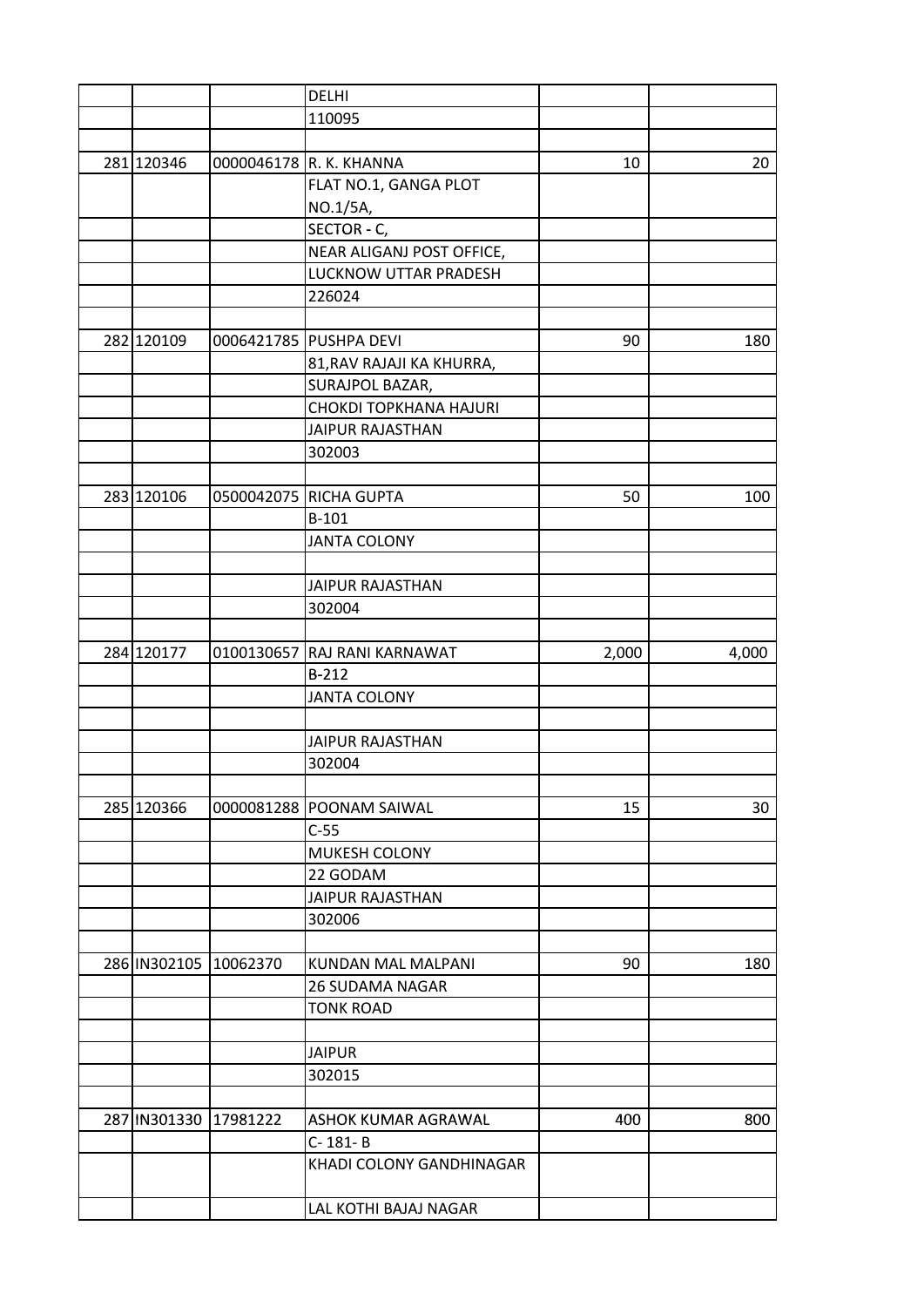|                       | <b>JAIPUR</b>                   |     |     |
|-----------------------|---------------------------------|-----|-----|
|                       | 302015                          |     |     |
|                       |                                 |     |     |
| 288 IN301160 30201804 | <b>PREM DEVI</b>                | 90  | 180 |
|                       | 153                             |     |     |
|                       | <b>BARKAT NAGAR</b>             |     |     |
|                       | <b>TONK PHATAK</b>              |     |     |
|                       | <b>JAIPUR</b>                   |     |     |
|                       | 302015                          |     |     |
|                       |                                 |     |     |
| 289 IN301160 30093642 | RITESH KHANDELWAL               | 90  | 180 |
|                       | $B-72$                          |     |     |
|                       |                                 |     |     |
|                       | <b>NEHRU NAGAR</b>              |     |     |
|                       | <b>JAIPUR</b>                   |     |     |
|                       | 302016                          |     |     |
|                       |                                 |     |     |
| 290 120141            | 0100013427 USHA KHATORE         | 90  | 180 |
|                       | KHATORO KA MOHALA               |     |     |
|                       | WARD NO.12                      |     |     |
|                       |                                 |     |     |
|                       | <b>CHOMU RAJASTHAN</b>          |     |     |
|                       | 303702                          |     |     |
|                       |                                 |     |     |
| 291 120708            | 0000017122 ANITA MITTAL         |     |     |
|                       |                                 | 100 | 200 |
|                       | W/O ANIL MITTAL                 |     |     |
|                       | 6-T-12 JAWAHAR NAGAR            |     |     |
|                       |                                 |     |     |
|                       | <b>SRI GANGANAGAR RAJASTHAN</b> |     |     |
|                       |                                 |     |     |
|                       | 335001                          |     |     |
|                       |                                 |     |     |
| 292 IN301160 30310210 | PRAMOD KUMAR JAIN HUF           | 90  | 180 |
|                       | <b>154 GAYATRI NAGAR</b>        |     |     |
|                       | A MAHARANI FARM                 |     |     |
|                       | <b>DURGAPURA</b>                |     |     |
|                       | <b>JAIPUR</b>                   |     |     |
|                       | 302018                          |     |     |
|                       |                                 |     |     |
| 293 IN301604 30004146 | <b>ANIL KUMAR AHUJA</b>         | 75  | 150 |
|                       | A 108 SHANKAR NAGAR             |     |     |
|                       | NEAR CHOPASANI HOUSING          |     |     |
|                       | <b>BOARD</b>                    |     |     |
|                       |                                 |     |     |
|                       | <b>JODHPUR</b>                  |     |     |
|                       | 342008                          |     |     |
|                       |                                 |     |     |
| 294 IN303575 10057412 | KALPANA KARSHAN SANTOKI         | 90  | 180 |
|                       |                                 |     |     |
|                       | 1 TRIPADA SOCIETY,              |     |     |
|                       | JAYPARK MAIN ROAD,              |     |     |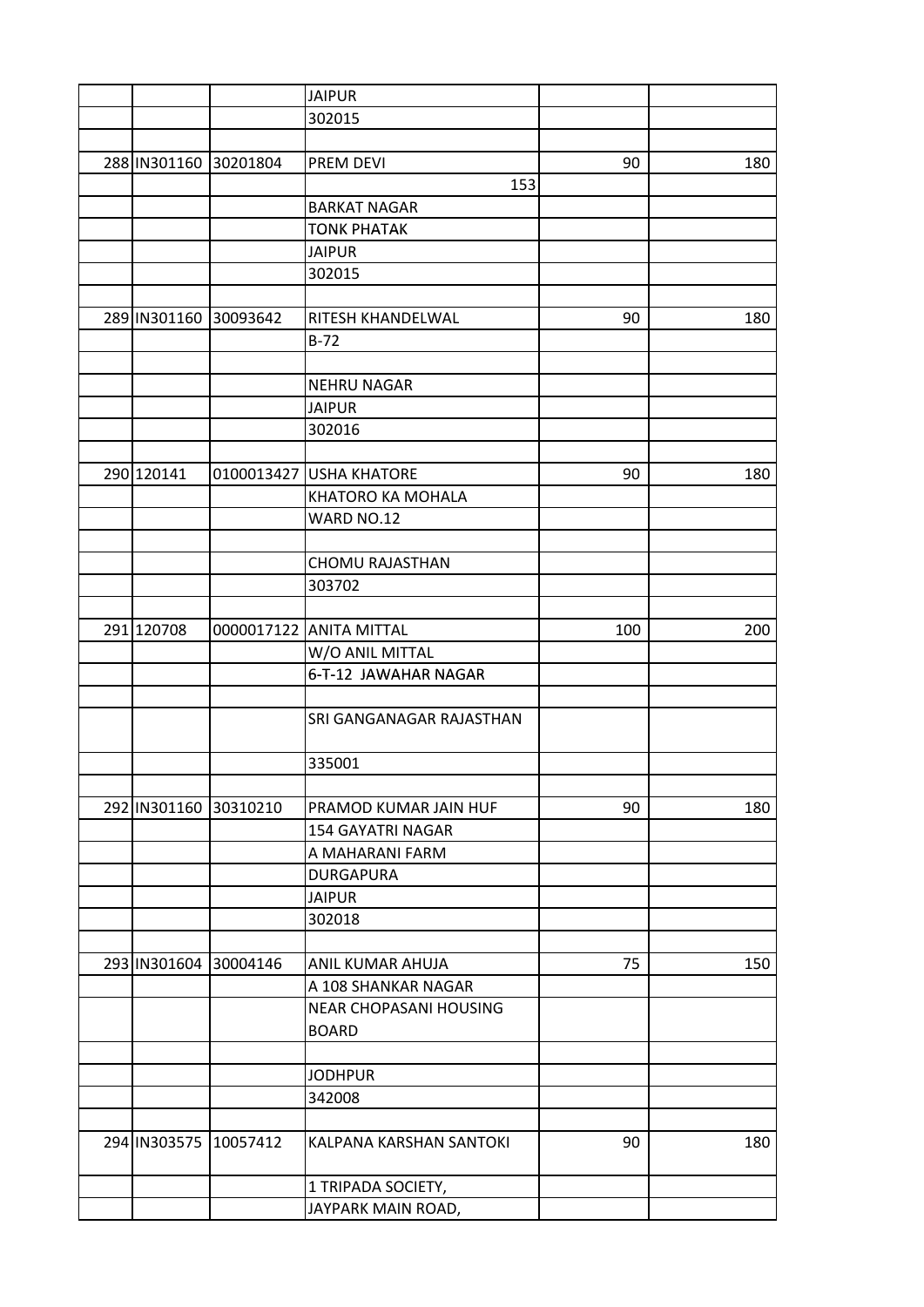|                       |                       | NR. RAJ NAGAR CHOWK, NANA           |    |     |
|-----------------------|-----------------------|-------------------------------------|----|-----|
|                       |                       | MAUVA ROAD                          |    |     |
|                       |                       | <b>RAJKOT</b>                       |    |     |
|                       |                       | 360001                              |    |     |
|                       |                       |                                     |    |     |
| 295 IN301143 10937825 |                       | <b>GUNVANT J ZALDI HUF</b>          | 90 | 180 |
|                       |                       | 335 P S BHAVAN NR SKSE              |    |     |
|                       |                       | <b>SADAR BAZAR</b>                  |    |     |
|                       |                       | <b>RAJKOT</b>                       |    |     |
|                       |                       | <b>GUJARAT</b>                      |    |     |
|                       |                       | 360001                              |    |     |
|                       |                       |                                     |    |     |
|                       | 296 IN300974 11020825 | NARENDRA CHAGGANLAL                 | 90 | 180 |
|                       |                       | <b>GOHEL</b>                        |    |     |
|                       |                       | BRAHMANI KRUPA,                     |    |     |
|                       |                       | 10 - HATHIKHANA,                    |    |     |
|                       |                       |                                     |    |     |
|                       |                       |                                     |    |     |
|                       |                       | RAJKOT.                             |    |     |
|                       |                       | 360001                              |    |     |
|                       |                       |                                     |    |     |
| 297 130199            |                       | 0000031671 KANAKBEN DIPAKBHAI MEHTA | 90 | 180 |
|                       |                       |                                     |    |     |
|                       |                       | 203-samrudhdhi appartment,          |    |     |
|                       |                       |                                     |    |     |
|                       |                       | 41-new jagnath plot,                |    |     |
|                       |                       |                                     |    |     |
|                       |                       | <b>RAJKOT GUJRAT</b>                |    |     |
|                       |                       | 360002                              |    |     |
|                       |                       |                                     |    |     |
| 298 IN300394 15375759 |                       | <b>HEENA MAJMUDAR</b>               | 20 | 40  |
|                       |                       | MAJMUDAR BELOW                      |    |     |
|                       |                       | M G ROAD                            |    |     |
|                       |                       |                                     |    |     |
|                       |                       | <b>JUNAGADH</b>                     |    |     |
|                       |                       | 362001                              |    |     |
|                       |                       |                                     |    |     |
|                       | 299 IN301485 10110269 | MAHENDRABHAI BHUDARBHAI             | 90 | 180 |
|                       |                       | RAJVAIDYA                           |    |     |
|                       |                       | 1491, GATRAD S POLE                 |    |     |
|                       |                       | <b>MANDAVI STREET</b>               |    |     |
|                       |                       | P O BOX 223                         |    |     |
|                       |                       | AHMEDABAD                           |    |     |
|                       |                       | 380001                              |    |     |
|                       |                       |                                     |    |     |
|                       | 300 IN301485 10275793 | PARULBEN PRAGNESHKUMAR              | 90 | 180 |
|                       |                       |                                     |    |     |
|                       |                       | <b>SHAH</b>                         |    |     |
|                       |                       | 3415/2, REVADASNI POLE              |    |     |
|                       |                       | <b>SHAHPUR CHAKLA</b>               |    |     |
|                       |                       |                                     |    |     |
|                       |                       | AHMEDABAD                           |    |     |
|                       |                       | 380001                              |    |     |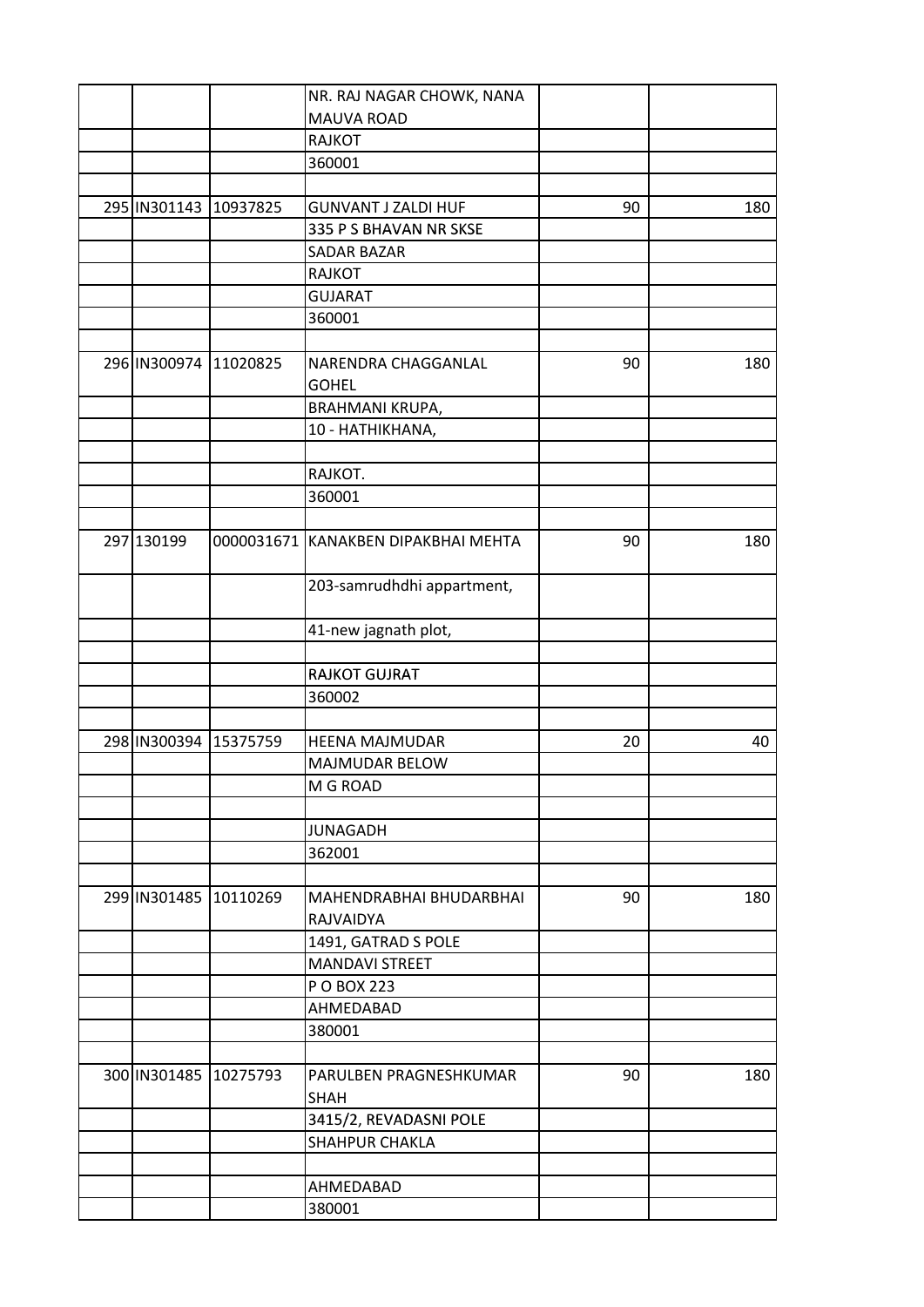| 301 IN300513 10317570 |                       | PARESH JITENDRA SHAH                  | 45  | 90  |
|-----------------------|-----------------------|---------------------------------------|-----|-----|
|                       |                       | 6/B SARDAR PATEL CHAMBER              |     |     |
|                       |                       | <b>VASANT CHOWK</b>                   |     |     |
|                       |                       | LAL DARWAJA, BHADA                    |     |     |
|                       |                       | AHMEDABAD                             |     |     |
|                       |                       | 380001                                |     |     |
|                       |                       |                                       |     |     |
| 302 IN301485 30008636 |                       | BACHAN JEHANGIR DARUWALLA             | 90  | 180 |
|                       |                       | 17, 1ST FLOOR,                        |     |     |
|                       |                       | NEW CLOTH MARKET,                     |     |     |
|                       |                       |                                       |     |     |
|                       |                       | AHMEDABAD.                            |     |     |
|                       |                       | 380002                                |     |     |
|                       |                       |                                       |     |     |
| 303 IN302927 10093436 |                       | Mansukh Ambabhai Pokal                | 5   | 10  |
|                       |                       | 903, Shajanand Park                   |     |     |
|                       |                       | Nr. Swami Narayan Mandir              |     |     |
|                       |                       | Shahibaug                             |     |     |
|                       |                       | Ahmedabad                             |     |     |
|                       |                       | 380004                                |     |     |
|                       |                       |                                       |     |     |
| 304 120332            |                       | 0000953444 JJYOTSANABEN RAMESHBHAI    | 50  | 100 |
|                       |                       | <b>MEHTA</b>                          |     |     |
|                       |                       | NACO-4 NAKODA APPT                    |     |     |
|                       |                       | SABARMATI-39                          |     |     |
|                       |                       | AHMEDABAD                             |     |     |
|                       |                       | AHMEDABAD GUJARAT                     |     |     |
|                       |                       | 380005                                |     |     |
|                       |                       |                                       |     |     |
|                       | 305 IN301485 10304267 | PRITIBEN PRAKASHBHAI DOSHI            | 45  | 90  |
|                       |                       | 103, TEJ COMPLEX, 2ND FLOOR           |     |     |
|                       |                       | OPP, ASHOK CHAMBERS                   |     |     |
|                       |                       | NR, NAGARI HOSPITAL,                  |     |     |
|                       |                       | MITHAKHALI                            |     |     |
|                       |                       | AHMEDABAD (GUJ)                       |     |     |
|                       |                       | 380006                                |     |     |
|                       |                       |                                       |     |     |
| 306 IN302461          | 10022295              | <b>AMIT SAILESH PATEL</b>             | 100 | 200 |
|                       |                       | 4, PARIJAT SOCIETY                    |     |     |
|                       |                       | <b>FATEHPURA</b>                      |     |     |
|                       |                       | PALDI                                 |     |     |
|                       |                       | AHMEDABAD                             |     |     |
|                       |                       | 380007                                |     |     |
|                       |                       |                                       |     |     |
|                       | 307 IN302461 10107432 | PANKAJKUMAR CHAMPAKLAL<br><b>SHAH</b> | 90  | 180 |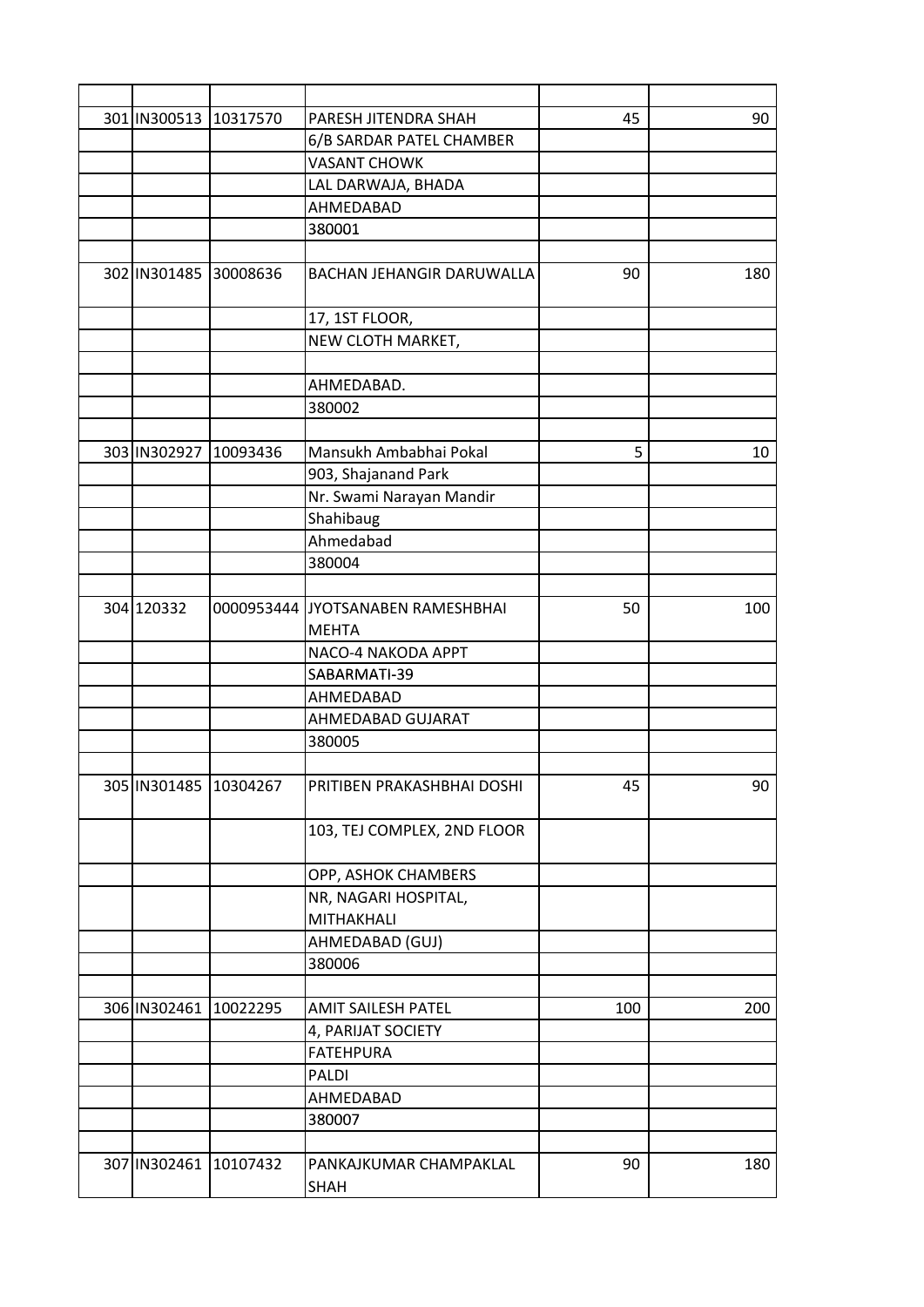|                        | 105 A SAMASTA BRAHMA          |    |     |
|------------------------|-------------------------------|----|-----|
|                        | <b>KSHATRIYA</b>              |    |     |
|                        | SOC NEAR DUTTSOC NEAR         |    |     |
|                        | RAMJI MANDIR                  |    |     |
|                        | BHATTA PALDI                  |    |     |
|                        | AHMEDABAD                     |    |     |
|                        | 380007                        |    |     |
|                        |                               |    |     |
| 308 IN300126 10120495  | <b>INDRAVADAN P. SUTARIA</b>  | 90 | 180 |
|                        | 3, RATNADEEP APARTMENT        |    |     |
|                        | OPP. SURAJ PARTY PLOT         |    |     |
|                        | VIKAS-GRUH ROAD, PALDI        |    |     |
|                        | AHMEDABAD                     |    |     |
|                        | 380007                        |    |     |
|                        |                               |    |     |
| 309 IN302461 10125470  | PRIYEN PANKAJBHAI SHAH        | 90 | 180 |
|                        | 105/ A, SAMASTA BRAMSTRIYA    |    |     |
|                        | <b>SOCI NR</b>                |    |     |
|                        | DUTTA SOCI, NR RAMJIMANDIR    |    |     |
|                        |                               |    |     |
|                        | <b>BHATTA, PALDI</b>          |    |     |
|                        | AHMEDABAD                     |    |     |
|                        | 380007                        |    |     |
|                        |                               |    |     |
| 310 IN302461 10158340  | AMIT S PATEL                  | 90 | 180 |
|                        | <b>4 PARIJAT SOCIETY</b>      |    |     |
|                        | <b>FATEHPURA</b>              |    |     |
|                        | PALDI                         |    |     |
|                        | AHMEDABAD                     |    |     |
|                        | 380007                        |    |     |
|                        |                               |    |     |
| 311 IN300982  10330395 | HARSHABEN NAYANKUMAR          | 90 | 180 |
|                        | <b>SHAH</b>                   |    |     |
|                        | 8, REVA APPARTMENT            |    |     |
|                        |                               |    |     |
|                        | NR.LIC OFFICE, PALDI          |    |     |
|                        | <b>ELLIS BRIDGE</b>           |    |     |
|                        | AHMEDABAD                     |    |     |
|                        | 380007                        |    |     |
|                        |                               |    |     |
| 312 IN301321 10480631  | BHARATKUMAR CHIMANLAL<br>AMIN | 90 | 180 |
|                        |                               |    |     |
|                        | 203, PRAVESH APPARTMENTS      |    |     |
|                        | 10 MAHADEVNAGAR SOCIETY       |    |     |
|                        | SARDAR PATEL STADIUM ROAD,    |    |     |
|                        |                               |    |     |
|                        | NAVJIVAN POST, AHMEDABAD      |    |     |
|                        | 380014                        |    |     |
|                        |                               |    |     |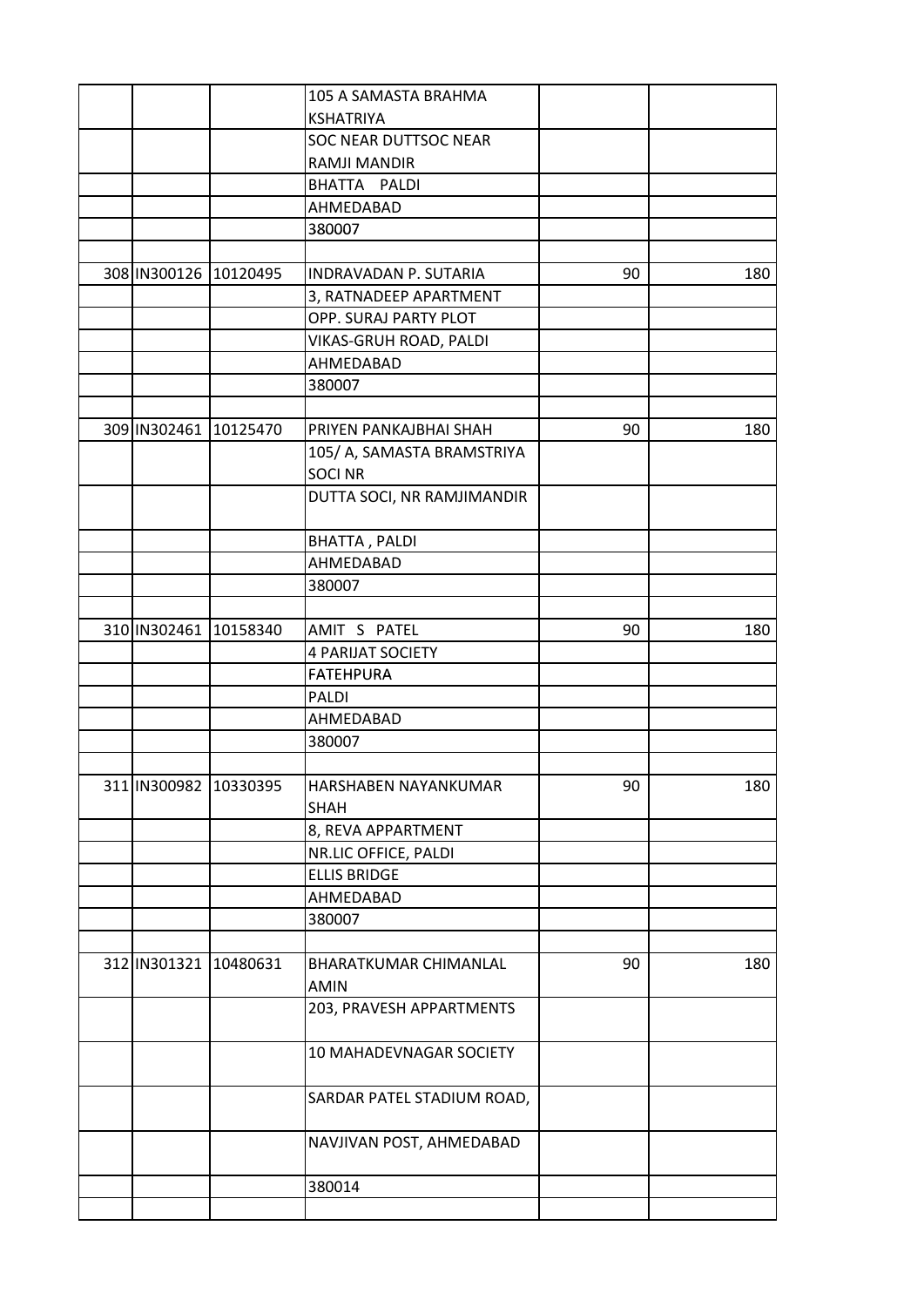| 313 IN302461 10358338  |                           | PRATIKAR VASANTKUMAR         | 90  | 180 |
|------------------------|---------------------------|------------------------------|-----|-----|
|                        |                           | <b>DOSHI</b>                 |     |     |
|                        |                           | 42 DHANANJAY BUNGLOW         |     |     |
|                        |                           | SATELLITE                    |     |     |
|                        |                           |                              |     |     |
|                        |                           | AHMEDABAD                    |     |     |
|                        |                           | 380015                       |     |     |
|                        |                           |                              |     |     |
| 314 IN302236 10580616  |                           | <b>ASHINI HEMAL SHAH</b>     | 35  | 70  |
|                        |                           | 11/A                         |     |     |
|                        |                           | SANYOJAN NAGAR               |     |     |
|                        |                           | SOC AMBAWADI                 |     |     |
|                        |                           | AHMEDABAD                    |     |     |
|                        |                           | 380015                       |     |     |
|                        |                           |                              |     |     |
|                        |                           |                              |     |     |
|                        | 315   IN300982   10186862 | KAMAL AWATRAI CHHABLANI      | 90  | 180 |
|                        |                           |                              |     |     |
|                        |                           | C-1, DEEPAK APARTMENT        |     |     |
|                        |                           | NR. GURUDWARA                |     |     |
|                        |                           | BALVATIKA ROAD               |     |     |
|                        |                           | MANINAGAR, AHMEDABAD         |     |     |
|                        |                           | 380028                       |     |     |
|                        |                           |                              |     |     |
| 316 IN301645 10045667  |                           | PUNJABI NAVINKUMAR VRAJLAL   | 90  | 180 |
|                        |                           | F 14 VIRABHAGAT SOCIETY      |     |     |
|                        |                           | <b>SAVITA PARK</b>           |     |     |
|                        |                           | <b>ISANPUR</b>               |     |     |
|                        |                           | AHMEDABAD                    |     |     |
|                        |                           | 382443                       |     |     |
|                        |                           |                              |     |     |
| 317 IN300982  10081071 |                           | NIRMALA PRANLAL BHATT        | 90  | 180 |
|                        |                           | A-18, NEW JALARAM PARK       |     |     |
|                        |                           | SOC.                         |     |     |
|                        |                           | <b>VIKAS TENAMENTS</b>       |     |     |
|                        |                           | JIVRAJ PARK                  |     |     |
|                        |                           | AHMEDABAD                    |     |     |
|                        |                           |                              |     |     |
|                        |                           | 380051                       |     |     |
|                        |                           |                              |     |     |
| 318 IN300982 10106407  |                           | ASHVIN PRANLAL BHATT         | 90  | 180 |
|                        |                           | A 18, NEW JALARAM PARK SOC., |     |     |
|                        |                           | VIKAS TENAMENTS,             |     |     |
|                        |                           | JIVRAJ PARK,                 |     |     |
|                        |                           | AHMEDABAD                    |     |     |
|                        |                           | 380051                       |     |     |
|                        |                           |                              |     |     |
|                        | 319 IN301485 10082497     | NIRANJANA M. PATEL           | 150 | 300 |
|                        |                           | <b>B 302 SARAL HEIGHTS</b>   |     |     |
|                        |                           | <b>NEAR GSC BANK</b>         |     |     |
|                        |                           | OFF S G HIGHWAY SOLA         |     |     |
|                        |                           |                              |     |     |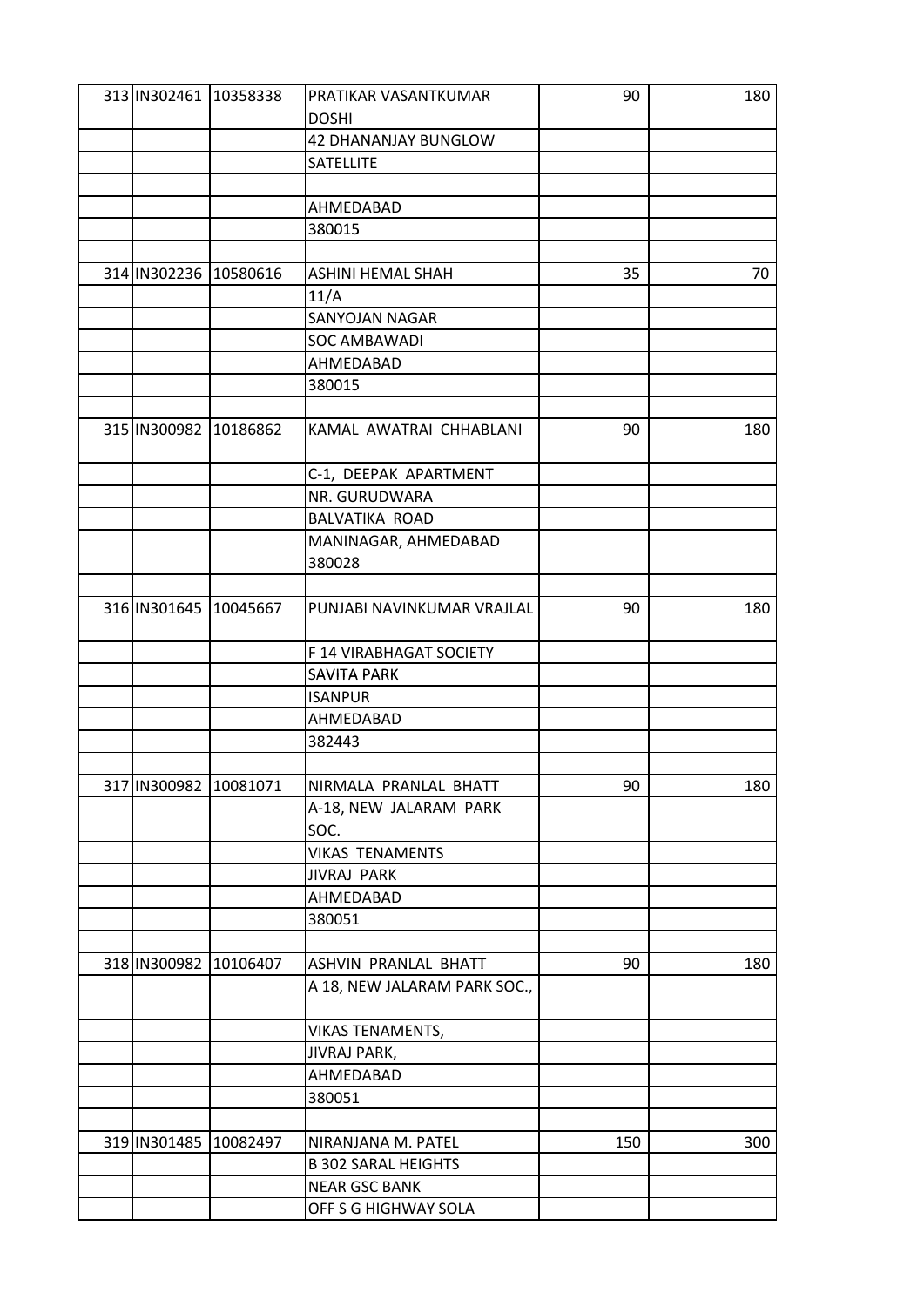|            |                       | AHMEDABAD (GUJARAT)               |                |     |
|------------|-----------------------|-----------------------------------|----------------|-----|
|            |                       | 380060                            |                |     |
|            |                       |                                   |                |     |
|            | 320 IN302461 10095936 | SONI JAYESHBHAI                   | 224            | 448 |
|            |                       | <b>HEMCHANDBHAI</b>               |                |     |
|            |                       | 52, NILAM PARK SOCIETY            |                |     |
|            |                       | NR HIGHLAND PARK HOTEL            |                |     |
|            |                       | GURUKUL ROAD, MEMNAGAR            |                |     |
|            |                       | AHMEDABAD                         |                |     |
|            |                       | 380052                            |                |     |
|            |                       |                                   |                |     |
|            | 321 IN300343 10384392 | KALPESH SHANKARBHAI PATEL         | 40             | 80  |
|            |                       | 10, PRABHU PARK SOCIETY,          |                |     |
|            |                       | OPP DEVI MULTIPLEX                |                |     |
|            |                       | <b>BETHAK NARODA</b>              |                |     |
|            |                       | AHMEDABAD                         |                |     |
|            |                       | 382330                            |                |     |
|            |                       |                                   |                |     |
|            | 322 IN300343 10609203 | YATRIK THAKKAR                    | 40             | 80  |
|            |                       | A-44, NAMRATA TENAMENTS,          |                |     |
|            |                       |                                   |                |     |
|            |                       | NR. PARAS NAGAR BUS STOP,         |                |     |
|            |                       |                                   |                |     |
|            |                       | VATVA ROAD, ISANPUR,              |                |     |
|            |                       | AHMEDABAD.                        |                |     |
|            |                       | 382443                            |                |     |
|            |                       |                                   |                |     |
| 323 120444 |                       | 0000127300 KULDIPSINH J JADAV     | 50             | 100 |
|            |                       | 40, MANAV MANDIR SOCIETY          |                |     |
|            |                       | <b>DIWALIPURA</b>                 |                |     |
|            |                       | OLD PADRA ROAD                    |                |     |
|            |                       | VADODARA GUJARAT                  |                |     |
|            |                       | 390007                            |                |     |
|            |                       |                                   |                |     |
| 324 130167 |                       | 0000347564 JYOTI MAHESH SHAH      | 50             | 100 |
|            |                       | SHOP B4 MAHAVIR PARK SOC.         |                |     |
|            |                       | B/H NALANDA SOC. NO.1             |                |     |
|            |                       | <b>WAGHODIA ROAD</b>              |                |     |
|            |                       | VADODARA GUJARAT                  |                |     |
|            |                       | 390019                            |                |     |
|            |                       |                                   |                |     |
| 325 120175 |                       | 0000083651 DINESH GOPALDAS BHATIA | $\overline{2}$ | 4   |
|            |                       | 50- BABU-GENU ROAD                |                |     |
|            |                       | KALBADEVI, MORWADI, R.NO-3        |                |     |
|            |                       | K.M. BHATIA NIVAS, 3RD FLOOR      |                |     |
|            |                       | MUMBAI MAHARASHTRA                |                |     |
|            |                       | 400002                            |                |     |
|            |                       |                                   |                |     |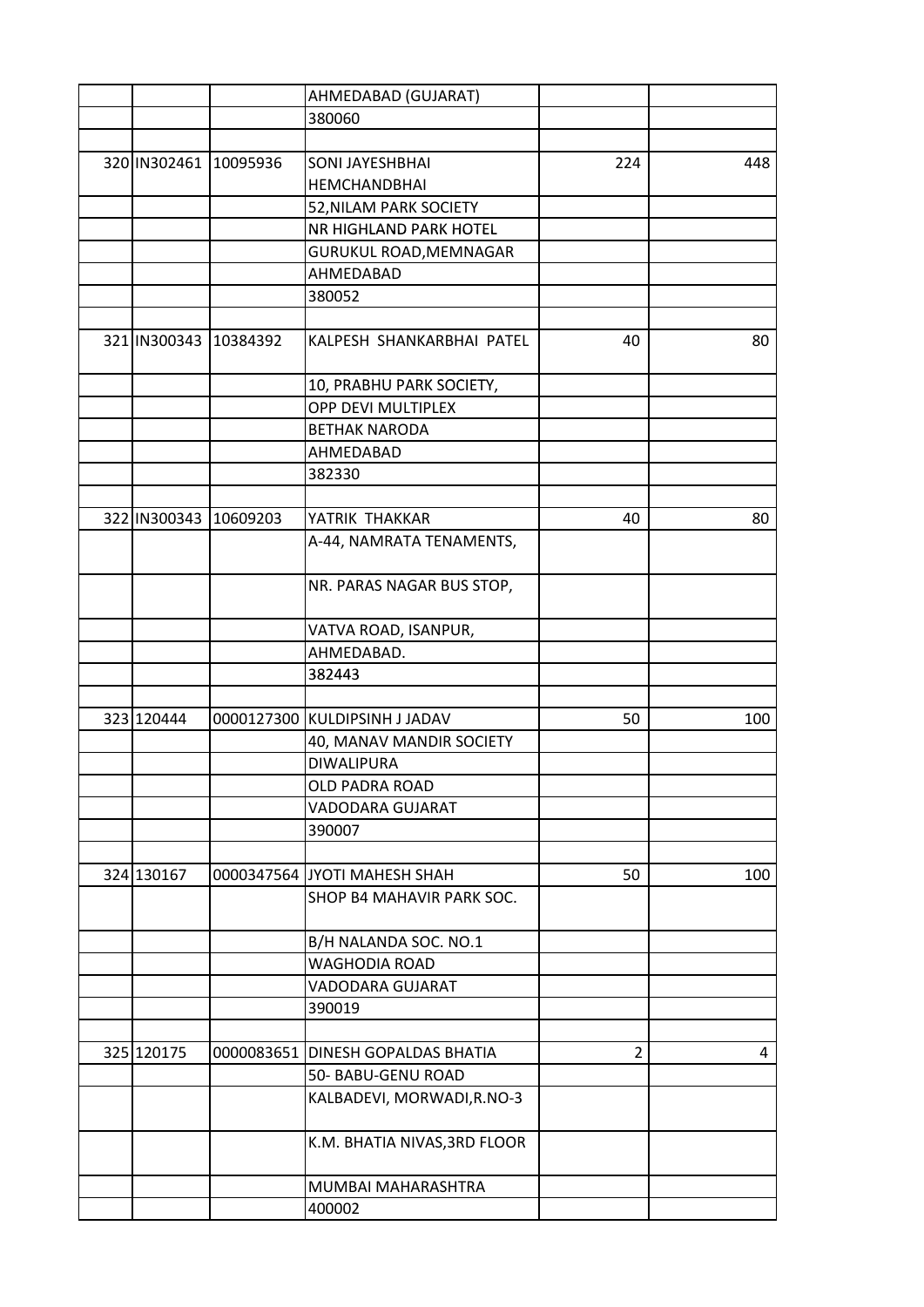| 326 120175            | 0000507981 AKIL ABEDIN KHOKHAWALA    | 15    | 30    |
|-----------------------|--------------------------------------|-------|-------|
|                       | 16, SARANG STREET,                   |       |       |
|                       |                                      |       |       |
|                       |                                      |       |       |
|                       | MUMBAI MAHARASHTRA                   |       |       |
|                       | 400003                               |       |       |
|                       |                                      |       |       |
| 327 IN300610 10701124 | <b>GIRISH LAKHAMSHI CHHEDA</b>       | 90    | 180   |
|                       | 123, SHIV MAHAL,                     |       |       |
|                       | 84/86, 3 RD FLR,                     |       |       |
|                       | DR.MEISHRI ROAD,                     |       |       |
|                       | <b>MUMBAI</b>                        |       |       |
|                       | 400009                               |       |       |
|                       |                                      |       |       |
| 328 IN301774 13064869 | MEHUL MOHANLAL GUTKA                 | 440   | 880   |
|                       | ROOM NO 41 1ST FLOOR                 |       |       |
|                       | AHMED BUILDING GUN                   |       |       |
|                       | POWDER ROAD                          |       |       |
|                       | <b>MAZGAON</b>                       |       |       |
|                       | <b>MUMBAI</b>                        |       |       |
|                       | 400010                               |       |       |
|                       |                                      |       |       |
| 329 IN300183 10884252 | <b>JEAN SHERRA</b>                   | 4     | 8     |
|                       | 2 85 PRABHAT BUILDING                |       |       |
|                       | OPP AGRIPADA POLICE STN              |       |       |
|                       | <b>GELL STREET</b>                   |       |       |
|                       | <b>MUMBAI</b>                        |       |       |
|                       | 400011                               |       |       |
|                       |                                      |       |       |
| 330 IN301604 10705232 | HAJIIQBAL DAWOOD NAGANI              | 67    | 134   |
|                       |                                      |       |       |
|                       | A 604 VEENA BEENA APTS               |       |       |
|                       | A D MARG SEWRI                       |       |       |
|                       | <b>MUMBAI</b>                        |       |       |
|                       | <b>MUMBAI</b>                        |       |       |
|                       | 400015                               |       |       |
|                       |                                      |       |       |
| 331 120447            | 0001215529 JAYABEN JAYANTILAL CHHEDA | 90    | 180   |
|                       | MAHAVIR ESTATE 687 B                 |       |       |
|                       | I MANEKAR 605 N M JOSHI              |       |       |
|                       | <b>MARG</b>                          |       |       |
|                       | <b>MUMBAI</b>                        |       |       |
|                       | MUMBAI MAHARASHTRA                   |       |       |
|                       |                                      |       |       |
|                       | 400027                               |       |       |
| 332 IN303647 10004160 | NAVEEN SUBHASHCHANDRA                |       |       |
|                       |                                      | 1,000 | 2,000 |
|                       | <b>MALHOTRA</b>                      |       |       |
|                       | <b>DOSTI ACRES, DOSTI</b>            |       |       |
|                       | FLORENTINE,                          |       |       |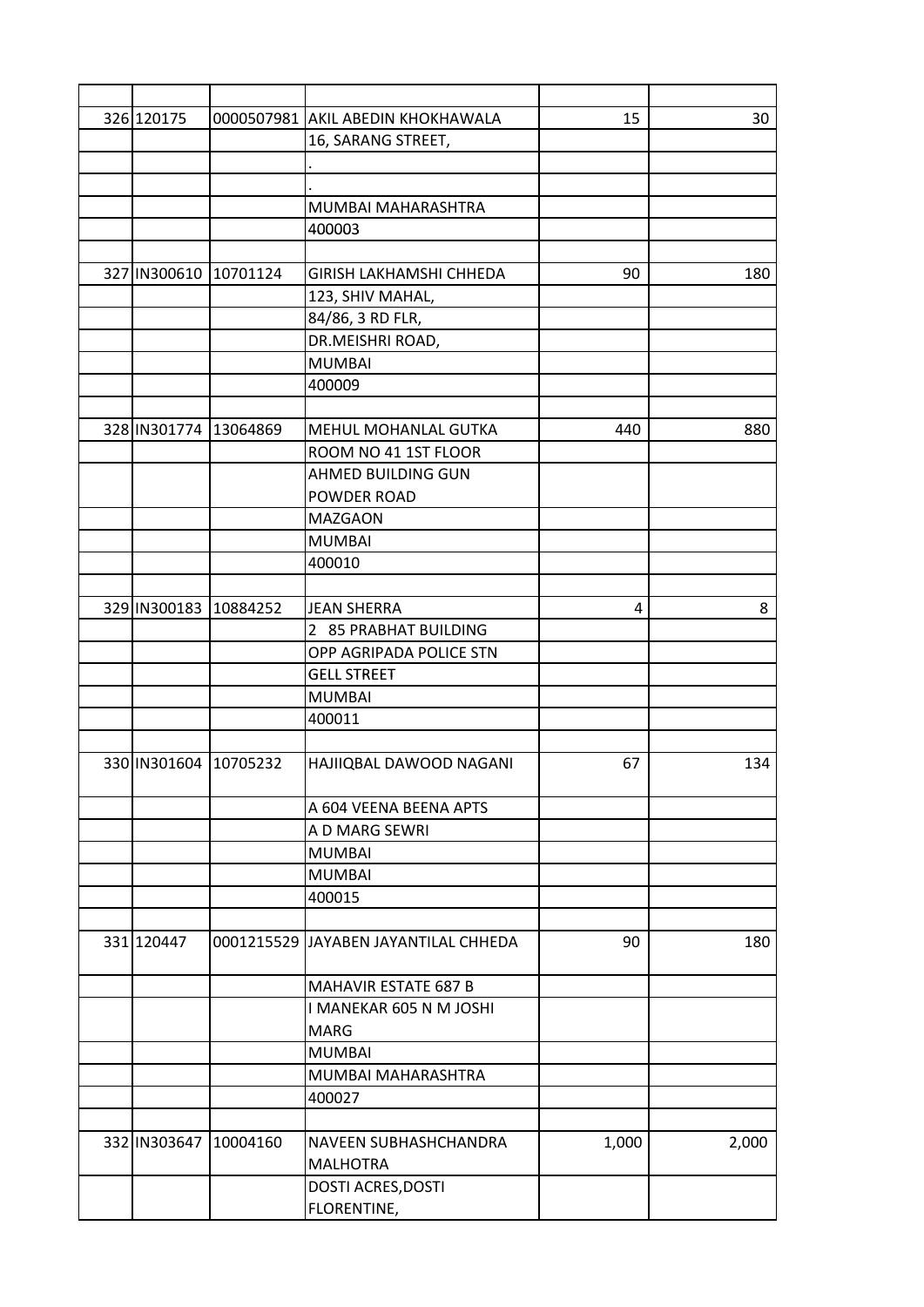|                       |                       | A WING, FLAT NO.501, WADALA     |                |       |
|-----------------------|-----------------------|---------------------------------|----------------|-------|
|                       |                       | (EAST)                          |                |       |
|                       |                       | NEAR ANTOP HILL BUS DEPOT       |                |       |
|                       |                       |                                 |                |       |
|                       |                       | <b>MUMBAI</b>                   |                |       |
|                       |                       | 400037                          |                |       |
|                       |                       |                                 |                |       |
| 333 110000            |                       | 1000012809 GEPL CAPITAL PVT LTD | 90             | 180   |
|                       |                       | D-21, DHANRAJ MAHAL,            |                |       |
|                       |                       | C.S.M MARG                      |                |       |
|                       |                       | Colaba                          |                |       |
|                       |                       | MUMBAI MAHARASHTRA              |                |       |
|                       |                       | 400039                          |                |       |
|                       |                       |                                 |                |       |
| 334 120235            |                       | 0000021234 ASHISH SRIVASTAVA    | 25             | 50    |
|                       |                       | B-2/3 RAMANUJ CHS LTD           |                |       |
|                       |                       | S V ROAD NEAR MTNL MAHESH       |                |       |
|                       |                       | <b>NAGAR</b>                    |                |       |
|                       |                       | MOTILAL NAGAR GOREGAON          |                |       |
|                       |                       | <b>WEST</b>                     |                |       |
|                       |                       | MUMBAI MAHARASHTRA              |                |       |
|                       |                       | 400104                          |                |       |
|                       |                       |                                 |                |       |
|                       | 335 IN300239 12451107 | PRAKASHINI GANESH SHENOY        | $\overline{2}$ | 4     |
|                       |                       |                                 |                |       |
|                       |                       | 2/22, SONAL APPT, JAYPRAKASH    |                |       |
|                       |                       |                                 |                |       |
|                       |                       | NAGA GOREGAON (E)               |                |       |
|                       |                       | <b>MUMBAI</b>                   |                |       |
|                       |                       | <b>MUMBAI</b>                   |                |       |
|                       |                       | 400063                          |                |       |
|                       |                       |                                 |                |       |
| 336 160148            |                       | 0000307826 GITA NARESH SANGHANI | 90             | 180   |
|                       |                       | R 902, PANCHSHEEL GARDEN        |                |       |
|                       |                       | SECTOR 12, MAHAVIR NAGAR        |                |       |
|                       |                       | <b>KANDIVALI W</b>              |                |       |
|                       |                       | MUMBAI MAHARASHTRA              |                |       |
|                       |                       | 400067                          |                |       |
|                       |                       |                                 |                |       |
| 337 IN303116 10025208 |                       | <b>ARVIND S SHAH</b>            | 975            | 1,950 |
|                       |                       | 507 / 508 SAHYADRI              |                |       |
|                       |                       | <b>NEELKANTH VALLEY</b>         |                |       |
|                       |                       | RAJAWADI GHATKOPAR (EAST)       |                |       |
|                       |                       |                                 |                |       |
|                       |                       | <b>MUMBAI</b>                   |                |       |
|                       |                       | 400077                          |                |       |
|                       |                       |                                 |                |       |
| 338 120638            | 0000043060            | <b>SHEKHAR SHIVRAM SURVE</b>    | 50             | 100   |
|                       |                       | B-601, AKSHATA BLDG             |                |       |
|                       |                       | NO.01, OPP. SAHAKAR PLAZA       |                |       |
|                       |                       | TILAKNAGAR, CHEMBUR             |                |       |
|                       |                       |                                 |                |       |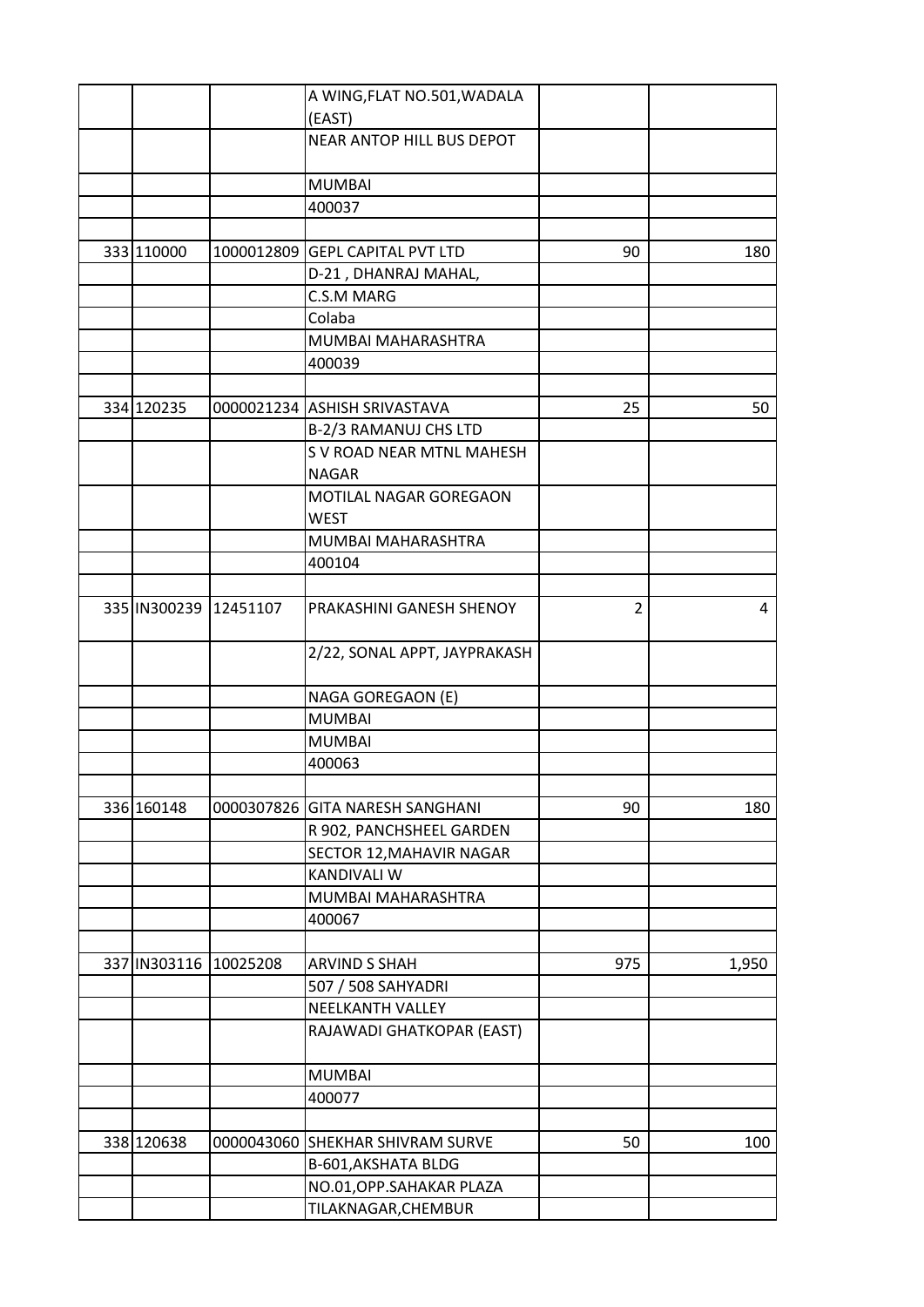|                       |          | MUMBAI MAHARASHTRA              |     |     |
|-----------------------|----------|---------------------------------|-----|-----|
|                       |          | 400089                          |     |     |
|                       |          |                                 |     |     |
| 339 IN301330 18661509 |          | <b>RITA KANORIA</b>             | 90  | 180 |
|                       |          | FLAT NO.301 WOODLANDS           |     |     |
|                       |          | <b>BUILDING</b>                 |     |     |
|                       |          | UPPER GOVIND NAGAR NEAR         |     |     |
|                       |          | <b>KAILASH PURI</b>             |     |     |
|                       |          | <b>TEMPLE MALAD EAST</b>        |     |     |
|                       |          | <b>MUMBAI</b>                   |     |     |
|                       |          | 400097                          |     |     |
|                       |          |                                 |     |     |
| 340 IN300610          | 10828596 | CHETAN VASANT DEDHIA            | 90  | 180 |
|                       |          | 48/002 FAM CHS                  |     |     |
|                       |          | <b>SECTOR 11</b>                |     |     |
|                       |          |                                 |     |     |
|                       |          | <b>KOPER KHAIRANE</b>           |     |     |
|                       |          | 400709                          |     |     |
|                       |          |                                 |     |     |
| 341 IN301604 10316513 |          | <b>GRACY STEPHEN FIGER</b>      | 100 | 200 |
|                       |          | <b>GASS - WADI</b>              |     |     |
|                       |          | PO - SOPARA                     |     |     |
|                       |          | NALLASOPARA (W)                 |     |     |
|                       |          | <b>THANE</b>                    |     |     |
|                       |          | 401203                          |     |     |
|                       |          |                                 |     |     |
| 342 IN301098 10612611 |          | BOTRE PRAKASH CHANDRAKANT       | 274 | 548 |
|                       |          |                                 |     |     |
|                       |          | B-001, BHARATSHREE CO OP        |     |     |
|                       |          | HOU.SOC.LTD,                    |     |     |
|                       |          | S. NO. 104/1/1 (PART),          |     |     |
|                       |          | GANESHNAGAR,                    |     |     |
|                       |          | <b>PUNE</b>                     |     |     |
|                       |          | 411038                          |     |     |
|                       |          |                                 |     |     |
| 343 IN300476 40281359 |          | JOSHI DEEPAK VINAYAK            | 400 | 800 |
|                       |          | FLAT 3, MEGHANA TERRACES        |     |     |
|                       |          | 41/42                           |     |     |
|                       |          | OFF MAYUR COLONY                |     |     |
|                       |          | <b>KOTHRUD</b>                  |     |     |
|                       |          | <b>PUNE</b>                     |     |     |
|                       |          | 411038                          |     |     |
|                       |          |                                 |     |     |
| 344 120109            |          | 0004342191   MADHAVI ASHOK GOLE | 75  | 150 |
|                       |          | 301/B, MAITRI RADHA             |     |     |
|                       |          | <b>DAMODAR</b>                  |     |     |
|                       |          | SOC, CHIPLUNKAR RD,             |     |     |
|                       |          | RAMNAGAR,                       |     |     |
|                       |          | <b>DOMBIVLI EAST</b>            |     |     |
|                       |          | KALYAN MAHARASHTRA              |     |     |
|                       |          | 421201                          |     |     |
|                       |          |                                 |     |     |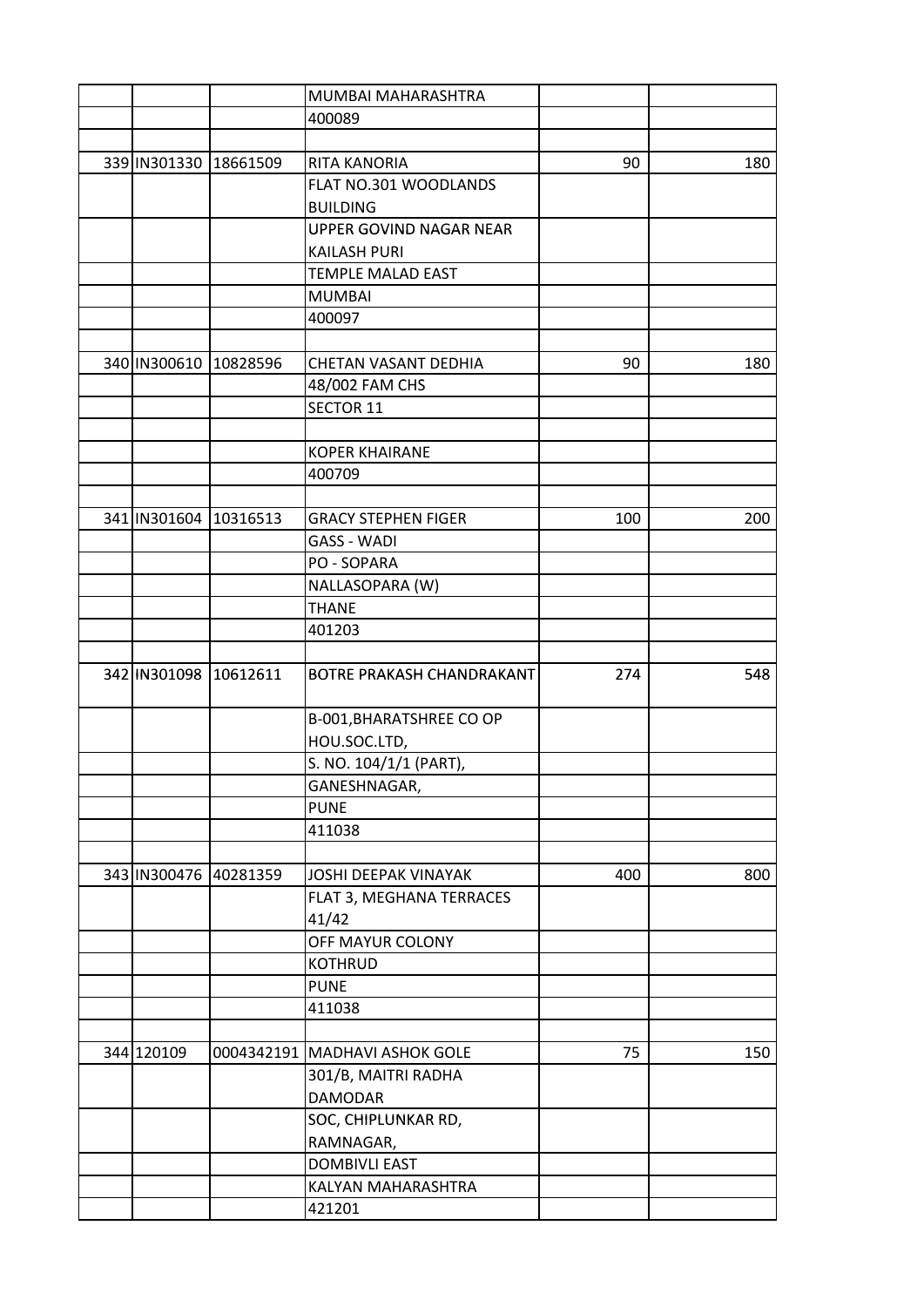| 345 IN300394 13373789 |                      | <b>V SHARADA</b>                                             | 90  | 180 |
|-----------------------|----------------------|--------------------------------------------------------------|-----|-----|
|                       |                      | 1274/S3                                                      |     |     |
|                       |                      | P AND T COLONY                                               |     |     |
|                       |                      |                                                              |     |     |
|                       |                      | <b>HYDERABAD</b>                                             |     |     |
|                       |                      | 500001                                                       |     |     |
|                       |                      |                                                              |     |     |
| 346 120109            | 0003477435 S JYOTHI. |                                                              | 3   | 6   |
|                       |                      | H NO 17-59/8                                                 |     |     |
|                       |                      | RAM NAGAR COLONY, ALWAL                                      |     |     |
|                       |                      |                                                              |     |     |
|                       |                      |                                                              |     |     |
|                       |                      | SECUNDERABAD ANDHRA                                          |     |     |
|                       |                      | <b>PRADESH</b>                                               |     |     |
|                       |                      | 500010                                                       |     |     |
|                       |                      |                                                              |     |     |
| 347 IN302734 10025663 |                      | <b>MADHU BALA</b>                                            | 90  | 180 |
|                       |                      |                                                              |     |     |
|                       |                      | H.NO 3-4-376/3 2ND FLOOR<br><b>BASANT COLONY LINGAMPALLY</b> |     |     |
|                       |                      |                                                              |     |     |
|                       |                      |                                                              |     |     |
|                       |                      | KACHIGUDA HYDERABAD                                          |     |     |
|                       |                      | <b>TELANGANA INDIA</b>                                       |     |     |
|                       |                      | 500027                                                       |     |     |
|                       |                      |                                                              |     |     |
| 348 IN302734 10074323 |                      | DAMODAR LAL RATHI                                            | 90  | 180 |
|                       |                      | 20-2-106                                                     |     |     |
|                       |                      | <b>HUSSAINI ALAM</b>                                         |     |     |
|                       |                      | <b>OLD KABUTAR KHANA</b>                                     |     |     |
|                       |                      | <b>BAHADURPURA</b>                                           |     |     |
|                       |                      | <b>HYDERABAD</b>                                             |     |     |
|                       |                      | 500064                                                       |     |     |
|                       |                      |                                                              |     |     |
| 349 130279            | 0000182903           | <b>G SWAMINATHAN.</b>                                        | 15  | 30  |
|                       |                      | H NO 1-15/1                                                  |     |     |
|                       |                      | <b>KHANAPUR VILLAGE</b>                                      |     |     |
|                       |                      | RAJENDRANAGAR MANDAL                                         |     |     |
|                       |                      | RANGAREDDY TELANGANA                                         |     |     |
|                       |                      | 500075                                                       |     |     |
|                       |                      |                                                              |     |     |
| 350 120332            | 0005656610           | DANDU ANJI REDDY                                             | 75  | 150 |
|                       |                      | H NO 8-4623                                                  |     |     |
|                       |                      | NIRMAL NAGAR                                                 |     |     |
|                       |                      | <b>3RD LION</b>                                              |     |     |
|                       |                      | ONGOLE ANDHRA PRADESH                                        |     |     |
|                       |                      | 523002                                                       |     |     |
|                       |                      |                                                              |     |     |
| 351 IN304295 50021043 |                      | <b>GNANAKALYANI MYLSAMY</b>                                  | 100 | 200 |
|                       |                      | 201 HEMANTH SPANDANA                                         |     |     |
|                       |                      | APARTMENT                                                    |     |     |
|                       |                      | <b>BHATIA LAYOUT</b>                                         |     |     |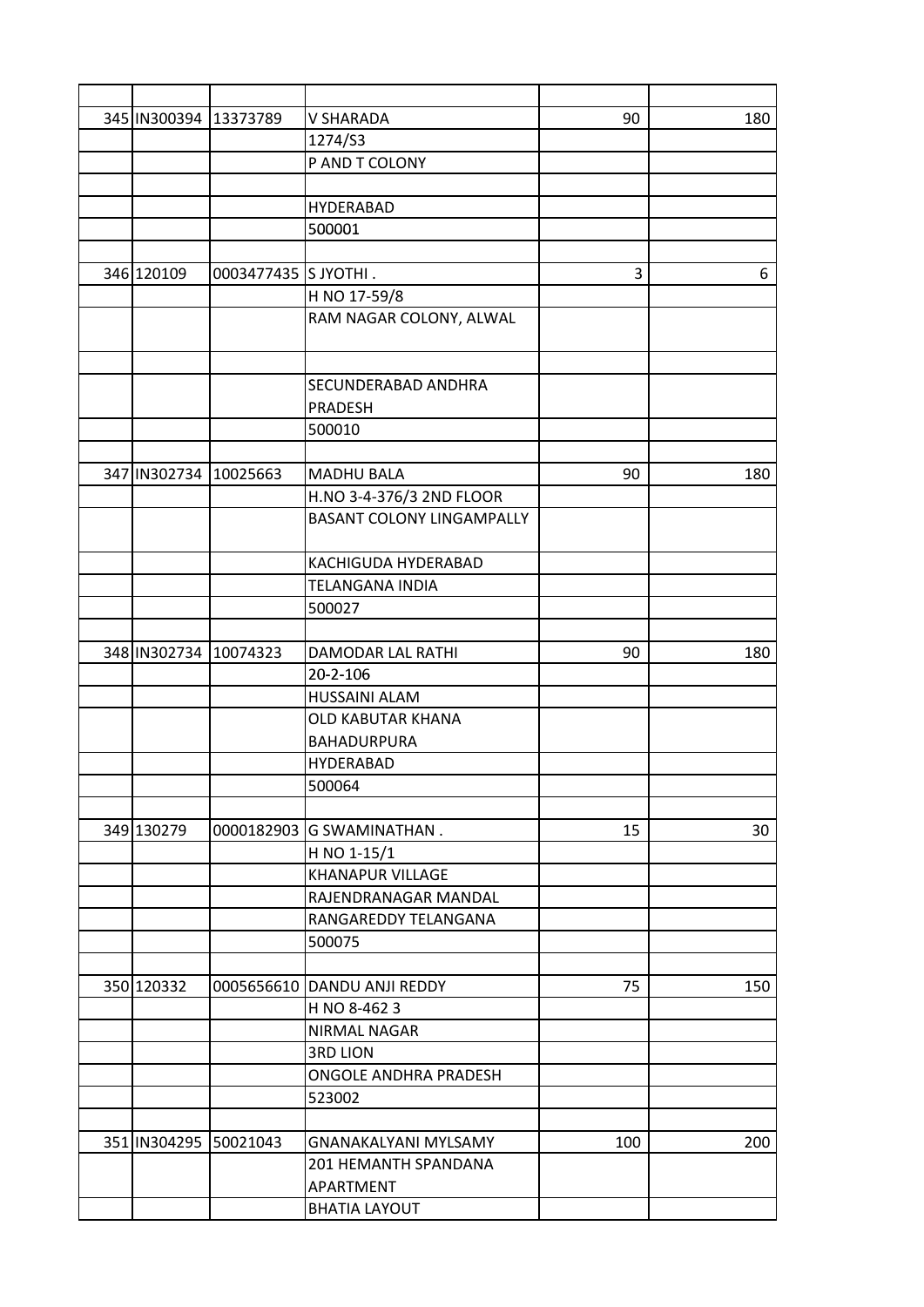|            |                       | KUNDA NAHALLIITPL ROAD             |     |       |
|------------|-----------------------|------------------------------------|-----|-------|
|            |                       | <b>BANGALORE</b>                   |     |       |
|            |                       | 560037                             |     |       |
|            |                       |                                    |     |       |
|            | 352 IN302148 10862086 | SHEETAL                            | 90  | 180   |
|            |                       | NO 119/8 AND 9                     |     |       |
|            |                       | <b>1ST FLOOR MARUTHI MANSION</b>   |     |       |
|            |                       |                                    |     |       |
|            |                       | <b>SULTANPET</b>                   |     |       |
|            |                       | <b>BANGALORE</b>                   |     |       |
|            |                       | 560053                             |     |       |
|            |                       |                                    |     |       |
| 353 120289 |                       | 0001126578 SIDDALINGAPPA SHANTAPPA | 73  | 146   |
|            |                       | <b>BHUMA</b>                       |     |       |
|            |                       | <b>CTS 3307</b>                    |     |       |
|            |                       | <b>VAKKALAGERI ONI</b>             |     |       |
|            |                       | <b>BHUMA BUILDING</b>              |     |       |
|            |                       | <b>GADAG KARNATAKA</b>             |     |       |
|            |                       | 582101                             |     |       |
|            |                       |                                    |     |       |
|            | 354 IN300610 10777289 | <b>LEELA DEVI</b>                  | 90  | 180   |
|            |                       | NEW NO 29/1 OLD NO 15              |     |       |
|            |                       | <b>GOVINDAPPA NAICKEN STREET</b>   |     |       |
|            |                       |                                    |     |       |
|            |                       | <b>SEVEN WELLS</b>                 |     |       |
|            |                       | <b>CHENNAI</b>                     |     |       |
|            |                       | 600001                             |     |       |
|            |                       |                                    |     |       |
|            | 355 IN301313 21289374 | <b>RAJESWARI B</b>                 | 90  | 180   |
|            |                       | OLD NO 44 NEW NO 91                |     |       |
|            |                       | <b>GOVINDAPPA STREET</b>           |     |       |
|            |                       | <b>GOVINDAPPA STREET</b>           |     |       |
|            |                       | <b>CHENNAI</b>                     |     |       |
|            |                       | 600001                             |     |       |
|            |                       |                                    |     |       |
|            | 356 IN303237 10020958 | S SRINIVASAN                       | 90  | 180   |
|            |                       | 81/1 MANNAPPA STREET               |     |       |
|            |                       | <b>KOTTUR</b>                      |     |       |
|            |                       |                                    |     |       |
|            |                       | <b>CHENNAI</b>                     |     |       |
|            |                       | 600085                             |     |       |
|            |                       |                                    |     |       |
| 357 120472 |                       | 0013526869 FAHEEM KOYATTY          | 250 | 500   |
|            |                       | GREEN CABIN 11 372                 |     |       |
|            |                       | CONVENT ROAD BEACH PO              |     |       |
|            |                       |                                    |     |       |
|            |                       | KOZHIKODE KERALA                   |     |       |
|            |                       | 673032                             |     |       |
|            |                       |                                    |     |       |
|            | 358 IN302679 37963534 | MANJU MATHEW                       | 750 |       |
|            |                       |                                    |     | 1,500 |